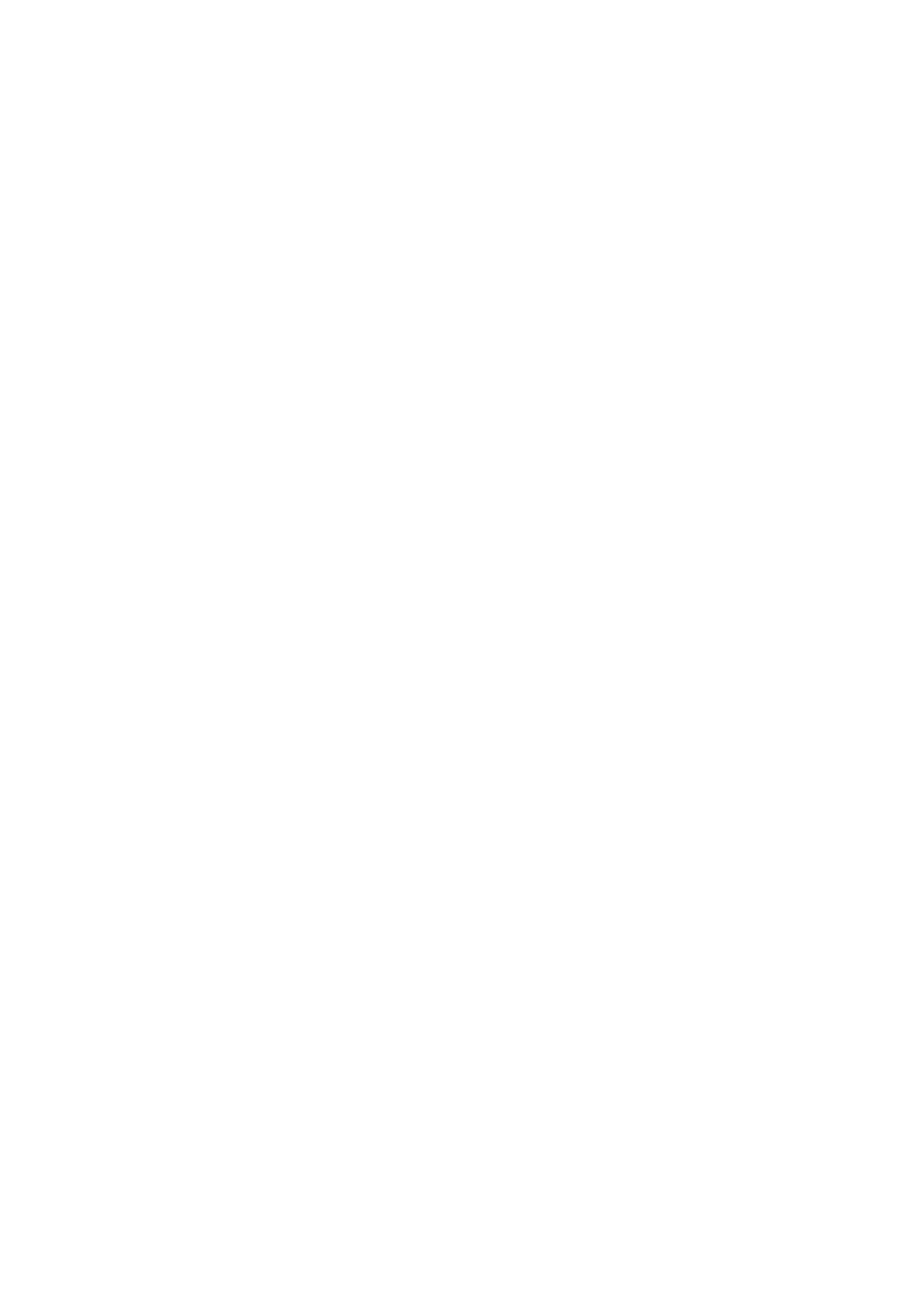## Atatürk Üniversitesi• Atatürk University Türkiyat Araştırmaları Enstitüsü Dergisi • Journal of Turkish Researches Institute TAED-71, 2021. 583- 615

# OSMANLI DEVLETI'NDE YIKIM KARARLARI VE GEREKÇELERİ DEMOLITION DECISIONS AND THEIR REASONS IN THE OTTOMAN STATE

# GAZİ ÖZDEMİR

#### **Öz**

Yıkım kararları ve gerekçeleri, sonuçları itibarıyla bireyi ve toplumu etkiler. Bu sebeple ulusal ve uluslararası hukuk içinde yer alır. Bu araştırmada Osmanlı Devleti'ndeki yıkım kararları ve gerekçelerinin tespit edilmesi amaçlandı. Konu ile ilgili belgeler, Türkiye Cumhuriyeti Cumhurbaşkanlığı Devlet Arşivleri Başkanlığı Osmanlı Arşivi'nden elde edildi. Yapılan taramada arşivde yıktırılma kararı bulunan 271 kayda ulaşıldı. Elde edilen belgeler ve defterler doküman inceleme tekniğiyle değerlendirildi, içerik analizleri yapıldı. Gerekçeler arasında asayişi temin etme, kamu düzenini ve yararını sağlama, haksız kazancı önleme ve şehir planlaması gibi çeşitli sebeplerin yer aldığı anlaşıldı. Yıktırılan yerler arasında da kale, karakol, değirmen, bent, kilise, manastır, mektep, medrese, duvar, cami ve ev gibi özel mülkiyet ve kamu mekânlarının olduğu tespit edildi. Osmanlı Devleti'nde verilen yıkım kararlarının mevzuat çerçevesinde alınmakta ve uygulanmakta olduğu görüldü. Yıkım süreçlerinde hukuki prosedürlerin izlendiği, uzmanlarca keşiflerin yapıldığı ve bu keşifler sonucunda da hazırlanan raporların yetkili makamlarca değerlendirmesiyle yıkımların gerçekleştiği anlaşılmaktadır. Yıkım kararlarında özellikle kamu düzenini sağlamanın öncüllendiği sonucuna varıldı.

**Anahtar Kelimeler**: Hassa, Nafia, imar, idare, şehir planlaması, şehirleşme

#### **Abstract**

Demolition decisions and reasons affect the individual and society in terms of consequence for this reason, it also takes place in national and international law. In this sense, it was aimed to determine the demolition decisions in the Ottoman State and their reason Documents related to the subject, was obtained from the President of Republic of Turkey State Archives Directorate Archive 271 records with a decision to be demolished were found in the archive. The documents and notebooks obtained were evaluated using the document review technique, and content analysis was performed. It is understood that there are various reasons such as ensuring public order, ensuring public order and benefit, preventing unfair gains and urban planning among the reason among the destroyed places, it was determined that private property and public places such as castle, police station, mill, dam, church, monastery, school, madrasa, wall, mosque and house. It was seen that the demolition decisions made in the Ottoman State were taken and implemented within the framework of the legislation. It is understood that during the demolition processes, legal procedures were followed, discoveries were made by experts, and the reports prepared as a result of these discoveries were examined by the authorities and demolitions took place with their approval. It is revealed that especially ensuring public order is prioritized in demolition decision

**Key Words**: Hassa, Nafia, development, administration, city planning, urbanization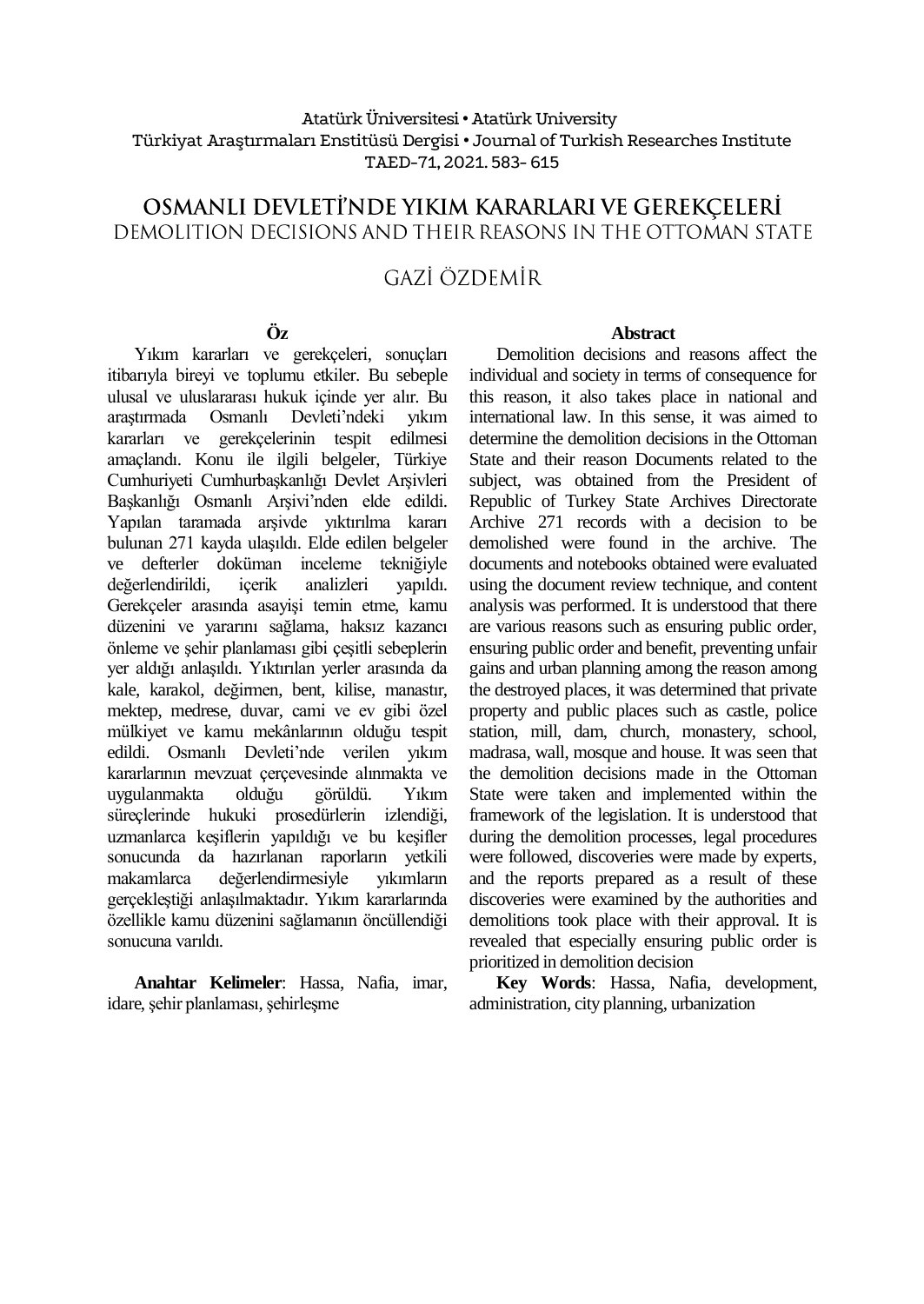#### *Structured Abstract*

*Demolition decisions and reasons affect the individual and society in terms of consequence for this reason, it also takes place in national and international law. In this sense, it was aimed to determine the demolition decisions in the Ottoman State and their reason Documents related to the subject, was obtained from the President of Republic of Turkey State Archives Directorate Archive271 records with a decision to be demolished were found in the archive. The documents and notebooks obtained were evaluated using the document review technique, and content analysis was performed. It is understood that there are various reasons such as ensuring public order, ensuring public order and benefit, preventing unfair gains and urban planning among the reason. Among the destroyed places, it was determined that private property and public places such as castle, police station, mill, dam, church, monastery, school, madrasa, wall, mosque and house. It was seen that the demolition decisions made in the Ottoman State were taken and implemented within the framework of the legislation. It is understood that during the demolition processes, legal procedures were followed, discoveries were made by experts, and the reports prepared as a result of these discoveries were examined by the authorities and demolitions took place with their approval. It is revealed that especially ensuring public order is prioritized in demolition decision*

*The Ottoman State has made its country prosperous with zoning activities since the day it was founded. He equipped his cities, towns and villages with structures that could meet the needs of the society. This structuring formed the construction side of zoning activitie. Development activities that seem repulsive but vital to society and settlements also had a destructive side.* 

*In order to ensure the security and order of the country in the settlements and to develop the settlements in a planned way, the administration sometimes had to implement demolition activitie. These destructions could only be possible with the sovereign power of the state and the authority granted to the administration by the law. Because the acts of destruction meant material sanctions on residents who own or do not own property. For this reason, the administration needed a legal power and authority. The administration was able to turn the demolition decisions into action both with this authority and the judgment given by the judiciary.* 

*In the research, 259 demolition decisions implemented in the Ottoman State were investigated in nine categorie. The biggest share among these is the demolitions carried out by the administration (ex officio execution) of the administrative decision. The number of these demolitions is 99 and has a share of 38%. When the reasons are examined, public security, public order, dangerous structures to be demolished and the execution sanctions of the administration are included in this category. In the second category, there is demolition action carried out due to construction in places that are owned by someone else or where there is a definite construction ban. In this category, it has 49 demolition decisions and has a share of 19%. In this category, it is determined that demolitions are applied due to the violation of the construction in places with settlement ban. It is understood that the main reason for this violation was the desire of some people in the Ottoman society to gain from land, materials, labor and time. For this reason, it is seen that destructions were carried out due to violations of public areas, especially castle The third demolition decision and its justification are unlicensed building These destructions have a share of 12% with 31 destruction actions in the general distribution. It is determined that the administration-imposed demolition decisions as the unauthorized and unlicensed structures, which were realized due to reasons such as population growth, migration, economic reasons and opportunism, violated Ottoman law, public security and order. 7% of the general distribution regarding demolition decisions constitutes structures contrary to the license and its annexe Such demolitions are put into practice in case of going out*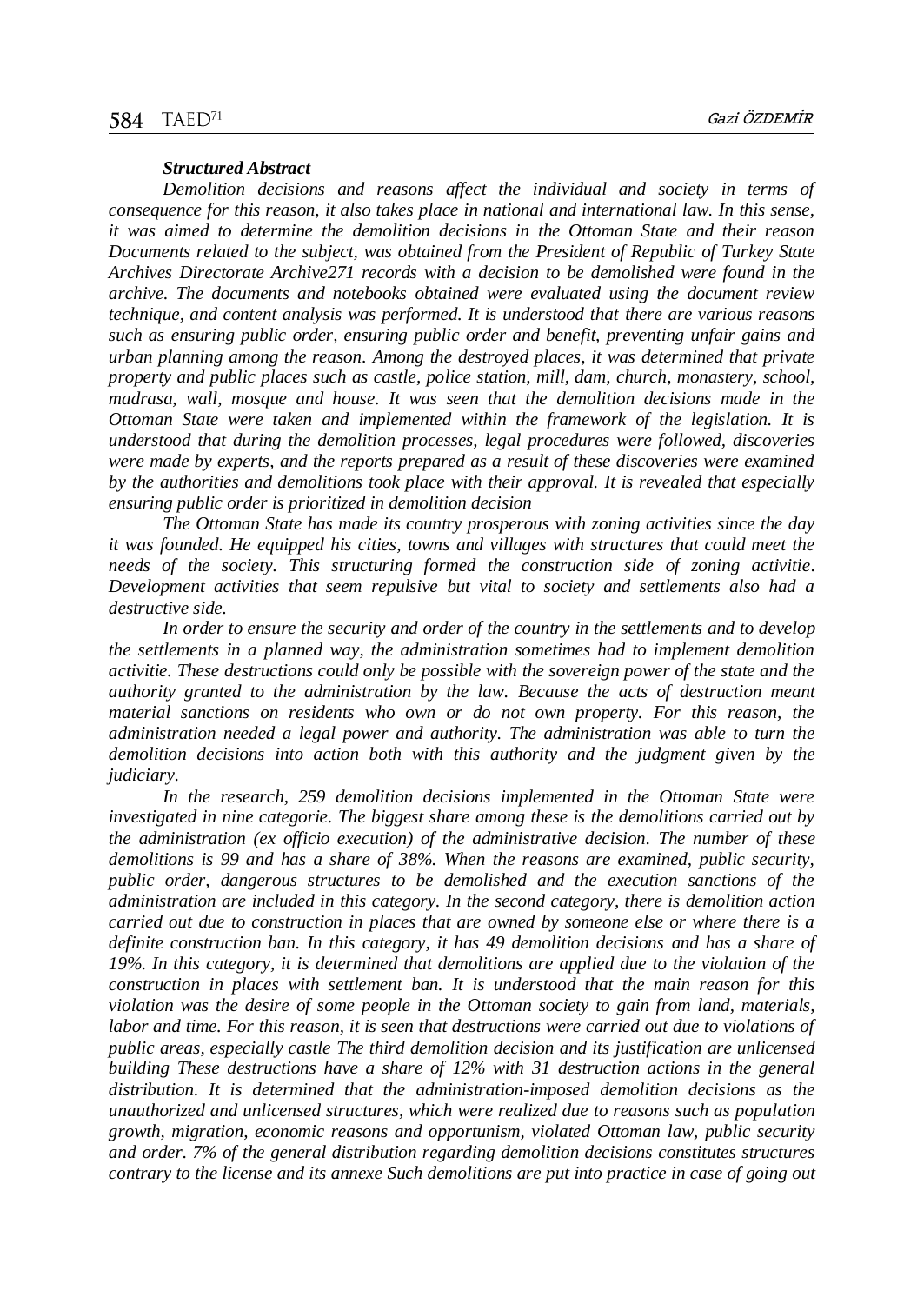*of license and acts contrary to the legislation. In the 18 demolition actions examined within this scope, the application processes of the licenses issued by the administration were inspected by architects and expert personnel; In case of detecting a construction activity contrary to the legislation or permit, the relevant person is given time to correct the irregularity by imposing an administrative fine; Otherwise, it is seen that the demolition act took place within the framework of the legislation. The destruction decisions previously implemented in the Ottoman State were made more regular with the Turuk and Ebniye Regulation Demolition decisions for buildings that are against science, health, urbanism, aesthetics and transportation rules can be followed more clearly. Such demolition decisions constitute 9% of the overall demolition decision Among the 23 demolition reasons evaluated within this scope, it is determined that there are issues related to protection from fires, widening of roads, arrangement of facades of houses and environmental health. Among the demolition practices, it is also determined that 16 demolition decisions in which demolition decisions related to violation of neighbor rights, seizure or misuse of land allocated to the public have a 6% share. Among the demolition practices, it was determined that there were 16 demolition orders, of which 6% were related to violation of neighboring rights, seizure of land allocated to the public, or abuse of land. In the Ottoman State, it is seen that they formed the settlements by the regular realization of the zoning and the zoning method aimed at bringing together structures with certain characteristic There were 11 demolition decisions in the research area built against this situation and constituted 4% of the general demolition decision Although the rivers contributed to the economic life of the Ottoman society, they were also disasters with floods and caused economic damage. It was understood that the implementation of demolition decisions was brought to the agenda because the enterprises carrying out their production activities through rivers caused damage to the public by building dams, dips and mills on the river. In this context, the share of 12 demolitions in the general distribution was 5%.* 

*As a result, it is determined that the reasons for destruction in the Ottoman State took place in nine categories as given above. It is seen that the demolition decisions were made by the Hassa Architecture in the first periods and then by the Nafia Ministry in the process of change and renewal that started with Sultan Mahmut II. It is understood that the legal basis of the demolition processes and actions are the decrees, fatwas, court decisions İlmühaber, Ebniye Nizâmnâmesi, Zokaklara (Sokaklara) Dâ'ir Nizâmnâme, Turuk ve Ebniye Nizâmnâmesi, Her Nev'i Ebniyeden Alınacak Rüsûmât Nizâmnâmesi, Rıhtım Nizâmnâmesi ve Zabıta-i Saydiye Nizâmnâmesi.* 

*It is seen that there was no arbitrariness in the demolition decisions in the Ottoman State, the discovery of the buildings was made with the teams formed under the leadership of the architect in the process that started with complaints or inspections, and their compliance with the law and permit was checked and reported. It is concluded that these reports were evaluated by the relevant commissions, boards and authorities within the framework of the legislation and that the demolition decisions were made within the framework of the law. It is understood that local administrators and law enforcement officers took part in demolition acts representing the state authority in both reconnaissance and demolition processe.*

*It is seen that the Ottoman State aimed to adapt to the changing world, to ensure public benefit and public order while making the demolition decisions of the building. These structures are generally found to be created by the society in times of overcoming economic difficulties, taking advantage of administrative gaps and negligence. Apparently, this situation leads to unfair acquisition of unfair settlement and public lands or private property. The structures built in this way, perhaps as a temporary measure, provided solutions to the problems of that day in terms of meeting the needs of the society, but they constituted the source of many problems in the long term. So much so that these structures turn into a spiral of problems that later*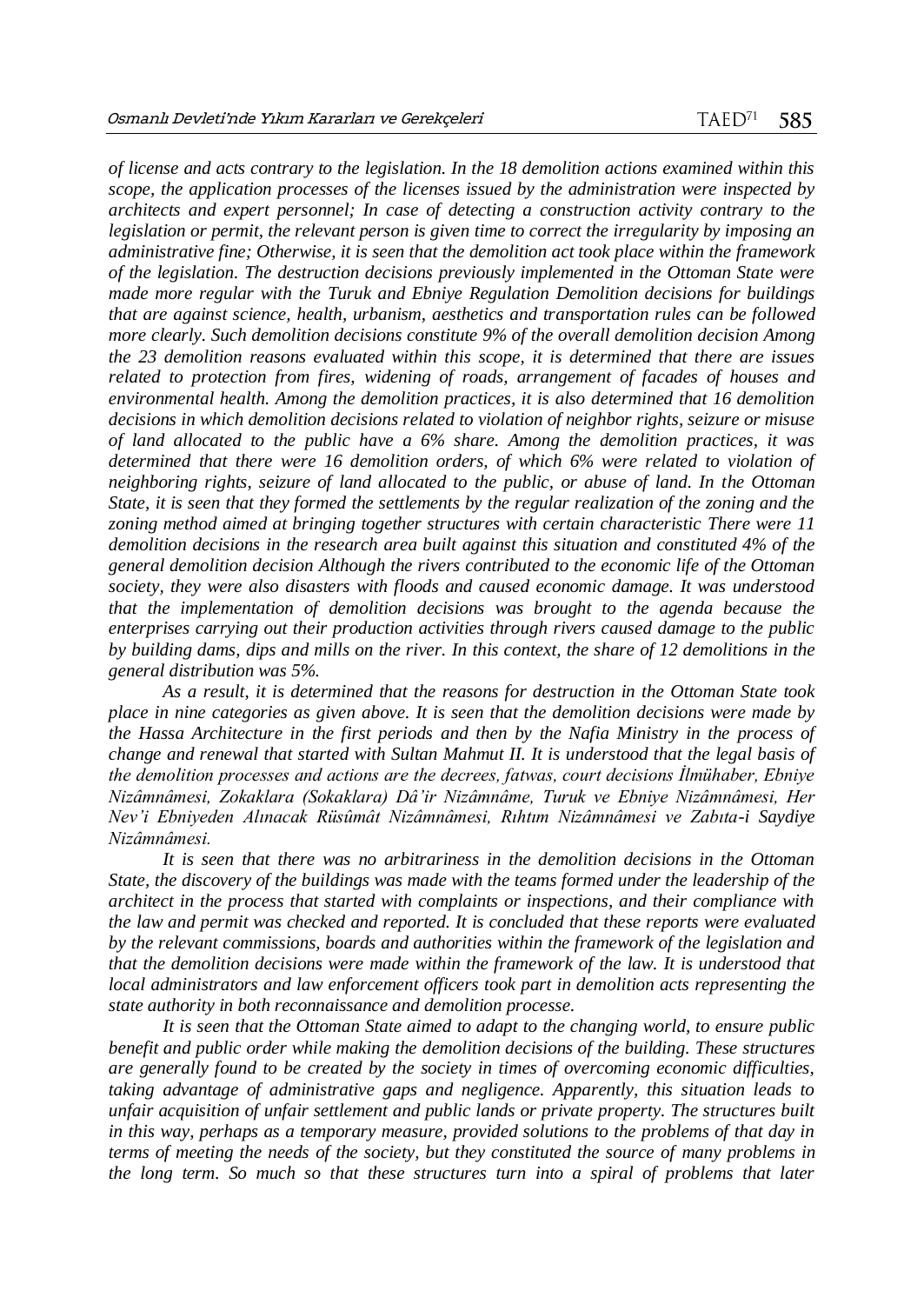*administrations cannot deal with. In other words, it is understood that unlicensed and illegal buildings that do not comply with the legislation are threats in terms of health, aesthetics, transportation and zoning, except for safety and security reason. In this respect, if demolition decisions are implemented, the threat of confronting the state and society and in case of destruction will result in high financing need. For this reason, projects and urbanization will either be delayed or put into practice and put a huge burden on the country's economy.* 

*The reasons and decisions of destruction in the Ottoman State give important clues to today's legislators and administrator. Accordingly, it emerges that authorized persons and institutions should carry out serious research and development studies regarding their legislation and city planning. After this stage, the prototype implementation of the legislation and city plans should be started. Based on this, evaluations should be made by expert teams and necessary precautions should be taken regarding the failing aspect. In the meantime, monitoring the process with independent audit mechanisms is very important for the future of application. This, administrations can achieve transformation, where they do not need demolition except for dangerous structures, the seizure of forest lands, pastures, public and private lands is prevented, urbanization and zoning areas are implemented more regularly and public resources are used more accurately.* 

#### **Giriş**

l

İnsan binlerce yıldır yeryüzüne yerleşme çabası içindedir. Bu yerleşme planlı veya plansız biçimde bakir alanlara, mevcut yerleşim yerlerinin eteklerine veya eski yerleşim yerlerinin üzerine olabilmektedir. Çağımızda bilinçli merkezî ve yerel yönetimler, başta şehirler olmak üzere yerleşim alanlarını daha düzenli ve doğayla uyum içinde imar etme çabası göstermektedir. İmar faaliyetlerinin bir boyutu olan yıkım işlemleri; imar, şehirleşme, güvenlik, iskân ve sağlık gibi sebeplerle eyleme dönüşmektedir<sup>1</sup>. Modern çağın yönetimlerinde olduğu gibi Osmanlı Devleti'nde de tarihi süreç içinde sınırların değişmesine, dönemin şartlarına ve toplumun ihtiyaçlarına göre imar ve yıkım faaliyetleri gerçekleşti.

#### **Araştırmanın Amacı, Problemi, Kapsamı ve Yöntemi**

March Bloch, tarihçiye bir tarih araştırmasını kaleme alırken problemin ne olduğunu, araştırmanın sürecini ve karşılaştığı güçlükleri yazmasını önermektedir. Peter Burke ve Halil İnalcık da tarih araştırmasında sorun odaklı analiz biçimiyle insan faaliyetlerine odaklanan ve farklı disiplinlerden yararlanan tarih yazımına dikkat çekmektedir<sup>2</sup>. Bu öneriler doğrultusunda bu araştırmada Osmanlı Devleti'ndeki yıkım

<sup>1</sup> Mustafa Cezar, *Anadolu Öncesi: Türklerde Şehir ve Mimarlık*, Türkiye İş Bankası, 1977; Turgut Cansever, *İslam'da Şehir ve Mimari*, İstanbul: Timaş Yayınları, 2005; Stefanos Yerasimos, "Tanzimat'ın Kent Reformları Üzerine", *Tanzimat Değişim Sürecinde Osmanlı İmparatorluğu*, (ed. Halil İnalcık, Mehmet Seyitdanlıoğlu, çev. Ali Berktay, Ali Berktay), İstanbul: Türkiye İş Bankası Kültür Yayınları, 2017, s. 507-8; Turgut Cansever, *Osmanlı Şehri*, 2. bs. İstanbul: Timaş Yayınları, 2010; İlhan Tekeli, "19. Yüzyılda İstanbul Metropol Alanının Dönüşümü", *Tanzimat Değişim Sürecinde Osmanlı İmparatorluğu*, (ed. Halil İnalcık, Mehmet Seyitdanlıoğlu), İstanbul: Türkiye İş Bankası Kültür Yayınları, 2017, s. 525-41; Nedim İpek, *Rumeli'den Anadolu'ya Türk Göçleri*, Ankara: Türk Tarih Kurumu Yayınları, 1999.

<sup>2</sup> Halil İnalcık, "Fransız Annales Ekolü ve Türk Tarihçiliği", *Doğu Batı Makaleler II*, Ankara: Doğu Batı Yayınları, 2016, s. 292-304; Muhammed Dağ, *Annales Tarih Ekolü ve Türkiye'de Yerel Tarihyazımı (1939-2000)*, (Doktora Tezi), Denizli: Pamukkale Üniversitesi Sosyal Bilimler Enstitüsü, 2020, s. 279-80.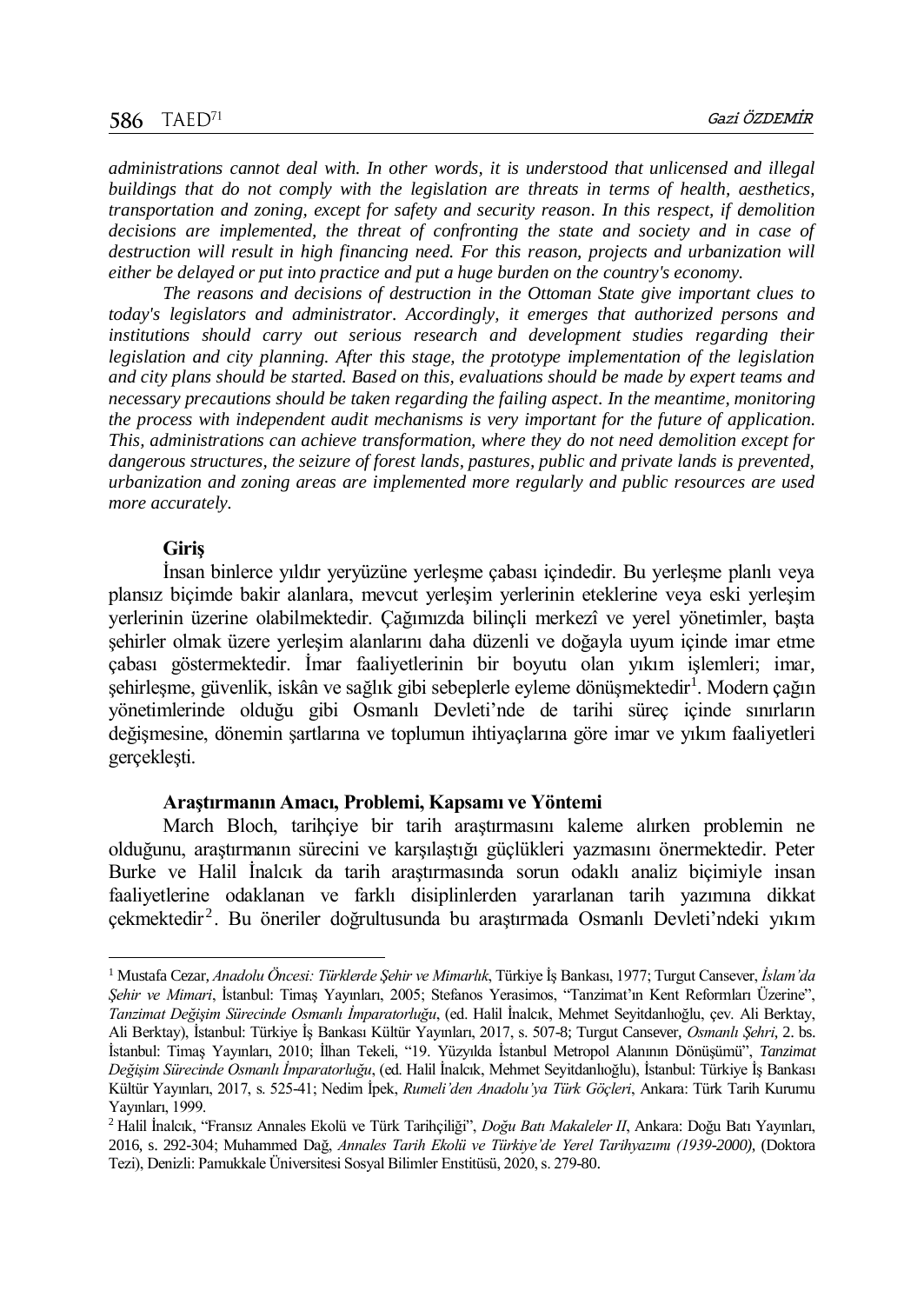kararları ve gerekçelerinin ne olduğu sorusuna cevap arandı. Buna ilaveten yıkım kararlarının hayata geçirilmesinde hangi kurumsal ve hukuki yapıların öne çıkarıldığı, karar mekanizmasının nasıl işletildiği, hangi ahlâkî, insanî, hukukî, dinî, beledî, siyasî değerler etrafında gerekçelendirildiği, bu gerekçelerin taşra ve merkez yönetimlerinde nasıl karşılık bulduğu ve uygulandığı alt soruları irdelendi.

Araştırma sorularının cevaplanmasında ve teorik çerçevesinin çizilmesinde Marc Bloch ve Fernand Braudel'in araştırmalarında kullandıkları regresif / geriye doğru / gerileksel yöntem ile nitel araştırma yöntemi tercih edildi<sup>3</sup>. Bu yöntemler problemin çözümüne iki yönlü katkı sundu. Bunlardan ilki bilinenden bilinmeyene hareket ederek kavramsal çerçevenin çizilmesini sağladı. Diğeri ise dokümanlar üzerinden hareketle konunun irdelenmesine imkân sundu. Araştırmada Türkiye Cumhuriyeti Cumhurbaşkanlığı Devlet Arşivleri Başkanlığı Osmanlı Arşivi'nin uzaktan erişim sisteminde yer alan ve *yıktırılma* kavramının yer aldığı 271 kayda ulaşıldı. Bu kayıtlar araştırmanın evrenini oluşturdu. Araştırma kapsamıyla ilgili 259 kayıttan yararlanıldı. Bu kayıtların 130'u Tanzimat dönemi öncesine (1551-1838), 132'si ise sonrasına (1839-1919) ait yıkım işlemlerini içermektedir. Arşiv belgelerinin yanı sıra kaynak eserler ile araştırma ve incelemelerden elde edilen veriler, doküman inceleme tekniğiyle değerlendirildi ve içerik analizleri yapıldı.

#### **Araştırmanın Önemi**

l

Yıkım faaliyetlerinin tarihteki sürecini ortaya koymak hem geçmişteki uygulamaların anlaşılmasına imkân sunarken hem de günümüzdeki uygulamalara kurumsal hafıza oluşturmaktadır. Osmanlı Devleti'nin yetkili organlarıyla birlikte ortaya koyduğu uygulamaları incelemek; Osmanlı Devleti'ni ve onun kurumlarının işleyişini ortaya konacaktır. Ayrıca araştırma sonuçlarının, merkezî ve yerel yönetim kurumlar, hukuk, imar, şehirleşme ve sosyoloji gibi farklı disiplinler ve mecralar tarafından değerlendirilme, yapılacak araştırmaları tarihi perspektiften karşılaştırma olanağı sunacaktır.

Osmanlı Devleti'nde imar işleriyle ilgili hizmet veren kurumlar ile mimarlık tarihi hakkında birtakım bilimsel çalışmalar yapılmıştır. Örneğin Tanzimat'a kadar imar alanında hizmet veren Hassa Mimarları Ocağı ve insan kaynakları yönetimi ile ilgili araştırmalar mevcuttur <sup>4</sup> . Hassa Mimarları Ocağı'nın kaldırılmasından sonra kurulan ve Ocağın

<sup>3</sup> Kubilay Aysevener, "Bir Tarih Yöntemi Olarak Soru ve Yanıt Mantığı", *Ankara Üniversitesi Dil ve Tarih-Coğrafya Fakültesi Dergisi*, Cilt 40, Sayı 3-4, (2000), s. 7; Marc Bloch, *Tarih Savunusu veya Tarihçilik Mesleği*, (çev. Ali Berktay), İstanbul: İletişim Yayınları, 2013, s. 171-76; Fernand Braudel, *Maddi Uygarlık Gündelik Hayatın Yapıları*, (çev. Mehmet Ali Kılıçbay), 2. bs. İstanbul: İmge Kitapevi, 2004, s. 41; Robin George Collingwood, *Tarih Tasarımı*, (çev. Kurtuluş Dinçer), 2. bs. Ankara: Gündoğan Yay. 1996, s. 81; İnalcık, "Fransız Annales Ekolü ve Türk Tarihçiliği", s. 299; İlhan Tekeli, *Tarihyazımı Üzerine Düşünmek*, Ankara: Dost Kitabevi, 1998, s. 35-42; Ali Baltacı, "Nitel Araştırma Süreci: Nitel Bir Araştırma Nasıl Yapılır?", *Ahi Evran Üniversitesi Sosyal Bilimler Enstitüsü Dergisi*, Cilt 5, Sayı 2, (2019), s. 426-38.

<sup>4</sup> Şerafettin Turan, "Osmanlı Teşkilâtında Hassa Mimarları", *Ankara Üniversitesi Dil ve Tarih-Coğrafya Fakültesi Tarih Bölümü Tarih Araştırmaları Dergisi*, Cilt 1, Sayı 1, (1963), s. 178; Erhan Afyoncu, "XVI. Yüzyılda Hassa Mimarları", *Prof. Dr. İsmail Aka Armağanı*, (ed. Necdet Bilgi), İzmir: Beta Basım Yayın, 1999, s. 208-21; Fatma Afyoncu, *XVII. Yüzyılda Hassa Mimarları Ocağı*, Ankara: Kültür Bakanlığı Yayınları, 2001; Abdulkadir Dündar, "XVI. Yüzyıl Bazı Osmanlı Mimarları", *Ankara Üniversitesi Dil ve Tarih-Coğrafya Fakültesi Dergisi*, Cilt 43, Sayı 1, (2002), s. 231-62.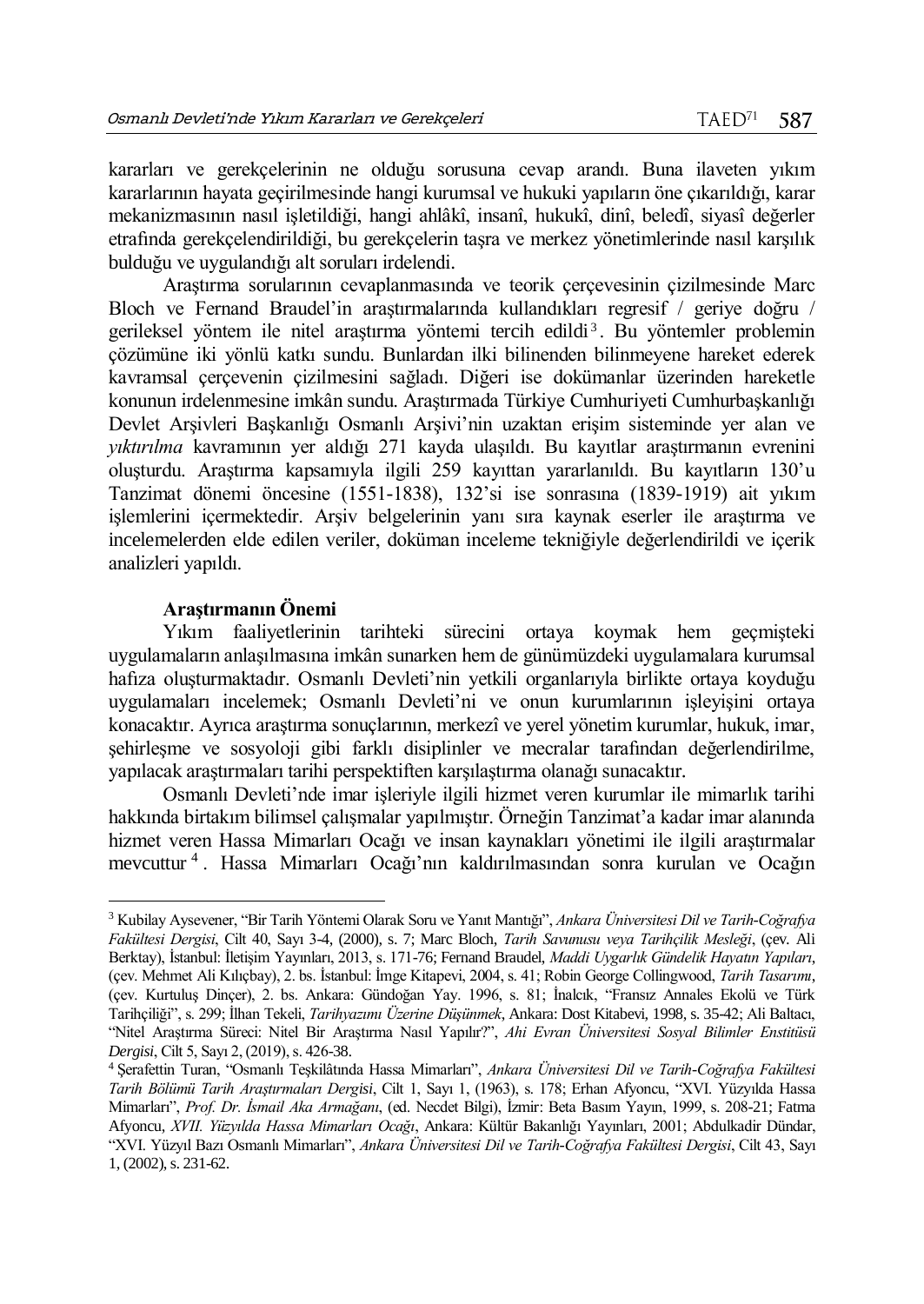$\overline{a}$ 

görevlerini üstlenen Nafia Nezareti ile ilgili aynı kapsamda bilimsel yayınlar kaleme alınmıştır<sup>5</sup>. Fakat sürecin bir bileşeni olan yapılaşmada yıkım işlemleri hakkında yeterli bir literatürün bulunmaması, bu çalışmanın temel hareket noktasını oluşturmaktadır. Ayrıca teorik bir görüntü arz eden merkezî kararların kuvveden fiile geçmesi aşamasının tarihî verilerle tespit edilmesi de son derece önemlidir. İnalcık'ın <sup>6</sup> hukukun ve kurumların işleyişinin uygulamadaki karşılıklarının ortaya konulmasına işaret etmesi ve yerel yönetimlerle ilgili nizâmnâmeler üzerine araştırma yapan Seyı̇tdanlıoğlu'nun nizamnamelerdeki hükümlerin *ne derece uygulanabildiği ya da bölge sakinlerinin bu*  kurallara ne kadar uyduğu ile ilgili malumata sahip olunmadığını belirtmesi<sup>7</sup> bu alandaki çalışmalara ihtiyacı ortaya koymaktadır. Dolayısıyla bu araştırma ile Osmanlı Devleti sınırları içinde farklı yerleşim yerlerinde imar ve yerleşme için uygulanan yıkım eylemleri irdelenerek alana katkı sunması hedeflenmektedir.

#### **1. Yıkım Kararlarında Etkin Olan Kurumlar ve Yasal Dayanakları**

İdare veya yargı tarafından alınan yıkım kararları; sonuçları bakımından siyasî askerî, toplumsal, ekonomik ve inanç gibi pek çok alana etki edebilmektedir. Bu bakımdan idarenin belirli kurallar dâhilinde yıkım kararlarını alması, alınan kararların meşruluğu ve kanuniliği açısından oldukça önemlidir. Osmanlı Devleti'nde çağdaş hukukta olduğu gibi yıkım kararlarının alınmasında ve uygulanmasında yetkili kişiler, kurullar ve kurumlar bulunuyordu. Osmanlı tarihindeki imar faaliyetlerinin yıkım boyutuna dair ilk örneklerden birisini Orhan Bey'in İznik'in fethi sırasında Ayasofya Kilisesi'nin camiye çevrilmesi aşamasında mimarların gerçekleştirdiği kısmî yıkım işleminde görmek mümkündür<sup>8</sup>.

Mimarların görevleri, devletin sınırlarının büyümesi ve faaliyet alanlarının genişlemesiyle birlikte daha da arttı. Fatih Sultan Mehmet Dönemi'nde merkez teşkilatı içinde imar ve iskân işlerinin yanında yıkım işleriyle de ilgilenen mimarlar, başmimar ve şehremini maiyetinde teşkilatlandılar ve Hassa Mimarları Ocağı'nda görevlerini sürdürdüler<sup>9</sup>. Bu ocakta mimarlardan başka kethüda, mermerci, taşçı, sıvacı, neccar ve nakkaş gibi personel görev yapmaktaydı. İstanbul'da bulunan Hassa Mimarlarının ülkenin bütün bölgelerindeki işlere yetişmesinde problem yaşanınca Bursa, Edirne ve Belgrad'da şehir mimarlar görevlendirildi. Bu mimarlar, bulundukları şehirlerdeki inşaat malzemesi satanları denetler ve inşaatta kullanılan malzemenin kalitesini kontrol ederlerdi. Ayrıca şehirlerde bina yapımı için gerekli incelemeleri yapar, uygun olan başvurulara yapı için izin

<sup>5</sup> Şenay Atam, *Osmanlı Devleti'nde Nafia Nezareti*, (Doktora Tezi), Niğde: Niğde Üniversitesi, 2015; Aziz Tekdemı̇r, "Tanzimat Dönemi Nafia Nezareti", *Trakya Üniversitesi Edebiyat Fakültesi Dergisi*, Cilt 1, Sayı 1, (2011), s. 121-44; Cengiz Orhonlu, *Osmanlı İmparatorluğunda Şehircilik ve Ulaşım Üzerine Araştırmalar: Şehir Mimarları, Kaldırımcılık, Köprücülük, Su-yolculuk, Kayıkçılık, Gemicilik, Nehir Nakliyatı, Kervan, Kervan Yolları*, (ed. Salih Özbaran), Ege Üniversitesi, 1984; Emrah Çetin, *Tanzimat'tan II. Meşrutiyet'e Anadolu'da Karayolu Yapım Çalışmaları*, Ankara: Türk Tarih Kurumu Yayınları, 2017, s. 51989.

<sup>6</sup> Halil İnalcık, *Halil İnalcık'ın Merceğinden Tarih Bilinci*, 2. bs. İstanbul: Profil Kitap, 2017, s. 48, 91.

<sup>7</sup> Mehmet Seyı̇tdanlıoğlu, "Yerel Yönetim Metinleri II: Zokaklara Dair Nizâmnâme", *Çağdaş Yerel Yönetimler*, Cilt 5, Sayı 1, (1996), s. 61.

<sup>8</sup> İsmail Hâmi Danişmend, *İzahlı Osmanlı Tarihi Kronolojisi*, İstanbul: Türkiye Yayınevi, 1972, Cilt 1, s. 4, 18-19; İsmail Hakkı Uzunçarşılı, *Osmanlı Tarihi*, Ankara: TTK Basımevi, 1988, Cilt 1, s. 122; Turan, "Osmanlı Teşkilâtında Hassa Mimarları", s. 159.

<sup>9</sup> Turan, "Osmanlı Teşkilâtında Hassa Mimarları", s. 178; Orhonlu, *Osmanlı İmparatorluğunda Ulaşım*, s. 10.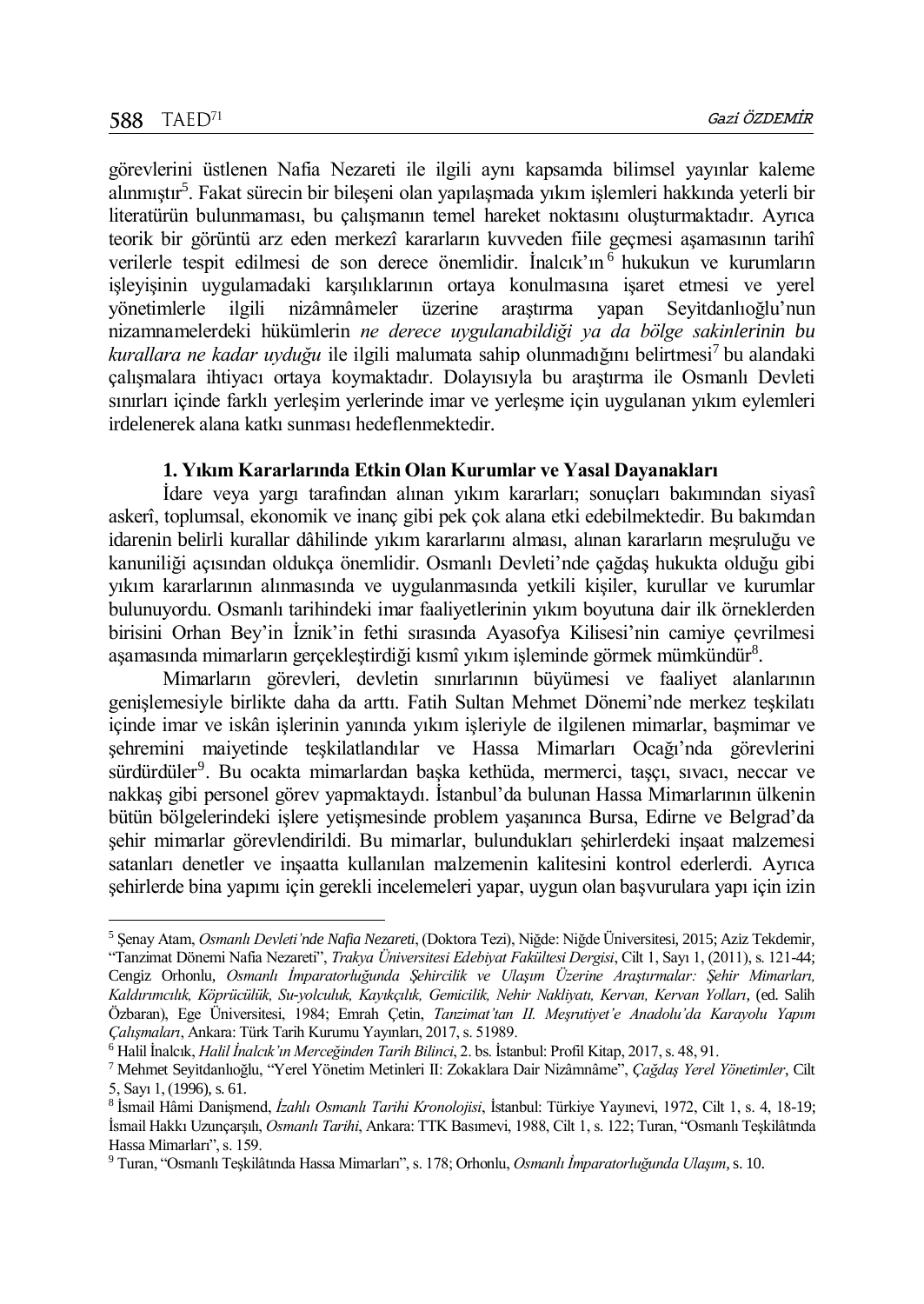verirlerdi. Görevlendirildiklerinde kamu binalarının ve kalelerin keşiflerini yaparlar gerekli durumlarda yıkım için raporlar hazırlarlardı $^{10}$ .

Sultan II. Mahmut zamanına kadar hizmet veren Hassa Mimarları Ocağı Avrupa'dan referans alınarak gerçekleştirilen düzenlemeler çerçevesinde 1831 yılında kaldırıldı. Ocağın sorumluluk alanındaki görevler, Ebniye-i Hassa Müdürlüğü/Ebniye-i Seniyye Ambarı Müdürlüğü'ne devredildi<sup>11</sup>. Ayrıca Şehreminliği, Hassa Mimarbaşılığı ve Kıl'a Nezâreti bu birimin çatısı altında birleştirildi<sup>12</sup>. Yenilesme faaliyetleri çerçevesinde yine aynı dönemde bakanlık teşkilatlanması içinde ilgili müdürlük Meclis-i Umûr-ı Nâfiaya dönüştürüldü ve 24 Mayıs 1839 tarihinde Ticaret Nezareti'ne bağlandı<sup>13</sup>.

Ticaret Nezareti, imar ile ilgili işlerde yeterli performans gösterememesi ve işleyişte aksaklıklar çıkması sebebiyle 1841 yılında lağvedilince Umur-ı Nâfia Meclisi de kaldırılmış oldu. Ülkede imar faaliyetlerinin kesintiye uğraması, yeniden çalışmaların başlamasını zorunlu kıldı. İmar işlerinden sorumlu birimin kurulmasına alt yapı oluşturması için 1845'te Meclis-i Valâ'ya bağlı Nafia Hazinesi kuruldu. Süreç içinde imar faaliyetlerinin devam edebilmesi için Nafia Nezareti nezaretler arasında yerini aldı<sup>14</sup>. Meclis-i Vâlâ'da İsmail Paşa'nın da hazır bulunduğu komisyonda Nafia Nezareti'nin görev ve sorumluluklarına dair bir nizâmnâme hazırlandı<sup>15</sup>.

İmar faaliyetlerinin yürütülebilmesi ve kurumların sorumluluk alanları ile ilgili mevzuat düzenlemelerine devam edildi. Bu süreçte 1848 yılında *Ebniye Nizâmnâmesi*<sup>16</sup> ve 1856 yılında İstimlâk Nizâmnâmesi çıkarıldı<sup>17</sup>. Altıncı Daire-i Belediye bölgesinde yer alan Beyoğlu ve Galata'da *Zokaklara (Sokaklara) Dâ'ir Nizâmnâme* prototip olarak 20 Nisan 1859 tarihinde uygulamaya kondu<sup>18</sup>. Bu nizâmnâmeden alınan olumlu sonuç üzerine 1863 tarihinde Osmanlı Devleti'nin tamamında uygulanacak olan yolların ve binaların yapımı ile

l

<sup>10</sup> *BOA*, TS. MA. e: 1254/40, 1088/1677, A. {DVNSMHM. d: 108/1141, 1107/1696; C. BLD: 134/6675. 1179/1765; Afyoncu, *XVII. Yüzyılda Hassa Mimarları Ocağı*, s. 27-31, 33-34; Orhonlu, *Osmanlı İmparatorluğunda Ulaşım*, s. 24; Turan, "Osmanlı Teşkilâtında Hassa Mimarları", s. 176.

<sup>11</sup> Arzu Terzi, "XIX. Yüzyıl Sonlarında Ebniye-i Seniyye İdaresi (Görevleri ve Teşkilatı)", *Tarih Enstitüsü Dergisi*, Sayı 16, (1998), s. 119.

<sup>12</sup> Osman Nuri Ergin, *Mecelle-i Umur-i Belediye*, İstanbul: Şehremaneti, 1883, Cilt 1, s. 980-81; Arzu T. Terzi, *Hazine-i Hassa Nezareti*, Ankara: Türk Tarih Kurumu Yayınları, 2000, s. 66-68; İsmail Hakkı Uzunçarşılı, *Osmanlı Devletinin Saray Teşkilâtı*, Ankara: Türk Tarih Kurumu Basımevi, 1984, s. 376-77.

<sup>13</sup> *BOA*, A. } MKT. MVL: 24/77, 1266/1850; A. } MKT. NZD: 84/35, 1269/1853; Ali Akyıldız, *Tanzimat Dönemi Osmanlı Merkez Teşkilâtında Reform: 1836-1856*, İstanbul: Eren Yayıncılık, 1993,s. 45, 128-29, 138-44.

<sup>14</sup> *BOA*, MVL: 871/15, 1281/1865; DH. İD: 99/18, 1331/1913.

<sup>15</sup> Ali Akyıldız, *Osmanlı Bürokrasisi ve Modernleşme*, İstanbul: İletişim Yayınları, 2004, s. 58; Atam, *Osmanlı Devleti'nde Nafia Nezareti*, s. 11; Çetin, *Tanzimat'tan II. Meşrutiyet'e Anadolu'da Karayolu Yapım Çalışmaları*, s. 53; N. Yücel Mutlu, "Osmanlı Devleti Nâfi'a Nezâreti'nin İlk Nizâmnâmesi", *Belgeler*, Cilt 33, Sayı 37, (2012), s. 117-29.

<sup>16</sup> Mehmet Seyı̇tdanlıoğlu, "Yerel Yönetim Metinleri V: Turuk ve Ebniye Nizamnamesi ve Getirdikleri", *Çağdaş Yerel Yönetimler*, Cilt 5, Sayı 4, (1996), s. 67.

<sup>&</sup>lt;sup>17</sup> Düstûr [Tertib 1], Dersaadet: Matbaa-i Amire, 1290, Cilt 4, s. 560-71; Murat Şen, "İslam ve Osmanlı Hukukunda Kamulaştırma Müessesi", *Atatürk Üniversitesi Erzincan Hukuk Fakültesi Dergisi*, Cilt 1, Sayı 1, (1997), s. 171-85; İlhan Tekeli, *Türkiye'nin Kent Planlama ve Kent Araştırmaları Tarihi Yazıları*, İstanbul: Tarih Vakfı Yurt Yayınları, 2016, s. 53-54; Yerasimos, "Tanzimat'ın Kent Reformları Üzerine", s. 508.

<sup>&</sup>lt;sup>18</sup> Düstûr [Tertib 1], Dersaadet: Matbaa-i Amire, 1290, Cilt 2, s. 478-99; Seyitdanlıoğlu, "Yerel Yönetim Metinleri II: Zokaklara Dair Nizâmnâme", s. 59-70.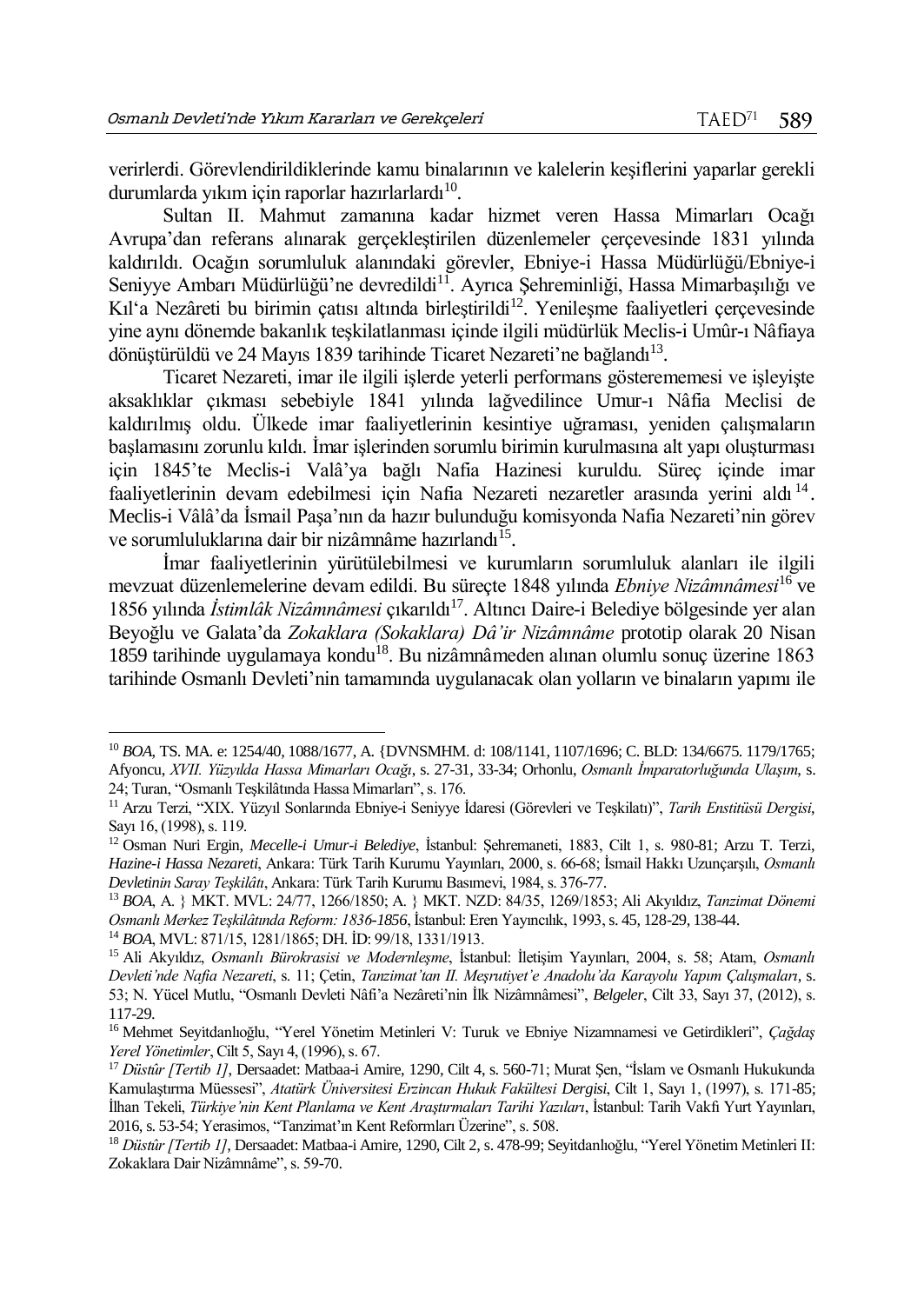ilgili *Turuk ve Ebniye Nizâmnâmesi*<sup>19</sup>ve binalardan vergi alınması ve ruhsat verilmesi ile ilgili olan *Her Nev'i Ebniyeden Alınacak Rüsûmât Nizâmnâmesi* <sup>20</sup> hayata geçirildi. Kurumsal anlamda yeniliklerin ve değişimin işlerliği açasından Nafia Nezareti'nin görev ve sorumluluklarını içeren nizâmnâme 2 Şubat 1870 tarihinde yürürlüğe girdi <sup>21</sup>. Bu nizâmnâmede imar işlemlerinde Nafia Nezaretinin ve Ebniye Meclisinin görev ve sorumlulukları belirtildi<sup>22</sup>. Ebniye-i Seniyye İdâresi, 1920 yılına kadar hizmet verdi<sup>23</sup>.

## **2. Osmanlı Devleti'nde Yıkım Kararları ve Gerekçeleri**

Osmanlı Devleti'nde kuruluş dönemiyle başlayan imar faaliyetleri son dönemlere kadar devam etti. Yukarıda da belirtildiği üzere Osmanlı yönetimi yasama, yürütme ve yargının kendisine verdiği sorumluluk kapsamında hukuk çerçevesinde yıkım işlemleriyle ilgili süreçleri yerine getirdi.

## **2.1. İdarî Kararların İdare Tarafından İcrası (Re'sen İcra)**

Osmanlı Devleti'nde idare, kendisine mevzuatla yüklenen görevleri yapabilmek için hukukun sınırları içinde bazı yetki ve vasıtalardan yararlanmak durumdaydı. İşte bu noktada eğer kanun koyucu tarafından yetkisi sınırlandırılmamışsa, kendi aldığı kararları uygulamaya geçirmesine imkân tanınırdı. İdarenin bu şekilde sahip olduğu yetki, re'sen icra yetkisiydi<sup>24</sup>.

İdarenin yıkım ile ilgili kararları bazen ivedilikle alması, harekete geçmesi ve uygulaması zorunlu olabilirdi. Bu durumda harekete geçmek ve gerektiğinde zor kullanmak noktasında idare tereddüt göstermeden yetki sınırları içinde net olarak tavır koyabilmeliydi. Ancak bu yetki ile kişi özgürlüğü ve mülkiyet hakkı üzerinde sınırlamalar söz konusu olacağından re'sen icra yetkisi hukuk ile sınırlı olmak koşuluyla uygulanmalıydı<sup>25</sup>. Bu hususta idarenin görevinin kanunda açıkça tanımlanmış veya mahkeme kararıyla verilmiş bir hükümde idarenin re'sen hareket etmesine dair yetki verilmişse, bu tür hallerde idarenin, kanunun buyurduğu işlemleri yerine getirmesi zorunlu olup yapmamak gibi yetkisi yoktu<sup>26</sup>.

Osmanlı Devleti'nin varlığını devam ettirebilmesi, dinamik olmasıyla ve kendisi için tehdit unsurlarını ortadan kaldırmasıyla mümkün olabilirdi. Bu tehditler içeriden veya dışarıdan gelebilirdi. Bu durumda devlet, kendini korumak için meşruiyet çerçevesinde hukuktan<sup>27</sup> ve ikili anlaşmalardan<sup>28</sup> hareketle yıkım kararları uygulayabilirdi. Bu eylem

l

<sup>&</sup>lt;sup>19</sup> Düstûr [Tertib 1], 1290, Cilt 2, s. 499-514; Sevitdanlıoğlu, "Yerel Yönetim Metinleri V: Turuk ve Ebniye Nizamnamesi ve Getirdikleri", s. 67-81.

<sup>&</sup>lt;sup>20</sup> Mehmet Seyitdanlıoğlu, "Yerel Yönetim Metinleri XIV: Her Nev'i Ebniyeden Alınacak Harç ve Rüsumat Nizamnamesi", *Çağdaş Yerel Yönetimler*, Cilt 7, Sayı 3, (1998), s. 130-35; *Düstûr [Tertib 1]*, 1290, Cilt 4, s. 515-20.

<sup>&</sup>lt;sup>21</sup> *Düstûr [Tertib 1]*, 1290, Cilt 4, s. 480-83; Tekdemir, "Tanzimat Dönemi Nafia Nezareti", s. 123, 138.

<sup>22</sup> Akyıldız, *Tanzimat Dönemi Osmanlı Merkez Teşkilâtında Reform*, s. 45, 128-29, 138-44.

<sup>23</sup> Terzi, "XIX. Yüzyıl Sonlarında Ebniye-i Seniyye İdaresi (Görevleri ve Teşkilatı)", s. 119.

<sup>24</sup> Müge Özge Çebi Buğdaycı, *İdarenin Re'sen İcra Yetkisi*, (Doktora Tezi), Ankara: Yıldırım Beyazıt Üniversitesi Sosyal Bilimler Enstitüsü, 2019, s. 30-31.

<sup>25</sup> Çebi Buğdaycı, *İdarenin Re'sen İcra Yetkisi*, s. 166-67; A. Kürşat Ersöz, "Bir İdari İşlem Olarak Yıkım Kararı", *Ankara Hacı Bayram Veli Üniversitesi Hukuk Fakültesi Dergisi*, Cilt 19, Sayı 3, (2015), s. 104; Melikşah Yasin, *İmar Hukukunda İdarenin Yıkma Yetkisinin Kullanımının Usul ve Esasları*, İstanbul: On İki Levha Kitabevi, 2009, s. 10. <sup>26</sup> BOA, HR. MKT: 861/38, 1291/1874; A. } DVN: 178/96, 1278/1862.

<sup>27</sup> BOA, C. ADL: 29/1734, 1242/1826.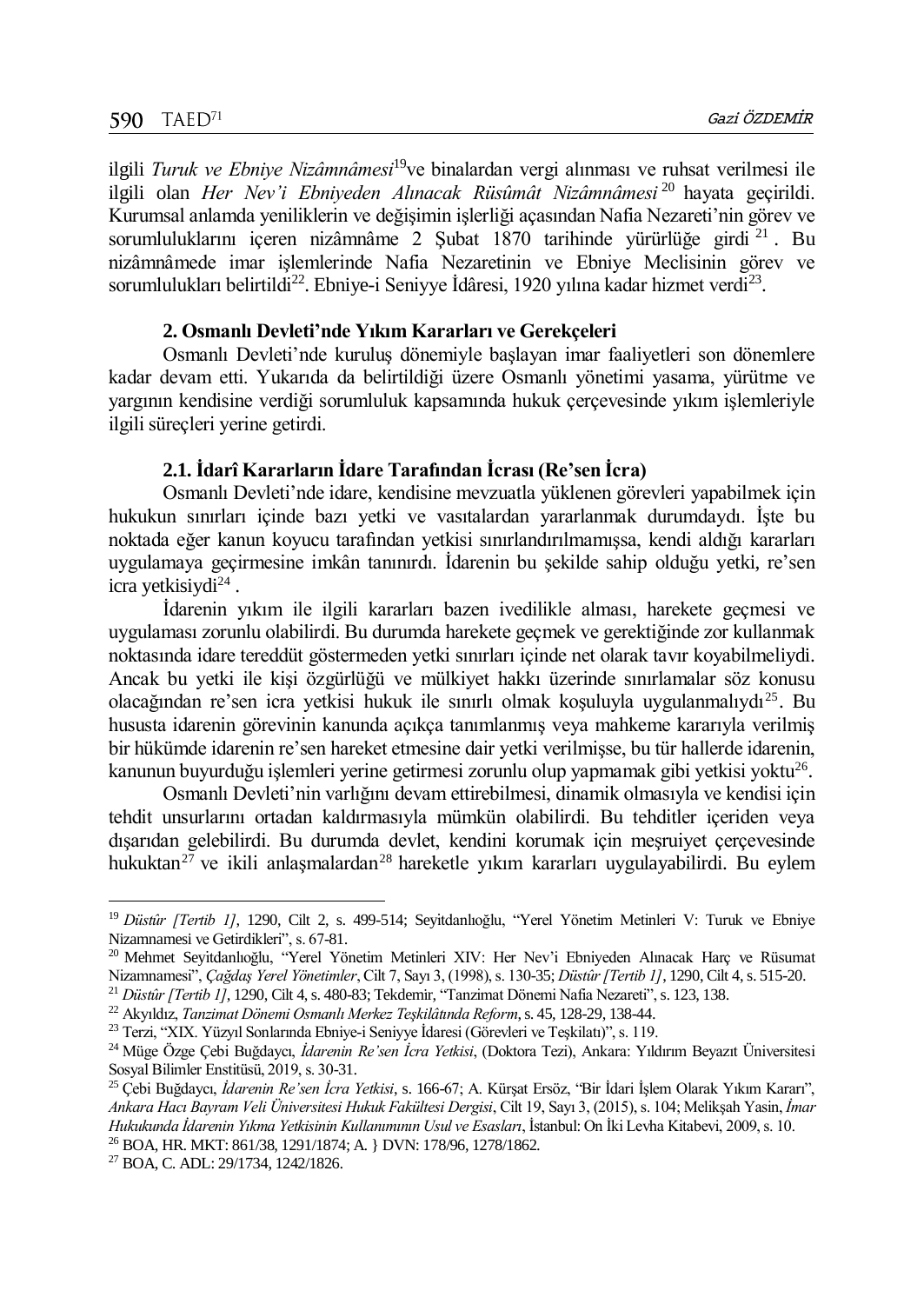kanunilik kapsamında olup kamu düzenini ve güvenliğini tehlikeye sokan durumun belli bir ağırlıkta olması koşuluyla ve taraflar arasında iletişime rağmen çözüme kavuşturulamaması durumunda zorunluluk sonucu uygulanırdı. Osmanlı Devleti'nde bu tehdit unsurları olarak kale<sup>29</sup>, kule<sup>30</sup>, palanga<sup>31</sup>, karakol<sup>32</sup>, han<sup>33</sup>, ev<sup>34</sup>, manastır<sup>35</sup> ve köprü<sup>36</sup> gibi yapılar temel fonksiyonlarının aksine tehdit unsuru olarak da kullanılabilmekteydi. Bu tür durumlarda yapıların amaçlarının dışında kullanımı ve ülkenin asayişi ve güvenliğini tehdidi olduğu hallerde Osmanlı Devleti'nin yetkili organları tarafından yıkımların gerçekleştirildiği ortaya çıkmaktadır.

#### **2.1.1. Güvenlik**

Güvenlik, devletin kendisini, ülke sınırlarını ve ülkesinde yaşayan insanları, iç ve dış tehditlere karşı koruması ve savunmasıdır. Bu bağlamda devletlerin sınır güvenliği ve asayişi her zaman önemlidir ve hayatidir<sup>37</sup>. Osmanlı Devleti'nin var olduğu süreç içinde kaleler güvenlik boyutunda önemli fonksiyonlar üstlendi. Ancak değişen ve gelişen savaş teknolojisi, sınırların değişkenliği kalelerin sınırda olma ya da sınıra yakın olma durumuna göre stratejik önemler açısından da yeni kararların alınmasına sebep oldu. Ülke sınırlarının genişlemesiyle birlikte kalelerin bakım, onarım ve personel giderlerinin devlete getirdiği maliyet arttı. Osmanlı Devleti güvenlik durumu ve ekonomik performans ölçeğinde kaleler ile ilgili planlamalar yaptı<sup>38</sup>. Bu bağlamda ülke güvenliğinin sağlanmasında stratejik olan kalelerin<sup>39</sup> onarımı gerçekleştirilirken<sup>40</sup> bunun tersi durumda olan, işlevini yitiren<sup>41</sup>, düşman eline geçme ihtimali<sup>42</sup> bulunan kalelerin ve palangaların yıkımları gerçekleştirildi<sup>43</sup>. Ekonomik ya da askeri gerekçelerle yıkım işlemini gerçekleştiremediği durumlarda da kaleleri savunulamaz hale getirecek yıkımlar gerçekleştirdi<sup>44</sup>.

Osmanlı Devleti sınır komşularıyla arasındaki ilişkilerin gerginleşmemesi ve savaş durumunun yaşanmaması için diplomatik ilişkileri de kullanmaktaydı<sup>45</sup>. Çünkü sınırların

 $\overline{a}$ 

<sup>36</sup> *BOA*, HR. SYS: 1489/47, 1298/1881.

- <sup>38</sup> *BOA*, A. {DVNSMHM. d: 7/2183, 976/1568; A. {DVNSMHM. d: 12/515, 978/1571.
- <sup>39</sup> *BOA*, A. {DVNSMHM. d: 7/266, 975/1567.
- <sup>40</sup> *BOA*, A. {DVNSMHM. d: 12/560, 978/1578.
- <sup>41</sup> *BOA*, A. {DVNSMHM. d: 101/324; A. {DVNSMHM. d: 115/1523, 1119/1707; C. AS: 1056/46450, 1300/1883; Y. MTV: 45/50, 1308/1890; A. {DVNSMHM. d: 129/547, 1131/1719; *BOA*, Y. MTV: 45/50, 1308/1891.

<sup>28</sup> BOA, TS. MA. e: 716/1, 958/1551; HR. SYS: 2926/32, 1269/1853.

<sup>29</sup> *BOA,* A. {DVNSMHM. d: 7/1705, 976/1568.

<sup>30</sup> *BOA*, A. {DVNSMHM. d: 139/55, 1145/1732; AE. SSLM. III: 2/85, 1207/1793; C. ZB: 65/3205, 1206/1792.

<sup>31</sup> *BOA*, A. {DVNSMHM. d: 78/504, 1018/1609; 105/86.

<sup>32</sup> *BOA*, A. } DVN: 178/96, 1278/1862.

<sup>33</sup> *BOA*, A. {DVNSMHM. d: 85/364, 1040/1631.

<sup>34</sup> *BOA*, ŞD: 2024/1, 1313/1895.

<sup>35</sup> *BOA*, HAT: 1556/41, 1236/1821.

<sup>37</sup> Özge Okay Tekinsoy, *İdare Hukukunda Kamu Düzeni Kavramı*, İstanbul: On İki Levha Yayıncılık, 2011, s. 75.

<sup>42</sup> *BOA*, A. {DVN: 178/96, 1278/1862; HR. SYS: 1489/47. 1298/1881; A.} MTZ. (04): 57/24, 1316/1898.

<sup>43</sup> *BOA,* A. {DVNSMHM. d: 7/1705, 976/1576; A. {DVNSMHM. d: 12/497, 514, 978/1578; Y. AHUS: 161/83, 1296/1879; BEO: 3849/288639, 1329/1911.

<sup>44</sup> *BOA,* Y. AHUS: 161/83.

<sup>45</sup> *BOA*, HAT: 819/37339, 1237/1725; Y. AHUS: 161/83.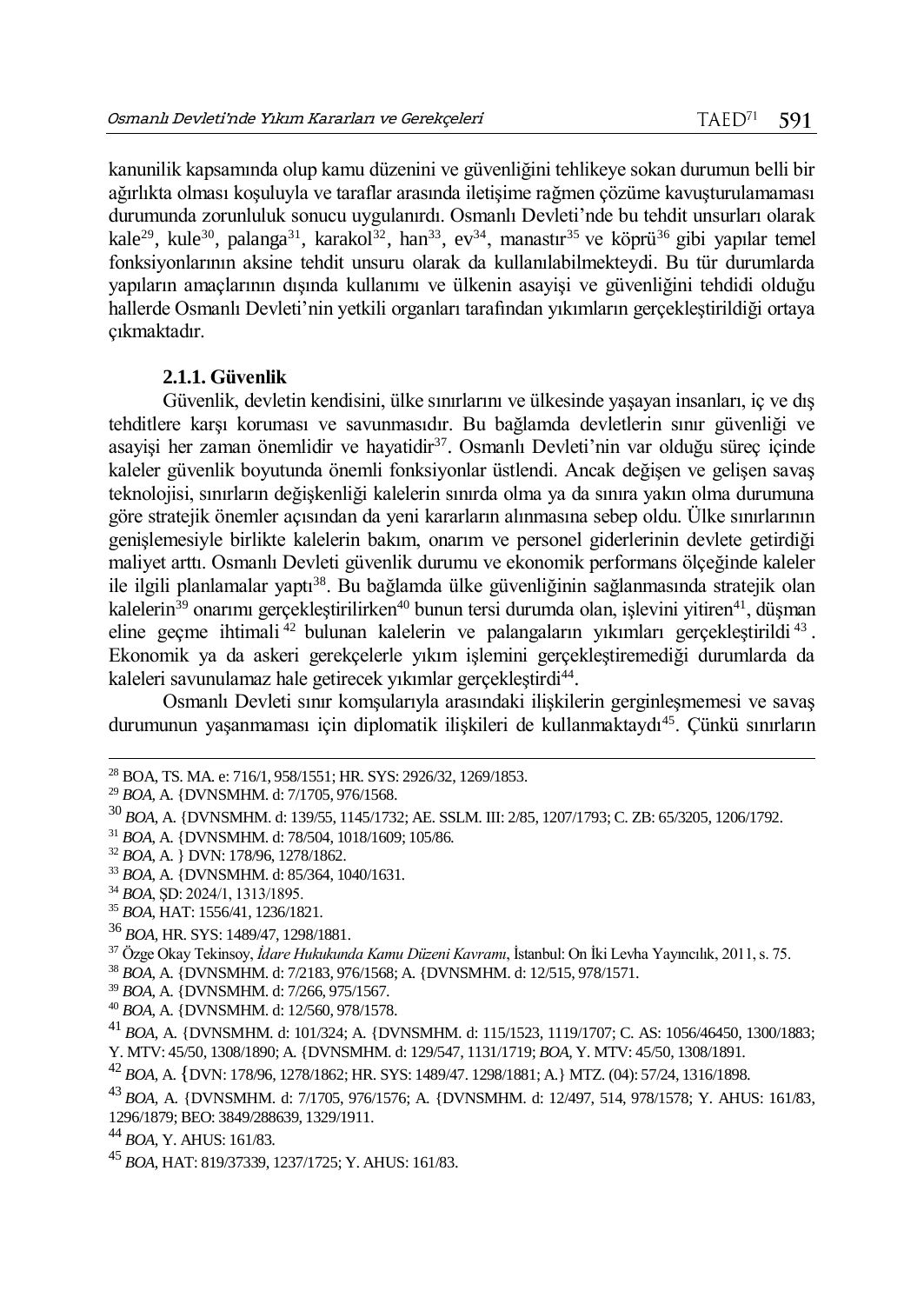hareketli ve geçişken özellikleri sebebiyle hareketli bölgelerdi. Bu alanlarda yapılaşma<sup>46</sup> ve kaçakçılık<sup>47</sup> ile ilgili problemler yaşanması kaçınılmazdı. Osmanlı Devleti, yapılaşma ile ilgili problemlerin çözümünde diğer devletlerle yapılan ikili anlaşmalardan ve egemen devlet olmanın gereği olarak yıkım kararları almak, uygulamak<sup>48</sup> ya da uygulanmasını isteme yöntemlerinden birini uygulamaktaydı <sup>49</sup> . Osmanlı Devleti genellikle yıkımların sonuçlarının ağır olması sebebiyle bu alanlarda gerekli durumlarda diplomatik girişimlerle meseleyi çözmeyi öncelikli olarak tercih etmekteydi<sup>50</sup>. Buna rağmen beklenilen sonuç elde edilemezse stratejik bölgelerde, sınırlarda ve sahillerde konumlanmış olan kule, mandıra, ağıl, dam, çiftlik, depo ve ambar gibi yapıların amaçlarının dışında ve güvenlik için tehdit unsuru oluşturduğu durumlarda yıkım eylemini gerçekleştirmekteydi<sup>51</sup>.

Osmanlı güvenliğini tehdit eden ve yıkım kararı verilen yapılar içinde dini görünümlü yapılar da bulunmaktaydı. Özellikle Osmanlı toprakları içinde bölücü ve yıkıcı faaliyette bulunmak isteyen unsurlar, Osmanlı sınırlarında, stratejik konuma sahip bölgelerde kilise ve manastır inşa etmekteydiler. Bu amaç için Gayrimüslimler tarafından kullanılan yapılar için güvenlik gerekçesiyle yıkım kararları uygulanmaktaydı<sup>52</sup>.

Osmanlı Devleti'nin iç tehdit olarak gördükleri arasında heterodoks tekkeler de bulunmaktaydı. Özellikle Yeniçeri Ocağının kaldırılmasından sonra Hacı Bektaş Veli'ye bağlı olduklarını iddia ederek şer'i kurallara aykırı bir düşünce benimseyen ve bu düşüncelerini eyleme dönüştürenler bu tekkelerde kümelenmeleri sebebiyle kamu güvenliği açısından tekkelerin yıktırılması kararı verilmekteydi <sup>53</sup> . Örneğin İlbasan ve Nurbanlı haricindeki Rafizi tekkelerinin komisyon marifetiyle ve verilen fetvalar neticesinde yıktırılması bu kapsamda değerlendirilebilir<sup>54</sup>.

#### **2.1.2. Asayiş**

İslam öncesi Türk devletlerinde olduğu gibi Osmanlı Dönemi'nde de nizamın ilahi bir sistem olarak kabul edildiği ve bunun değiştirilmemesi inancı kabul görmekteydi<sup>55</sup>. Nizam-ı âlem olarak kabul edilen bu öğretide devlet, nizam-ı âlemi bozacak her türlü eylemi de bertaraf etmeliydi <sup>56</sup> . Bu kapsamda devlet, nizamı/asayişi/kamu düzenini

 $\overline{a}$ 

<sup>48</sup> *BOA*, HR. MKT: 861/38, 1291/1874.

<sup>46</sup> *BOA*, HR. MKT: 861/38, 1291/1874.

<sup>47</sup> *BOA*, A. {DVNSMHM. d: 12/275, 978/1571; A. {DVNSMHM. d: 115/2980, 1120/1708; A. {DVNSMHM. d: 12/272, 978/1570; A. {DVNSMHM. d: 12/273, 978/1570; A. {DVNSMHM. d: 12/647, 03-02-979/1571; A. {DVNSMHM. d: 115/2981, 1120/1708.

<sup>49</sup>*BOA*, Y. AHUS: 264/170, 1310/1893; 266/32, 1310/1893; C. HR: 28/1364, 1255/1839.

<sup>50</sup> *BOA*, HAT: 819/37339, 1297/1822.

<sup>51</sup> *BOA*, A. {DVNSMHM. d: 12/275, 978/1570; A. {DVNSMHM. d: 115/2980, 1120/1708; A. {DVNSMHM. d: 12/272, 978/1570; A. {DVNSMHM. d: 12/273, 978/1570; A. {DVNSMHM. d: 12/647, 979/1571; A. {DVNSMHM. d: 115/2981, 1120/1708.

<sup>52</sup> *BOA*, C. HR: 28/1364, 1255/1839.

<sup>53</sup> Fahri Maden, *Bektaşi Tekkelerinin Kapatılması (1826) ve Bektaşiliğin Yasaklı Yılları*, Ankara: Türk Tarih Kurumu Yayınları, 2013.

<sup>54</sup> *BOA*, C. EV: 383/19414, 1242/1826; TS. MA. e: 711/58, 1242/1826; C. ADL: 29/1734, 1242/1826.

<sup>55</sup> Osman Turan, *Türk Cihân Hakimiyeti Mefkûresi*, 8. bs. İstanbul: Boğaziçi Yayınları, 1995, s. 1-9.

<sup>56</sup> Koray Ergı̇n, "Osmanlı Devleti'nde Kanunnamelerden Nizamnamelere Geçiş", *SDÜ Fen Edebiyat Fakültesi Sosyal Bilimler Dergisi*, Sayı 39, (2016), s. 1-26.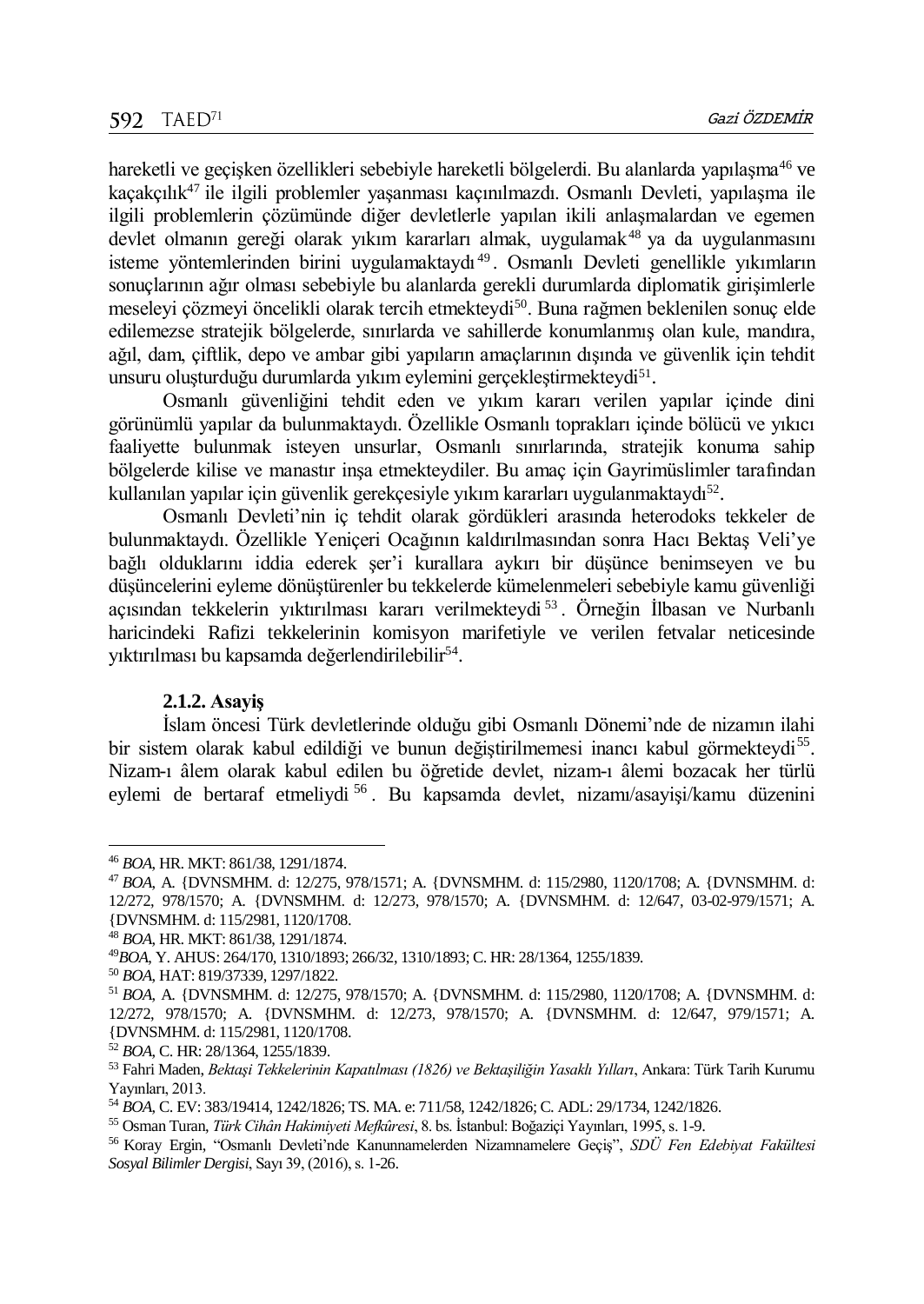sağlamakla görevliydi<sup>57</sup>. Yıkım işlemlerinin uygulandığı yapılar arasında eşkıyaların barındığı<sup>58</sup>, saklandığı<sup>59</sup> ve kolluk kuvvetlerine karşı savunma yaptığı<sup>60</sup> kale<sup>61</sup>, kule<sup>62</sup>, palanga<sup>63</sup>, karakol<sup>64</sup>, çiftlik<sup>65</sup>, han<sup>66</sup>, ev<sup>67</sup> gibi yapılar vardı<sup>68</sup>. Bu tür yapıların bulunduğu ve asayiş gerekçesiyle yıkımların gerçekleştiği yerler arasında Aksaray $^{69}$ , Kırşehir $^{70}$ , Rubahı $^{71}$ , Ankara ve Çaşnigir Köprüsü palangaları<sup>72</sup>; Akçahisar ve İşim<sup>73</sup>, Sobuca (Suyüce, Sobice)  $74$ , Hendek ve Karamürsel kuleleri $75$  gibi yer almaktaydı.

Osmanlı Devleti'nde özel mülk, kanunlarla korunmaktaydı, ancak bu yapılar; kamuyu tehdit eden olaylarda, ahlakdışı veya toplumun değer yargılarını zedeleyen amaçlarla kullanılması durumunda yıkım kararı verilebilmekteydi<sup>76</sup>. Eşkıyalar tarafından kullanılan Vodine'deki evin<sup>77</sup>, Giresun'daki kahvehanelerin<sup>78</sup> ve Tırnova'daki toplumu rahatsız eden dükkânların yıktırılması kamu düzenini sağlamak adına idarenin re'sen gerçekleştirdiği yıkımlar arasında sayılabilir<sup>79</sup>.

#### **2.1.3. Yıkılacak Derecede Tehlikeli Yapılar**

Osmanlı Devleti'nde sağlam yapılar zamanla yıpranma $^{80}$ , bakımsızlık $^{81}$ , terk edilme, yangın <sup>82</sup> , deprem <sup>83</sup> ve diğer sebeplerle <sup>84</sup> yıkılacak derecede tehlikeli hale

<sup>59</sup> *BOA*, A. {DVNSMHM. d: 139/55, 1145/1732.

- <sup>61</sup> *BOA,* A. {DVNSMHM. d: 7/1705, 976/1568.
- <sup>62</sup> *BOA*, A. {DVNSMHM. d: 139/55, 1145/1732; AE. SSLM. III: 2/85, 1207/1793; C. ZB: 65/3205, 1206/1792.
- <sup>63</sup> *BOA*, A. {DVNSMHM. d: 78/504, 1268/1852; 105/86, 1106/1694.
- <sup>64</sup> *BOA*, A. {DVN: 178/96, 1278/1861.

- <sup>66</sup> *BOA*, A. {DVNSMHM. d: 85/364, 1040/1630.
- <sup>67</sup> *BOA*, ŞD: 2024/1, 1313/1895.

 $\overline{a}$ 

<sup>68</sup> Mustafa Akdağ, *Türk Halkının Dirlik ve Düzenlik Kavgası: "Celalî İsyanları"*, İstanbul: Cem Yayınevi, 1995, s. 97-102.

- <sup>69</sup> *BOA*, A. {DVNSMHM. d: 78/1268, 1017/1608.
- <sup>70</sup> *BOA*, A. {DVNSMHM. d: 78/753, 1190/1777.
- <sup>71</sup> *BOA*, A. {DVNSMHM. d: 116/775, 1121/1709.
- <sup>72</sup> *BOA*, A. {DVNSMHM. d: 78/504, 1018/1609.
- <sup>73</sup> *BOA*, A. {DVNSMHM. d: 139/55, 1145/1732.
- <sup>74</sup> *BOA*, AE. SSLM. III: 2/85, 1207/1792.
- <sup>75</sup> *BOA*, C. ZB: 81/4009, 1193/1779; C. ZB: 65/3205, 1206/1791.
- <sup>76</sup> *BOA*, A. {DVNSMHM. d: 85/364, 1040/1630; A. {DVNSMHM. d: 108/428, 1107/1696.
- <sup>77</sup> *BOA*, BEO: 732/54881, 1313/1895.
- <sup>78</sup> *BOA*, A. {DVNSMHM. d: 129/219, 1131/1719.
- <sup>79</sup> *BOA*, A. {DVNSMHM. d: 118/927, 1123/1711; C. ZB: 34/1675, 1226/1811.
- <sup>80</sup> *BOA*, A. } MKT. MVL: 24/77, 11266/1850.
- <sup>81</sup> *BOA*, YB. 021: 90/73. R1307/1891.
- <sup>82</sup> *BOA*, C. BLD: 8/367, 1183/1769.
- <sup>83</sup> *BOA*, MV: 80/117, 1312/1894; İ. HUS: 31/78, 1312/1894.

<sup>57</sup> Çebi Buğdaycı, *İdarenin Re'sen İcra Yetkisi*, s. 38; Yaşar Yücel (thk), *I. Selim Kanunnamesi (Tirana ve Leningrad Nüshaları) (1512-1520)*, Ankara: Türk Tarih Kurumu, 1995, s. 153-54; Okay Tekinsoy, *İdare Hukukunda Kamu Düzeni Kavramı*, s. 75.

<sup>58</sup> *BOA*, C. ZB: 81/4009, 1193/1779; A. {DVNSMHM. d: 108/428, 1107/1696.

<sup>60</sup> Semavi Eyice, "Kale", *Türkiye Diyanet Vakfı İslâm Ansiklopedisi*, Ankara: TDV Yayınevi, 2001, Cilt 24, s. 234-42.

<sup>65</sup> *BOA*, C. DH: 95/4744, 1201/1787; C. DH: 96/4751, 1161/1748; C. DH: 95/4744, 1201/1787; C. DH: 96/4751, 1161/1747.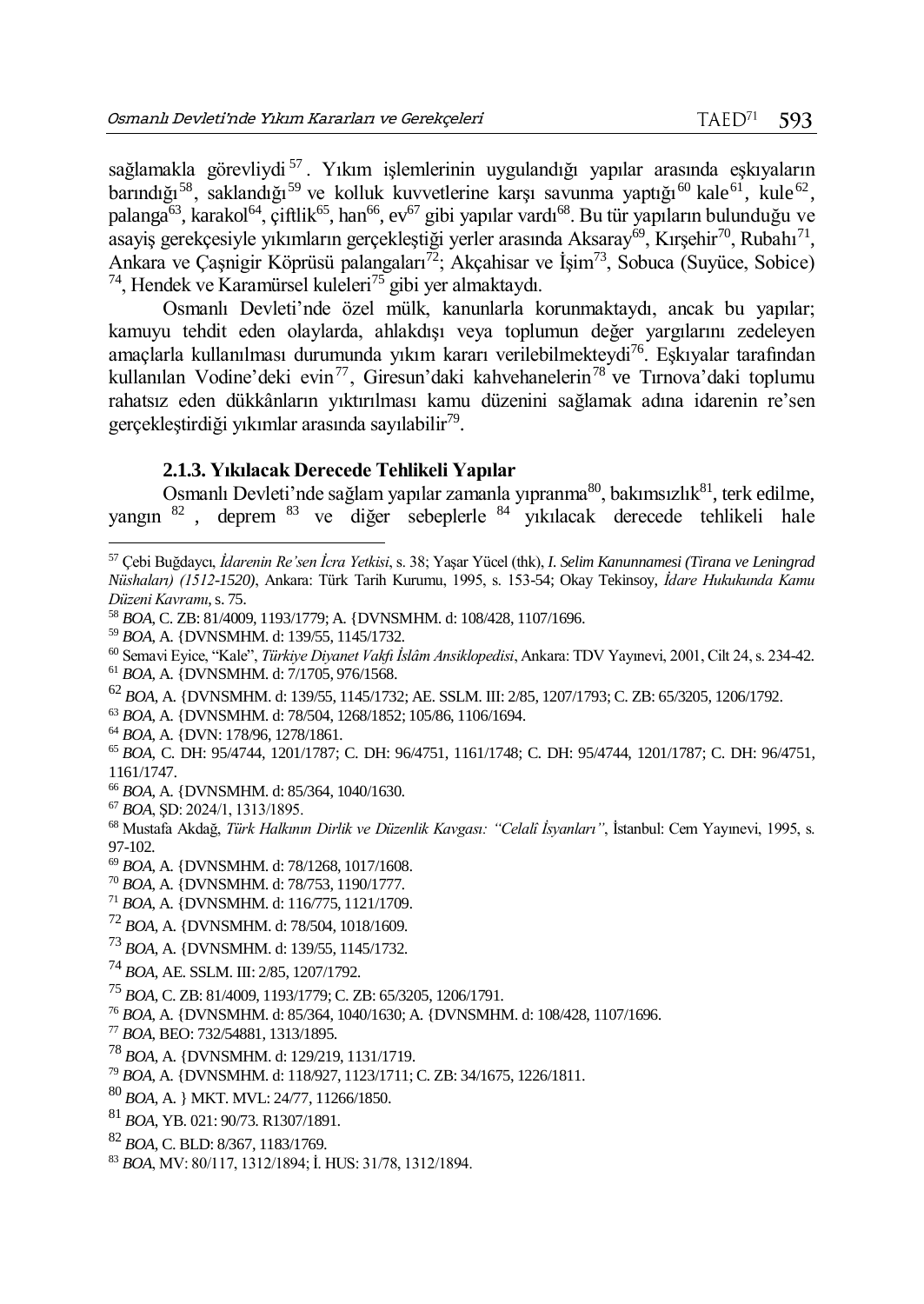dönüşebilmekteydiler. Bu yapılar, kendiliğinden ve ansızın yıkılabilme tehlikesinden dolayı kamu için potansiyel tehdit oluşturmaktaydılar. Bu yapılar, idare tarafından ivedilikle çözüme kavuşturulması gereken ciddi problemlerdi 85. İlk dönemde kaza kadılıkları tarafından yürütülen yıkım süreçleri<sup>86</sup>, Turuk ve Ebniye Nizâmnâmesiyle ülke genelinde belirli esaslar doğrultusunda gerçekleşti. Bu nizâmnâmenin 34. Maddesi, yıkılmaya yüz tutmuş yapılar ile karar verme yetkisini Ebniye İdaresi veya Belediye Meclisine bırakmaktaydı. Bu kapsamda mimarağa başkanlığında ekip oluşturulması ve yapı hakkında teknik rapor hazırlanması belirtilmekteydi. Tehlikeli yapılar hakkında yıkım kararı alındığı takdirde mülk sahibine yıkım için on beş gün süre verilirdi. Şayet yıkım işlemi yapı sahibi tarafından gerçekleştirilmezse ilgili idare tarafından yıkım işlemi gerçekleştirilir ve ücreti ya idareden<sup>87</sup> ya da mülk sahiplerinden<sup>88</sup> karşılanırdı.

İdare, depremde hasar görmüş ya da ekonomik ömrünü tamamlamış ağır hasarlı yapıları kamu yararı ve kamu düzeni ilkesi doğrultusunda re'sen yıktırmak durumundaydı<sup>89</sup>. İdare, bu isi can ve mal kayıplarına sebep olma ihtimalinden dolayı çesitli gerekçelerle daha fazla geciktirmesi veya uygulamaktan geri durması söz konusu olamazdı<sup>90</sup>. Nitekim 1894'te yaşanan İstanbul depremde tehlikeli duruma gelmiş duvar ve benzer yapıların ameleler tarafından yıktırılması ve molozların nakli için yapılan masrafın gücü yetenlerin kendilerinden, gücü yetmeyenlerin ise İâne-i Musâbin Komisyonu tarafından ödenmesi<sup>91</sup> bu doğrultuda gerçekleştirilen yıkım işlemlerindendi<sup>92</sup>. Yine Mısır<sup>93</sup>, Kosova <sup>94</sup> ve Galata'daki <sup>95</sup> tarihi kalelerin veya eklentilerinin yıkılmaya yüz tutmuş bölümleri ve duvarlarının yıkım kararlarının verilmesi bu türden uygulamalardandı.

## **2.1.4. İdarenin Hukuka Aykırı veya Usulsüz Olarak Yaptığı Re'sen İcra Yaptırımı**

Avrupa merkezli yönetimlerde ilk önce Fransa'da 1873 yılında ortaya çıkan idari sorumluluk teorisi<sup>96</sup>, Osmanlı Devleti'nde daha önceden var olan bir uygulamaydı<sup>97</sup>. Bu teoride, idarenin hukuka aykırı veya usulsüz olarak eyleme dönüştürdüğü re'sen yıkım

l

<sup>84</sup> *BOA*, Y. A. . HUS: 257/83, 1309/1891.

<sup>85</sup> *BOA*, YB. 021: 90/73, 1307/1889; DH. MKT: 1113/78, 1324/1906.

<sup>86</sup> *BOA*, C. AS: 1199/53641, 1146/1733; C. BLD: 134/6675, 1179/1765.

<sup>87</sup> *BOA*, C. BLD: 8/367, 1183/1769; Y. MTV: 77/11, 1310/1892; YB. 021: 107/335. R1318/1902; ZB: 382/99.

R1323/1907; DH. MKT: 1113/78, 1324/1906.

<sup>88</sup> *Düstûr [Tertib 1]*, 1290, Cilt 2, s. 509.

<sup>89</sup> Yasin, *İmar Hukukunda İdarenin Yıkma Yetkisinin Kullanımının Usul ve Esasları*, s. 14.

<sup>90</sup> *BOA*, YB. 021: 90/73, 1307/1891R; DH. MKT: 1166/41, 1325/1907.

<sup>91</sup> Abdülkadir Özcan, "İâne", *Türkiye Diyanet Vakfı İslâm Ansiklopedisi*, Ankara: Türkiye Diyanet Vakfı Yayınevi, 1999, Cilt 19, s. 231; Fatma Ürekli, *İstanbul'da 1894 Depremi*, 2. bs. İstanbul: İletişim Yayınları, 2000, s. 75-82; Sema Küçükalioğlu Özkılıç, *1894 Depremi ve İstanbul*, İstanbul: İş Bankası Kültür Yayınları, 2015; Fatma Üreklı̇, "Osmanlı Döneminde İstanbul'da Meydana Gelen Afetlere İlişkin Literatür", *Türkiye Araştırmaları Literatür Dergisi*, Cilt 8, Sayı 16, (2010), s. 101-30.

<sup>92</sup> *BOA*, MV: 80/117, 1312/1894.

<sup>93</sup> *BOA*, C. AS: 1199/53641, 1146/1733.

<sup>94</sup> *BOA*, YB. 021: 107/358. R1318/1902.

<sup>95</sup> *BOA*, C. BLD: 134/6675, 1179/1765; Esra Okur, *Galata Surlarının Yıkım Süreci*, (Yüksek Lisans Tezi), İstanbul: Fen Bilimleri Enstitüsü, 2013.

<sup>96</sup> Hasan Nuri Yaşar, *İdare Hukuku*, İstanbul: Der Yayınları, 2016, s. 540.

<sup>97</sup> *BOA*, A. } MKT. MHM: 317/98, 1865; MVL: 711/87, 1282/1865.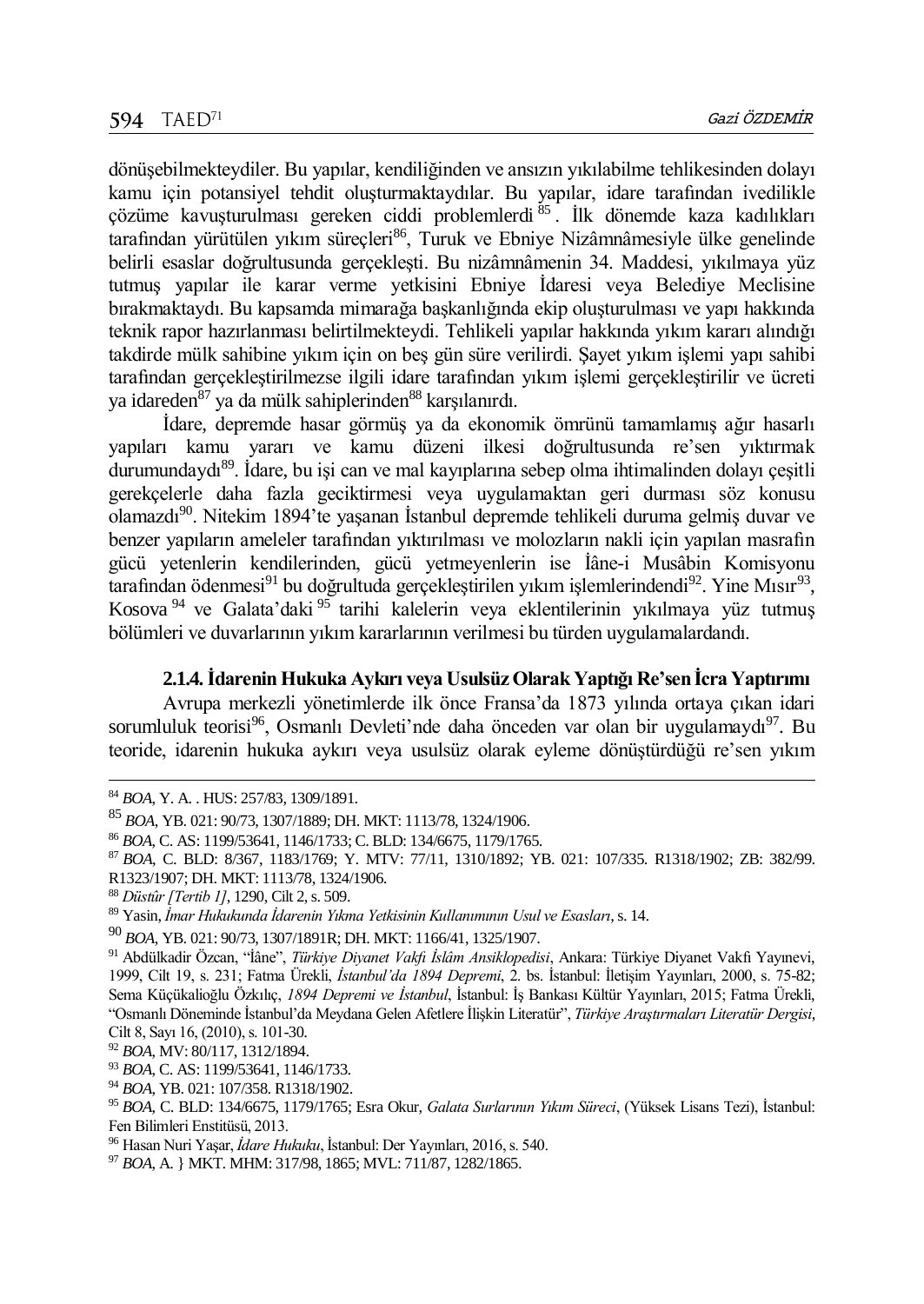uygulamalarında, hukuk çerçevesinde idarenin hukuki sorumluluğunu ortadan kaldırmamakla birlikte bu işlemden dolayı mağduriyeti tazmin etme ve/veya yargı yoluna başvuru hakkı tanınmaktadır<sup>98</sup>.

Osmanlı Devleti'nde yetkililerin bu teoriye uygun olarak işlemleri yürüttükleri tespit edilmektedir. Buna göre idare hukuk çerçevesinde yerine getirdiği idari kararı, sonraki süreçte mahkeme hukuka uygun bulmayarak iptal etse, icra ettiği kararın uygulanması sebebiyle mağdur olan ve hak kaybına uğrayan kişi veya kişilere uğradıkları zararı eksiksiz olarak tazmin etmekteydi<sup>99</sup>. Zira idare, yıkım kararını uygularken oluşabilecek her türlü zararı tazmin etmeyi işe başlamadan önce taahhüt etmiş sayılmaktaydı $^{100}$ . Hukuk dışı veya usulsüz eylemlerin<sup>101</sup> fazla olmasının hukuk devleti ilkesini zedelediği göz önüne alınırsa Osmanlı Devleti'nde bu oranın araştırma evreni içinde binde on bir olduğu ifade edilebilir <sup>102</sup> . Ancak yıkım için her dava açanın idare karşısında haklı çıkmadığı da görülmektedir<sup>103</sup>.

## **2.2. Başkasının Mülkiyetine Ait veya Kesin İnşaat Yasağı Olan Yerlerde Yapılan Yapılar**

Osmanlı Devleti'nde mera<sup>104</sup>, miri arazi<sup>105</sup>, orman<sup>106</sup>; kale<sup>107</sup>, zindan<sup>108</sup>, cami ve mescit<sup>109</sup> çevreleri kesin inşaat yasağı olan yerlerdi<sup>110</sup>. Bunun yanında kamu, özel ve vakıf arsa ve arazilerine<sup>111</sup> de -tasarruf sahibinin dışında- ruhsatsız ve izinsiz yapı inşa etmek yasaktı. Osmanlı Devleti'nin uyguladığı yıkım kararları içinde kesin inşaat yasağı olan alanlar<sup>112</sup> ile başkasının mülkiyetine ait<sup>113</sup> insa edilen yapılar bulunmaktaydı. Bu yapılar, kaçak yapı olarak da adlandırılmaktaydı. Kaçak yapılar, ileride de görüleceği üzere ruhsatsız yapılar için de kullanılan bir tabirdir. Ancak burada konu ruhsat kısmı özelinde değil de kesin inşaat yasağı bağlamında ele alındı.

<sup>98</sup> *BOA*, DH. MKT: 1473/110, 1305/1887; BEO: 103/7659, 1310/1893.

<sup>99</sup> *BOA*, DH. MKT: 1297/8, 1326/1908; BEO: 3514/263532, 1327/1909.

<sup>100</sup> *BOA*, A. } MKT. MHM: 317/98, 1865; MVL: 711/87, 1282/1865.

<sup>101</sup> Hasan Dursun, "İdari İşlemlerin İdare Tarafından Re'sen İcrası", *Türkiye Barolar Birliği Dergisi*, Sayı 72, (2007), s. 265.

<sup>102</sup> *BOA*, MVL: 711/87, 1282/1865; A. } MKT. NZD: 169/61, 1272/1856; BEO: 103/7659, 1310/1893.

<sup>103</sup> *BOA*, DH. MKT: 2023/65, 1310/1892.

<sup>104</sup> Yücel, *I. Selim Kanunnamesi (Tirana ve Leningrad Nüshaları) (1512-1520)*, s. 157.

<sup>105</sup> *BOA*, C. HR: 46/2271, 1232; DH. MUİ: 169/23, 1332/1914.

<sup>106</sup> *BOA*, DH. MKT: 2636/14, 1326/1908.

<sup>107</sup> *BOA*, C. BLD: 111/5511, 1135/1723; A. {DVNSMHM. d: 132/274, 1136/1724; A. {DVNSMHM. d: 79/1190/1776.

<sup>108</sup> A. {DVNSMHM. d: 7/1148, 975/1567.

<sup>109</sup> *BOA*, A. {DVNSMHM. d: 100/266.

<sup>110</sup> *Düstûr [Tertib 1]*, 1290, Cilt 2, s. 499.

<sup>111</sup> *BOA*, C. EV: 252/12746, 1207/1793.

<sup>112</sup> *BOA*, A. {DVNSMHM. d: 5/1293, 973; A. {DVNSMHM. d: 12/546, 978; A. {DVNSMHM. d: 58/613, 993; A. {DVNSMHM. d: 108/438, 1107/1696; A. {DVNSMHM. d: 7/1340, 975/1567; A. {DVNSMHM. d: 35/941, 986/1578; A. {DVNSMHM. d: 7/804, 975/1567.

<sup>113</sup> *BOA*, A. {DVNSMHM. d: 95/654; Y. PRK. SGE: 1/102, 1300/1883; C. EV: 297/15123, 1214/1799; DH. MUİ: 169/23, 1332/1914.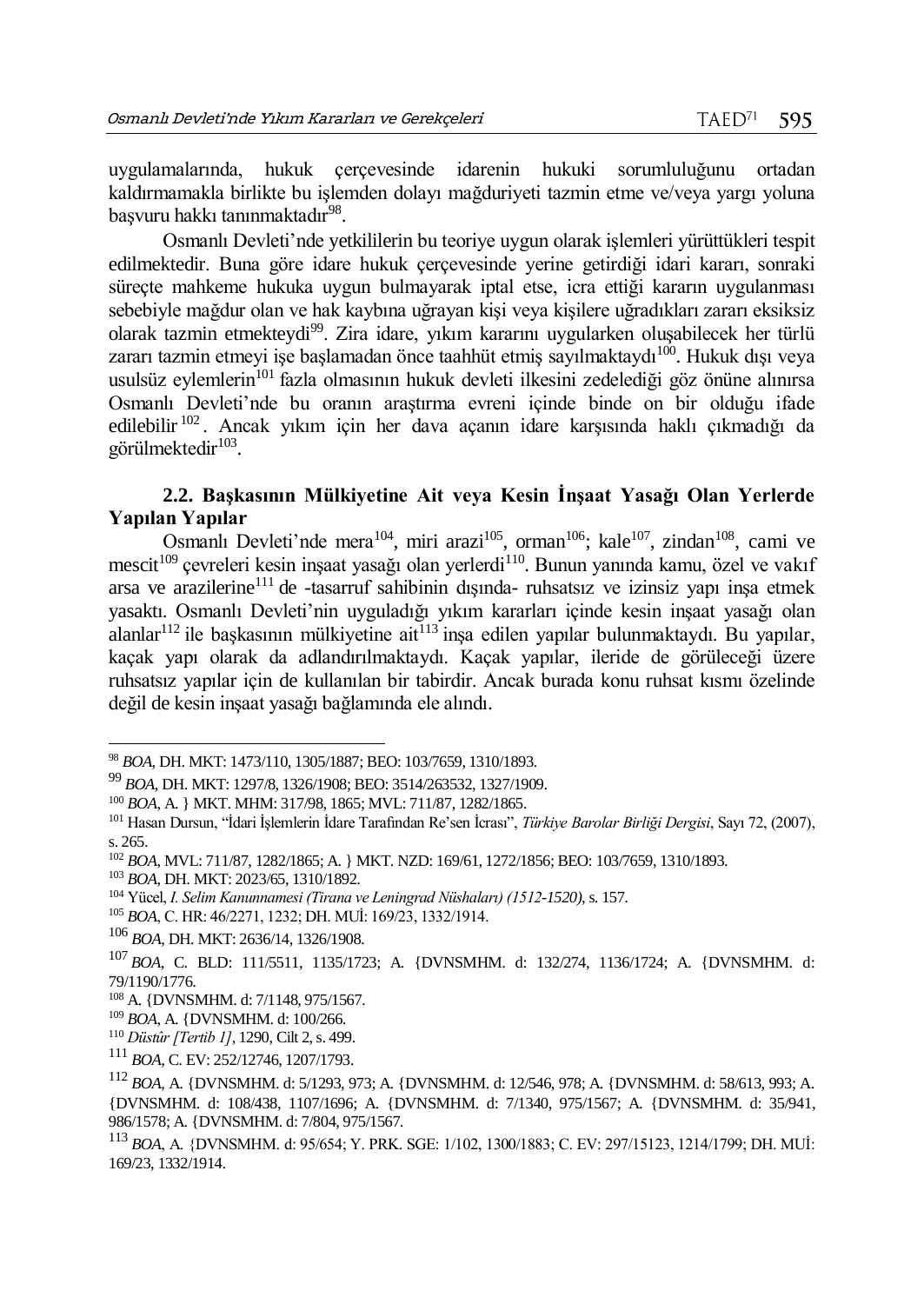Osmanlı'da farklı zamanlarda çıkarılan kanun ve nizâmnâmelerde kesin inşaat yasağı olan yerlerin sınırları çizilmektedir. Örneğin Fatih döneminde çıkarılan kanun ile İstanbul surlarının 5 zirâ - 1 zirâ = 75,8 cm<sup>114</sup> - mesafesinde herhangi bir yapılaşmanın yasaktı. Bu kanuna aykırı olarak bu alanda yapılaşmanın gerçekleşmesi sonucunda Şehremini ve Hassa Mimarbaşının hazırladığı rapor kapsamında Mimarağa tarafından İstanbul Kadısının kararıyla yıkım işlemi gerçekleşmekteydi<sup>115</sup>. Bu örnekte ve arşiv kayıtlarında görüldüğü üzere Osmanlı Devleti'nde kesin inşaat yasağının en çok ihlal edildiği alanlar arasında kale ve çevrelerinin olduğu ortaya çıkmaktadır. Özellikle yapı malzemesine ulaşmanın zor olduğu o günün şartlarına göre, kale ve müştemilatının sur içinden ve dışından ev yapacaklara yapı özellikleriyle hayli kolaylık sağlaması bu ihlalde etkili olmalıdır. Nitekim kale duvarlarına yerleştirilen hatıllarla evin bağlantılarını sağlamak hem inşaat malzemesinden hem de işçilikten yapı sahibine kazanım sağlanmaktaydı. Ancak bu hatıllar kale duvarlarının ömrünü de kısaltmaktaydı<sup>116</sup>. Bu sebeple de kanuna aykırı olarak kesin inşaat yasağı olan alanlara yapılan binalar için yıkım kararları uygulanmak durumunda kalınmaktaydı<sup>117</sup>. Bu yıkımların gerçekleştiği yerler arasında Karlıili<sup>118</sup>, Navarin<sup>119</sup>, Giresun<sup>120</sup>, Kars<sup>121</sup>, Timesvar<sup>122</sup> Belgrat<sup>123</sup>, Üsküp<sup>124</sup> ve Varna<sup>125</sup> gibi pek çok yerleşim yerlerinin de bulunduğu tespit edilmektedir<sup>126</sup>.

Kalelerde olduğu gibi cami ve mescitlere 3, 79 metre mesafede ev inşa etmek, <sup>127</sup> ezanın duyulduğu mesafede meyhane işletmek ve içki satışı yapan yerler açmak fetva<sup>128</sup> ve hatt-ı hümayun<sup>129</sup> ile yasaklanmıştı. Ancak kanuna rağmen kesin inşaat yasağı olan yerlere ev, meyhane ve diğer yapıların inşa edildiği tespit edilmektedir. Üsküp'teki Mustafapaşa Camii ve imareti<sup>130</sup> ile Mudanya<sup>131</sup> ve Hersek'teki<sup>132</sup> cami ve mescit çevresine açılmış olan

- <sup>119</sup> *BOA*, A. {DVNSMHM. d: 12/546, 978/1571.
- <sup>120</sup> *BOA*, A. {DVNSMHM. d: 79/1190/1803.
- <sup>121</sup> *BOA*, C. AS: 134/5958, 1218/1803.

- <sup>122</sup>*BOA* A. {DVNSMHM. d: 108/438, 1107/1696.
- <sup>123</sup> *BOA*, A. {DVNSMHM. d: 108/1141, 1107/1696.
- <sup>124</sup> *BOA*, DH. MKT: 1101/48, 1324/1906.
- <sup>125</sup> *BOA,* A. {DVNSMHM. d: 55/407, 993/1585.

- <sup>128</sup> *BOA*, A. {DVNSMHM. d: 96/775.
- <sup>129</sup> *BOA*, A. {DVNSMHM. d: 100/266.
- <sup>130</sup> *BOA*, A. {DVNSMHM. d: 80/576.
- <sup>131</sup> *BOA*, A. {DVNSMHM. d: 96/775.

<sup>114</sup> Cemal Çetin, "Osmanlılarda Mesafe Ölçümü ve Tarihî Süreci", *Tarihçiliğe Adanmış Bir Ömür: Prof. Dr. Nejat Göyünç'e Armağan*, (ed. Hasan Bahar vd), Konya: Selçuk Üniversitesi Matbaası, 2013, s. 447.

<sup>115</sup> Ahmet Refik, *On Altıncı Asırda İstanbul Hayatı (1553-1591)*, 2. bs. İstanbul: Devlet Basımevi, 1935, s. 20; Afyoncu, *XVII. Yüzyılda Hassa Mimarları Ocağı*, s. 55.

<sup>116</sup> *BOA*, A. {DVNSMHM. d: 12/546, 978/1571; A. {DVNSMHM. d: 14/23; A. {DVNSMHM. d: 58/613, 993/1585.

<sup>117</sup> *BOA*, A. {DVNSMHM. d: 3/82, 966/1559; A. {DVNSMHM. d: 12/546, 978/1571; *BOA*, A. {DVNSMHM. d: 58/613, 993/1585; A. {DVNSMHM. d: 132/274, 1136/1724; C. BLD: 111/5511, 1135/1723; A. {DVNSMHM. d: 79/1190.

<sup>118</sup> *BOA*, A. {DVNSMHM. d: 5/1293, 973/1566.

<sup>126</sup> *BOA*, A. {DVNSMHM. d: 55/407, 993/1585; A. {DVNSMHM. d: 108/1141, 1107/1696.

<sup>127</sup> Afyoncu, *XVII. Yüzyılda Hassa Mimarları Ocağı*, s. 55.

<sup>132</sup> *BOA*, A. {DVNSMHM. d: 100/266.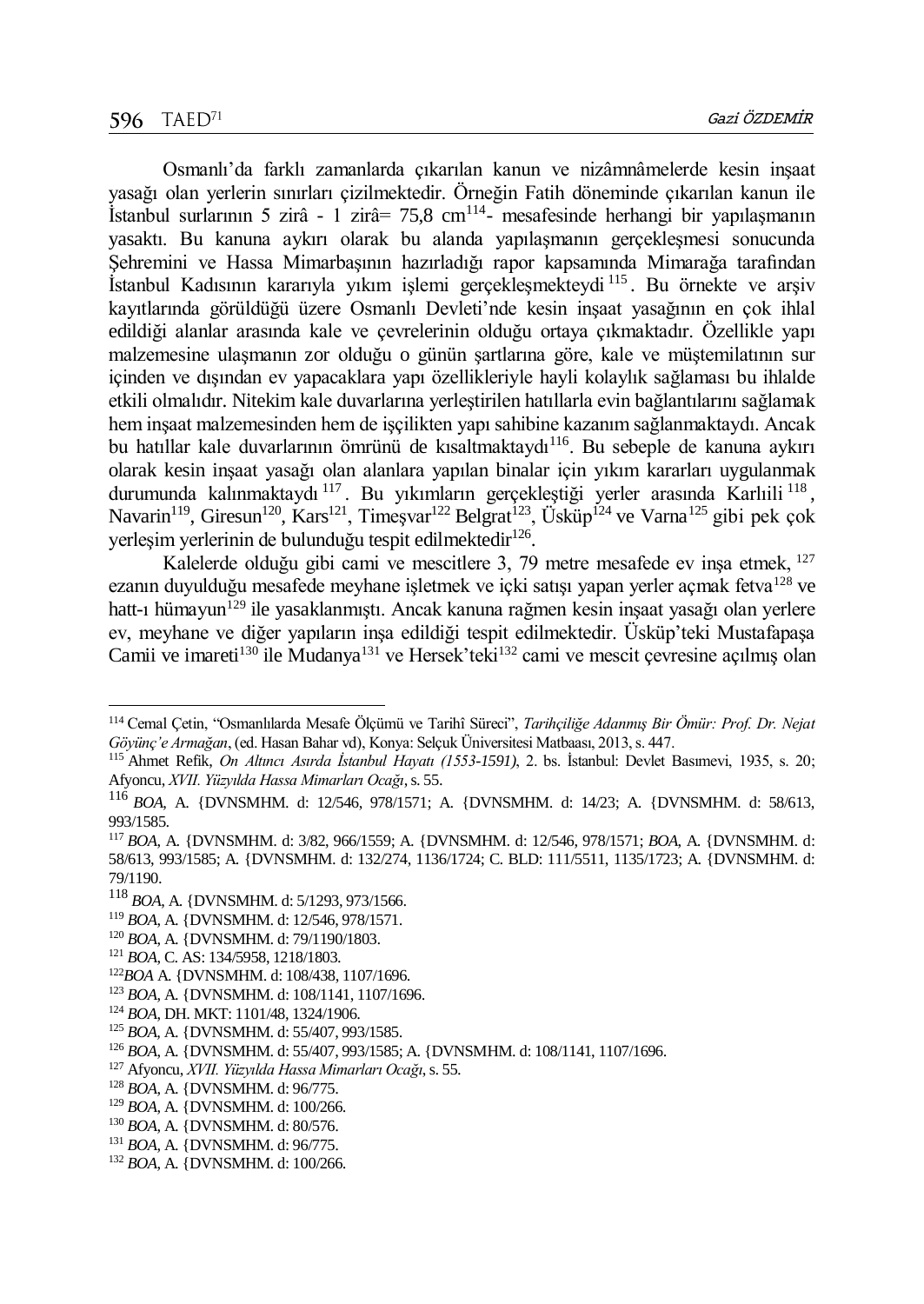meyhaneler ve içki satış yerlerinin bu yasağa uymadıkları için yıkım kararı uygulandığı görülmektedir.

Osmanlı klasik dönem kanunnâmelerinde ve Arazi Kanunnâmesinin 97. maddesi kapsamında miri araziye, köy merasına ve ormanlarına ağıl, mandıra veya bina inşasına izin verilmemekte ve mevcut olan yapıların yıkılmasına hükmedilmekteydi <sup>133</sup> . Ancak Drama'ya bağlı Zağriç köyünde<sup>134</sup>, Sivas'ın Zara kazasının Cüği ve Halas köylerinde<sup>135</sup> yapılaşmanın görüşüldüğü oturumda komisyon üyelerine sunulan raporda bu kanunun üç asırdır uygulanmadığına ve kronik bir sorun olduğuna işaret edilmektedir. Bu süreç içinde merkez ve taşra idaresinin kesin inşaat yasağı olan yerlere inşa ettikleri yapıların asayiş açısından bir zararı yoksa <sup>136</sup> yıkım kararlarının toplumu zarara uğratacağından uygulanmaması yönünde görüş ifade edilmektedir. Buradan hareketle Hükümet yetkililerinin bu durumdan rahatsız oldukları fakat bu problemin çözümü için geç kalındığından şikâyet ettikleri anlaşılmaktadır. Burada dikkat çeken husus ise orman arazilerine izinsiz yapılaşmaya kesin izin verilmediği, orman bekçileri ile memurlarının bu konuda daha dikkatli olmaları için uyarılmalarıdır<sup>137</sup>.

Devlet, olağanüstü durumlarda geçici olarak kesin inşaat yasağı olan yerlere sınırlı süreliğine inşa izni vermektedir. Sakız Kalesi'nde 1881 yılında yaşanan deprem sonrasında bunun örneğini görmek mümkündür. Bu afette mağdur olan depremzedelerin mağduriyetinin ortadan kalkması için miri arazi olan Kılıç Meydanı'na geçici barakalar ve kilise yapımına izin verildi. Ancak verilen sürenin dolmasından sonra bölgenin boşaltılması için gönderilen tebligata rağmen ada sakinleri meydanı boşaltmadılar. Bu anlaşmazlık üzerine olay yargıya taşındı. Mahkeme sonucunda bu alanın boşaltılması ve barakaların yıktırılması kararı verildi. Yargı kararı gereğince yıkım işlemleri gerçekleştirildi<sup>138</sup>.

Başkasının mülküne izinsiz yapılaşmalar içinde vakıflara ait olan arazilerin üzerine özel ya da tüzel kişilerin yapı inşa ettikleri de görülmektedir. Bu tür işlemlerde vakıfların korunması ve vakfiye şartlarının yürürlükte kalması için idarenin re'sen işlem yapma yetkisini kullandığı veya mahkeme kararı doğrultusunda bu yapıların yıkım eylemlerini gerçekleştirdiği anlaşılmaktadır <sup>139</sup>. Devlet ve vakıflara ait arazilerin dışında özel mülk hakkında da bu yönde girişimlerin olduğunu görmek mümkündür. Osmanlı hukukunda özel mülk koruma altında olup kişinin özel mülkünün üzerine başkasının yapı yapması kanuni suçtu. Mülk sahibi böyle bir durumda ilgili hakkında suç duyurusunda bulunabilir izinsiz işlemi yargıya taşıyabilirdi. Mahkeme sonucunda izinsiz işlemi yapan kişi hakkında ve işlem hakkında mahkemenin vereceği karar uygulanabilirdi<sup>140</sup>.

<sup>133</sup> *BOA*, DH. MKT: 2636/14, 1326/1908; Yücel, *I. Selim Kanunnamesi (Tirana ve Leningrad Nüshaları) (1512- 1520)*, s. 157.

<sup>134</sup> *BOA*, TFR. I. SL: 144/14376, 1325/1907.

<sup>135</sup> *BOA*, DH. MKT: 2636/14, 1326/1908.

<sup>136</sup> *BOA*, DH. MUİ: 169/23, 1332/1914.

<sup>137</sup> *BOA*, DH. MKT: 2636/14, 1326/1908.

<sup>138</sup> *BOA*, BEO: 573/42975, 1312/1894; DH. MKT: 296/57ve 1312/1894.

<sup>139</sup> *BOA*, A. {DVNSMHM. d: 71/720; DH. MKT: 1322/20, 1294/1877; C. EV: 297/15123, 1214/1719; C. EV: 424/21493, 1217/1722.

<sup>140</sup> *BOA*, A. {DVNSMHM. d: 95/654; A. } MKT. UM: 7/83, 1266/1850; 437/32, 1277/1860; DH. H: 55/38, 1330/1912.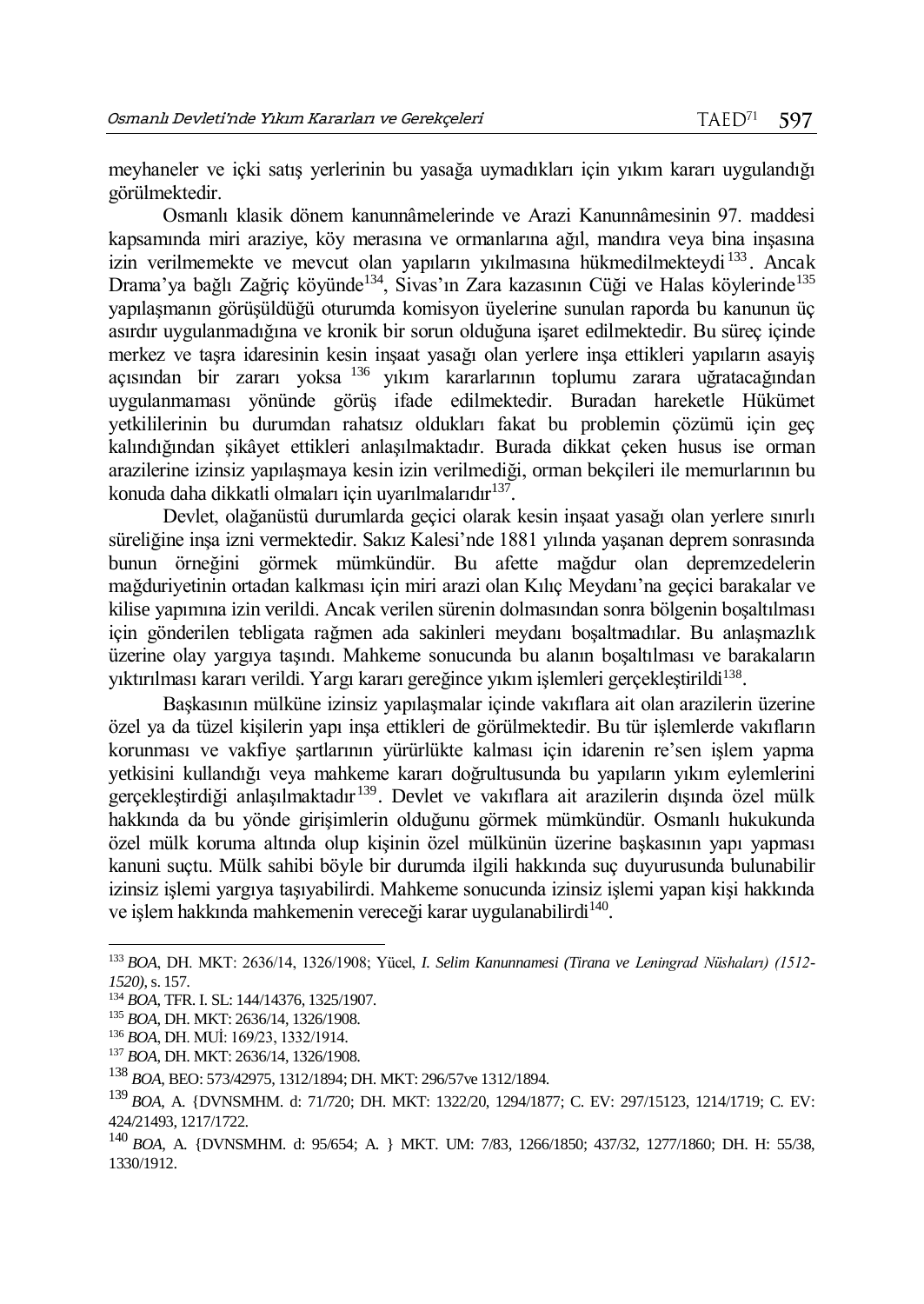#### **2.3. Ruhsatsız Yapılar**

Osmanlı Devleti'nde bina yapımında ruhsat uygulaması<sup>141</sup>, 1863 tarihli Turuk ve Ebniye Nizâmnâmesi'nin<sup>142</sup> 41. maddesiyle genişletildi. Buna göre her türlü yapı için öncelikle vergi ödemesinin gerçekleştirilmesi ve daha sonra yetkili makamdan alınacak ruhsat ile fenni olarak belirlenen esaslar doğrultusunda inşaat ve tamirat işlemlerine başlanabileceği hüküm altına alındı. Osmanlı padişahları başta İstanbul olmak üzere şehirlerdeki yapılaşmayla yakından ilgilenip şehirlerin kanunlar ölçüsünde imar edilmesine özen göstermekteydiler<sup>143</sup>. Özellikle yerel yöneticilere bu hususlarda daha çok sorumluluk düşmekteydi. Nitekim etkileri yıkıcı olan yangın sonrasında şehrin yeniden imarında aynı acıların tekrar yaşanmaması için gerekli tedbirleri alması ve mevzuat çerçevesinde yapılara ruhsat vermeleri yerel yöneticilerden beklenen davranışlardı<sup>144</sup>. Bütün bu hassasiyetlere ve mevzuat hükümlerine rağmen ruhsatsız yapılar kaçak olarak inşa edilmekteydi. Özellikle nizâmnâmenin uygulandığı ve denetimlerin yoğunlaştırıldığı dönemlerde kaçak yapılar gece vakti yapılmaktaydı. Ancak bu yapılar hükümet memurları tarafından tespit edildiğinde hemen harekete geçilir ve yıkım kararı uygulamaya konulurdu<sup>145</sup>.

Osmanlı Devleti'nde ruhsatsız yapılan ticarethanelerin ve işletmelerin ülke ekonomisine ve üretime zarar verdiği gerekçesiyle yıkım kararlarının alındığı anlaşılmaktadır<sup>146</sup>. Bu tür yıkımlarda şehir planlamalarının belirli kurallar doğrultusunda yürütüldüğü söylenebilir. Örneğin İstanbul'da yaşanan buğday kıtlığını çözmek amacıyla merkezi hükümetçe dışarıdan un getirilmesinin önünü açan ruhsat verilmesi üzerine bölgede artan değirmen sayısı un kalitesini düşürmüştür. Bu problemi ortadan kaldırmak için hükümet, İstanbul dışında olan özellikle Tekirdağ ve diğer bölgelerde ruhsatsız kurulan değirmenlerin yıktırılmasına karar verdi<sup>147</sup>.

Osmanlı tebası içinde ileri gelenlerin yetkilerini kötüye kullanarak, ruhsatsız bina, han veya değirmen gibi yapılar inşa ederek halka haksız uygulamalarda bulundukları görülmektedir. Böyle bir durumda üst yönetim ruhsatsız yapıların tespit edilmesi için bostancıbaşı ve yetkilileri görevlendirerek yapılan eylemin incelenmesine ve ruhsatsız yapılan binanın yıktırılmasına yönelik süreçleri yürütmekteydi<sup>148</sup>.

Osmanlı Devleti'nde ruhsatsız yapılaşma alanlarının yoğun olarak yaşandığı yerler arasında rıhtımlar da bulunmaktaydı. Rıhtımlar ile ilgili düzenleme 8 Ocak 1854 tarihinde Rıhtım Nizâmnâmesi hayata geçirildi<sup>149</sup>. Nizâmnâme kapsamında vapurların yanaştıkları iskelelere ruhsatsız olarak yapılmış olan binalar ve tahtaboşlar-balkonlar- için yıkım kararı

l

<sup>141</sup> *BOA*, A. {DVNSMHM. d: 7/1148, 975/1567; HAT: 256/14719, 1212/1797; A. {DVNSMHM. d: 132/274, 1136/1724; C. BLD: 111/5511, 1135/1723; A. {DVNSMHM. d: 79/1190.

<sup>142</sup> Seyı̇tdanlıoğlu, "Yerel Yönetim Metinleri V: Turuk ve Ebniye Nizamnamesi ve Getirdikleri", s. 67-81; *Düstûr [Tertib 1]*, 1290, Cilt 2, s. 393-410.

<sup>143</sup> *BOA*, AE. SABH. I: 1/68, 1203/1789.

<sup>144</sup> *BOA*, TS. MA. e: 899/41(TSMA No: 9323/137), 1255/1839; Sibel Gürses Söğüt, "19. Yüzyıl İstanbul'unda Modern İmar Uygulamaları: Yangın Yeri Düzenlemeleri", *Toplumsal Tarih*, Cilt 271, (2016), s. 74-86.

<sup>145</sup> *BOA*, TŞRBNM: 26/88, 1280/1864; Y. EE: 24/37, 1289/1872; DH. MKT: 2164/110, 1316/1898.

<sup>146</sup> *BOA*, A. } MKT. MVL: 55/73, 1268/1852.

<sup>147</sup> *BOA*, C. BLD: 25/1237, 1216/1801.

<sup>148</sup> *BOA*, A. {DVNSMHM. d: 80/699; 85/72, 1040/1631; C. MTZ: 6/271, 1208/1794.

<sup>149</sup> *Düstûr [Tertib 1]*, 1290, Cilt 2, s. 537-38.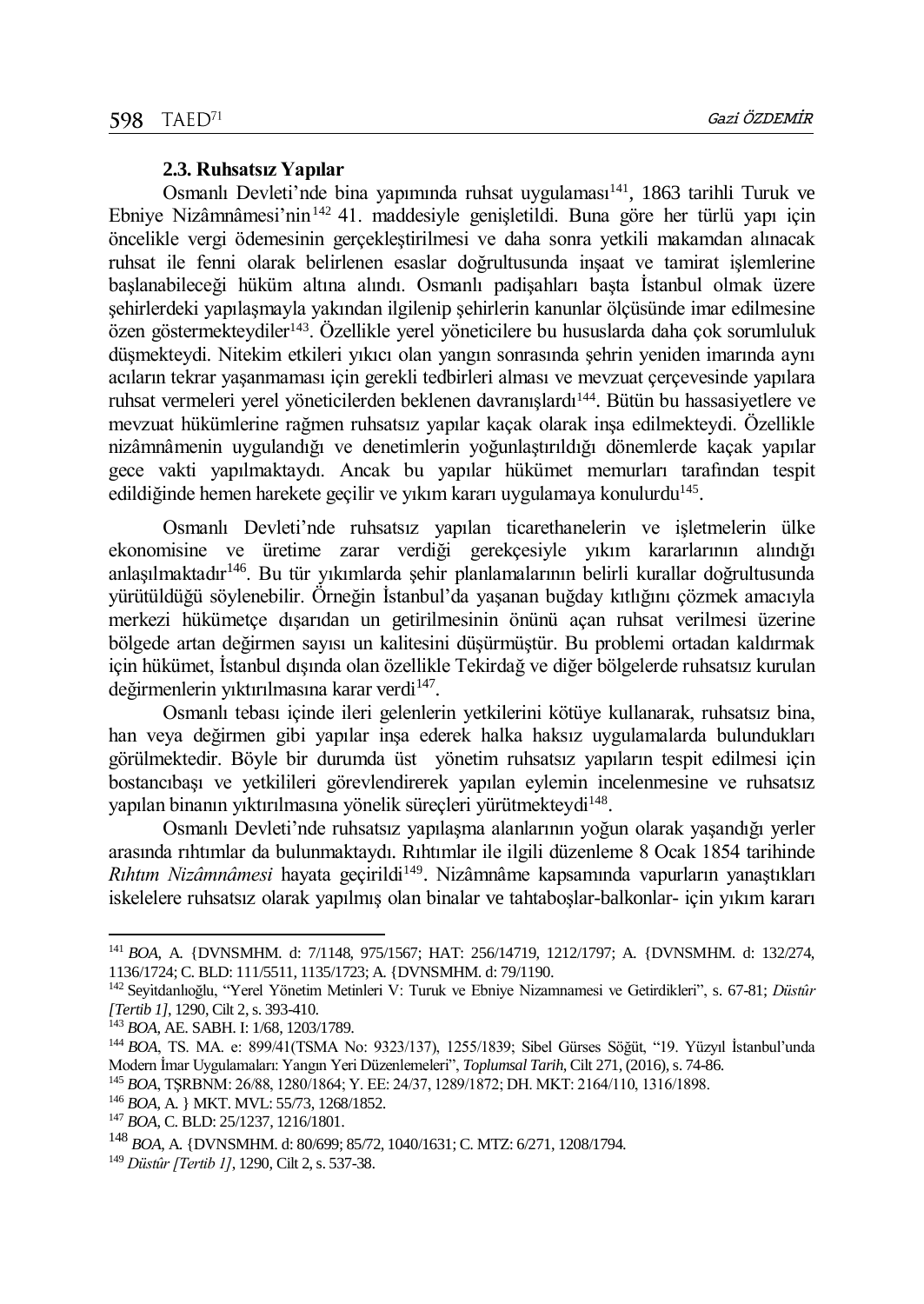verildi <sup>150</sup> . Bu uygulama ile Avusturya Devleti tebaasından Cevani'nin, Büyükdere limanında izinsiz ve kanunsuz olarak inşa etmeye başladığı rıhtım<sup>151</sup>; İstanbul Kadıköy'de Almanyalı Bogin'in ve Fransalı Mösyö Trando'nun <sup>152</sup> ; Kalamış'ta Zehirzâde Ahmed Paşa'nın yaptırdığı ruhsatsız iskele ve kulübeler için alınan kararlar üzerine yıkım işlemleri gerçekleştirildi<sup>153</sup>.

Yıkım kararlarının uygulanabilmesi için bazen uluslararası görüşmeler yapılması gerekmekteydi<sup>154</sup>. Osmanlı tebası olup yurt dışında yaşayanların Osmanlı topraklarında kendilerine ait mülklerinin yıktırıldığı ve bu şekilde mağdur edildiği ile ilgili başvurular veya hukuki süreçler olabilmekteydi <sup>155</sup> . Örneğin Rumeli Vilayeti Şahanesi Müfettiş-i Umumiliği, İngiltere Vis Konsolosluğu tarafından gönderilen ve Osmanlı yönetimi tarafından incelenmesi istenen Ligor Yadi'nin dükkânlarının yıktırılması konusuyla ilgili Drama Mutasarrıflığı'ndan istenilen incelemede, Ligor'un üzerine resmi kayıtlarda tapulu dükkânların bulunmadığı ve iddia ettiği mahallin 80 senedir hayvan pazarı olarak kullanıldığı bildirilmekteydi. Buna ilaveten bu alanda dört kişiye zor durumda olmalarından dolayı belediye başkanının inisiyatifiyle kulübe yapmalarına izin verildiği aktarılmaktaydı. Bu işlemde dönemin belediye başkanının bu dört kişiye ruhsat ve tapu vermeden geçimlerini sağlamaları için kulübe yapmalarına göz yumduğu anlaşılmaktadır<sup>156</sup> .

Osmanlı toplumunda İslam esasları kapsamında inanç özgürlüğü tanınmakla birlikte kilise ve manastırların yapımı ve onarımı belirli hukuki düzenlemelere tabi idi<sup>157</sup>. Osmanlı hukuk sistemi içinde Hıristiyan tebaa izin almadan kilise ve manastırlarını onaramaz veya yenisini inşa edemezdi <sup>158</sup> . Kilise ve manastırların yapı işleriyle ilgili süreçte görevli müfettişler kaçak kilise yapımlarında veya yeniden inşasında bu yapıların ruhsatsız olduklarını tespit etmeleri durumunda düzenlenen raporlar sonucunda yıkım işlemi gerçekleştirirlerdi<sup>159</sup>. Ayrıca bu işlemlerde kusuru, ihmali veya kastı bulunan sorumlular cezaya çarptırıldı<sup>160</sup>. Ruhsatsız olarak yapımı gerçekleştirilmiş olan Mora<sup>161</sup>, Mısır<sup>162</sup>, Sultaniye <sup>163</sup>, Çatalca <sup>164</sup> ve Edirne'deki <sup>165</sup> kiliseler ve manastırlar verilen fetva ve yürürlükteki mevzuat hükümleri doğrultusunda Mimarağa gözetiminde yıktırıldı.

<sup>150</sup> *BOA*, ŞD: 675/25, 1288/1871.

<sup>151</sup> *BOA*, ŞD: 2391/45, 1286/1869.

<sup>152</sup> *BOA*, HR. TH: 337/30.

<sup>153</sup> *BOA*, BEO: 2405/180308, 1322/1904.

<sup>154</sup> *BOA*, HR. TH: 337/30; HR. TH: 380/3.

<sup>155</sup> *BOA*, HR. TO: 439/65.

<sup>156</sup> *BOA*, TFR. I. SL: 120/11974, 1324/1906.

<sup>157</sup> Muhammed Faruk En-Nebhan, *İslâm Anayasa ve İdare Hukukunun Genel Esasları*, (çev. Servet Armağan), İstanbul: Sönmez Neşriyat, 1980, s. 190.

<sup>158</sup> *BOA*, A. {DVNSMHM. d: 132/782, 1137; . {DVNSMHM. d: 91/505, 1056*;* DH. MKT: 296/57, 1312; A; HAT: 1314/51217, 1230.

<sup>159</sup> *BOA*, A. {DVNSMHM. d: 5/674, 1273/1857; C. ZB: 28/1375, 1236/1821; Yıldıray Yıldırım, *Tanzimat Döneminde Antep (Toplum ve Ekonomi)*, Ankara: Gece Kitaplığı Yayınları, 2020, s. 54.

<sup>160</sup> *BOA*, HAT: 1294/50242, 1229/1814; HAT: 1314/51217, 1230/1815.

<sup>161</sup> *BOA*, DH. MKT: 296/57, 1312/1894.

<sup>162</sup> *BOA*, A. {DVNSMHM. d: 91/505, 1056/1646.

<sup>163</sup> *BOA*, A. {DVNSMHM. d: 108/781, 1107/1696.

<sup>164</sup> *BOA*, HAT: 1294/50242, 1229/1814.

<sup>165</sup> *BOA*, C. HR: 28/1364, 291255/1839.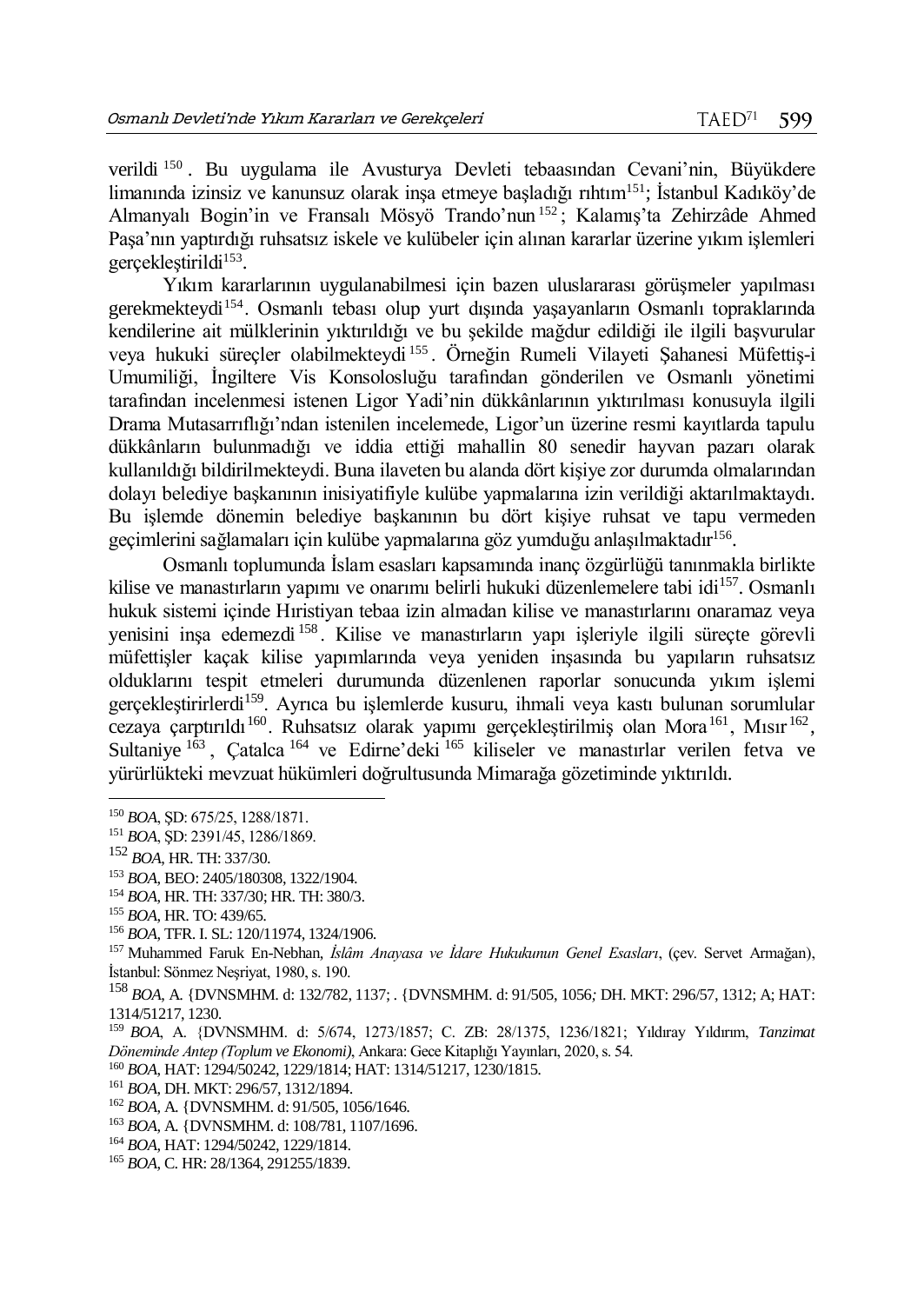#### **2.4. Ruhsat ve Eklerine Aykırı Yapılar**

Yapı sahibi tarafından yetkili makamlarca onaylanmış yapı ruhsatının dışına çıkarak imar mevzuatına uymayan yapıların inşa edilmesine, ruhsat ve eklerine aykırı yapılar denilir<sup>166</sup>. Osmanlı Devleti'nin ilk dönemlerinde Hassa Mimarları Ocağı sonrasında ise Nafia Nezareti görevlileri yapıların resim, proje, ruhsat ve ekleriyle ilgili işlemler takip etmekteydi<sup>167</sup>. Mimarlar yapı ruhsatıyla ilgili yapıların tamir keşfi, birinci kontrolü ve ikinci kontrolünü mahiyetindeki uzman ekip ile gerçekleştirmekteydi <sup>168</sup> . Bu yapılarla ilgili yaptırımların uygulanabilmesi için fen işleri personelleri tarafından ruhsata aykırı olan özelliklerin tutanağa kaydedilmesi gerekliydi. Bu hazırlanan tutanak ile idari ve adli makamlar yıkım kararları verilebilmekteydi<sup>169</sup>.

Tanzimat sonrasında çıkarılan Zokaklara (Sokaklara) Dair Nizâmnâme ve sonrasında Turuk ve Ebniye Nizâmnâmesi ile toplumda imar ile ilgili rahatsızlık duyulan konuların daha çok gündeme geldiği görülmektedir <sup>170</sup> . Mesela İstanbul'da Emin Bey Mahallesi'nde Emine Hanım'ın bina çatısında gerçekleştirdiği ruhsata aykırı değişiklik<sup>171</sup> ile Silivrikapı Caddesi'nde Mehmed Ali'nin gece vakti ruhsata aykırı yaptığı cumbanın şikâyet edilmesi buna işaret etmektedir. Ancak ikinci şikâyet konusu aynı zamanda Ebniye Meclisi, Meclis-i Vâla ve padisahın cumba yapımının yaygınlaşmaması $172$ , komsuların rahatsız edilmemesi ve kanuna aykırı yapılaşmasının önlenmesi gerekçeleriyle yıkım kararı<sup>173</sup> aldıklarını ortaya koysa da cumba meselesini gündeme getiren on dokuz kişinin cumba yıktırılmaması durumunda kendi evlerine cumba yaptırmak istediklerini düşündürmektedir.

Osmanlı Devleti'nde daha önce de belirtildiği üzere manastır ve kiliselerin her türlü bakım, onarımı ve yapımı izne tabiydi <sup>174</sup> . Kilise ve manastırların yapı işleriyle ilgili süreçlerinde görevlendirilen müfettişler kiliseleri teftiş ederler ve inşa sürecinde ruhsata veya eklerine aykırı bir işlem gerçekleştirilmişse keşif raporlarında tutanak altına alınır buralar yıktırılırdı <sup>175</sup> . Buna ilaveten kilise bakım onarımı ile ilgili yerel yöneticilerin görevlerini<sup>176</sup> ihmal etmeleri söz konusu olursa, örneğin kilisesinin yıkılmaya yüz tuttuğu

<sup>166</sup> Canbulut Şaşmaz, *İmar Mevzuatına Aykırı Yapı Kavramı ve Denetimi*, (Yüksek Lisans Tezi), İstanbul: İstanbul Üniversitesi Sosyal Bilimler Enstitüsü, 2010, s. 63.

<sup>167</sup> *BOA*, A. {DVNSMHM. d: 79/191; A. } DVN: 46/97, 1265; A. } MKT. DV: 184/88, 1277.

<sup>168</sup> Afyoncu, *XVII. Yüzyılda Hassa Mimarları Ocağı*, s. 55; *Düstûr [Tertib 1]*, 1290, Cilt 2, s. 26-27.

<sup>169</sup>*BOA*, TS. MA. e: 1254/40, 1088/1677; İ. MVL: 265/10053, 1269/1852; DH. ŞFR: 323/27. R-1319/1903; *Düstûr [Tertib 1]*, 1290, Cilt 2, s. 499-514.

<sup>170</sup> *BOA*, A. } MKT. NZD: 304/81, 1276/1860; DH. MKT: 2345/49, 1318; MV: 170/35, 1330/1912; *Düstûr [Tertib 1]*, 1290, Cilt 2, s. 487-91; 504, 512-13.

<sup>171</sup> *BOA*, C. BLD: 32/1560, 291255/1839.

<sup>172</sup> *Düstûr [Tertib 1]*, 1290, Cilt 2, s. 512.

<sup>173</sup> *BOA*, A. } MKT. NZD: 84/35, 1269/1853; İ. MVL: 265/10053, 1269/1853.

<sup>174</sup> *BOA*, MŞH. FTV: 1/92: 1213/1798;A. {DVNSMHM. d: 115/1863, 1119/1707; HAT: 1294/50242, 1229/1814.

<sup>175</sup> *BOA*, MŞH. FTV: 1/92: 1213/1798; A. {DVNSMHM. d: 116/1361, 1121/1709; 5/674, 1273/1857; AE. SABH. I: 1/68, 1203/1789; C. ZB: 28/1375, 1236/1821; Y. AHUS: 279/180, 1311/1893.

<sup>176</sup> Yücel Öztürk, "Osmanlı Devleti'nde Beledi Hizmetlerde Kurumsallaşma Süreci: Erken Dönem ve Tanzimat Yılları", *Sosyal Bilimler Araştırma Dergisi*, Cilt 8, Sayı 1, (2019), s. 262-63.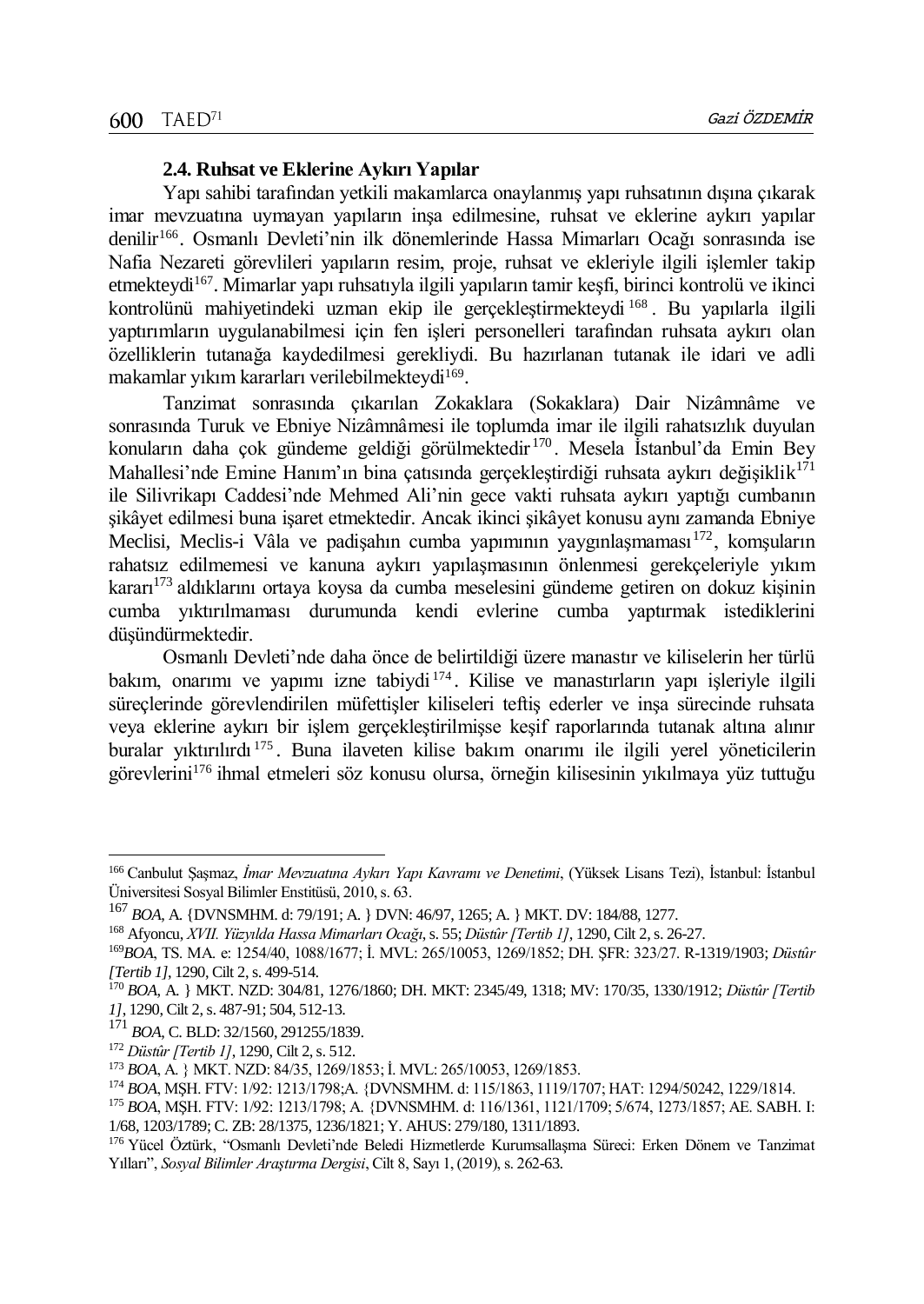iddiasıyla keşfi ve fermanı olmadan tamirine izin verilirse o vakit yetkili, kalebent cezasına çarptırılırdı<sup>177</sup> .

#### **2.5. Komşu Mesafelerine Aykırı Yapılar**

Bir yapı ile komşu parsel arasında belirli bir mesafenin bırakılması yani ayrık düzende yerleşim, komşu mesafesi olarak adlandırılmaktadır <sup>178</sup> . Komşu mesafesinde yapının genişliği ve yüksekliği değişkenlik göstermekle birlikte komşunun; hava alamaması, gün ışığının engellenmesi, yaşam gizliliğinin ihlali ve yangının yayılması gibi kaygılar arka bahçe mesafesi, bina yüksekliği ve iki yapı arasındaki uzaklıkların komşu mesafesi olarak belirlenmesinde kıstas olarak belirlenmekteydi.

Komşu mesafesi kuralları ihlal edilerek yapılan yapılar veya yapılardaki eklentiler için Turuk ve Ebniye Nizâmnâmesi'ne göre önce nakdi yaptırım uygulanır ve tadilat için süre verilirdi. Mülk sahibi hâlâ gerekli düzenlemeleri yapmazsa yıkım için süreç başlatılırdı<sup>179</sup>. Bu kapsamda mekânların ve sınıfların aydınlatmasını engelleyen yapılar<sup>180</sup> komşuların ya da Yeniçeri Ağasının şikâyeti üzerine Mimarağa kalfalarının yaptığı inceleme sonucunda hazırlanan raporlara yıkım kararı verilebilmekteydi<sup>181</sup>. Ayrıca Osmanlı toplumunda özel hayatın mahremiyeti sebebiyle evlerin konumuna önem verilirdi. Bu sebeple bir evin penceresinin diğer komşunun avlusuna ve/veya evinin içine bakmasına izin verilmezdi. Bu tür yapılar şikâyet ya da tespit edildiği durumlarda inceleme sonrasında yıkım kararı uygulamaya konulurdu<sup>182</sup>.

Hamamların rutubetli ortamlar olmasından dolayı diğer yapılar üzerinde olumsuz etkileri olabilmekteydi. Böyle bir durumda komşu mülkünün yapı ömrünü azaltma veya deformasyonuna sebep olabilmekteydi. Şayet mimarların incelemeleri sonucunda böyle bir durum tespit edilirse hamamlar için yıkım işlemi gerçekleştirilebilmekteydi<sup>183</sup>.

Ahşaptan yapılı evlerin bulunduğu yerleşim yerlerinde çıkan yangınlar hızla yayılmakta ve kolay söndürülememektedir<sup>184</sup>. Yangının önlenebilmesi için iki önemli husus bulunmaktadır. Bunlardan ilki kâgir yapılı bina yapmak ikincisi ise yapılar arasında boşlukların bırakılmasıdır <sup>185</sup> . Ayrıca yangın mahallinde bulunan tehlikeli duvar ve bacaların yıktırılması en önemli tedbirler arasında yer almaktaydı. Yıkım işleri belediyenin

<sup>177</sup> *BOA*, A. {DVNSMHM. d: 115/1863, 1119/1707; 129/715, 1132/1720; C. ADL: 42/2549, 1300/1883; DH. ŞFR: 330/88. R1320/1904.

<sup>178</sup> Ramazan Yıldırım, *İmar Hukuku'na Aykırı Yapılar Üzerinde İdarenin Yetki ve Yaptırımları*, (Yüksek Lisans Tezi), İstanbul Üniversitesi Sosyal Bilimler Enstitüsü, 1990, s. 61; Şaşmaz, *İmar Mevzuatına Aykırı Yapı Kavramı ve Denetimi*, s. 68; Cansever, *Osmanlı Şehri*, s. 178. ; C. EV: 199/9902, 1179/1765.

<sup>179</sup> *Düstûr [Tertib 1]*, 1290, Cilt 2, s. 500.

<sup>180</sup> *BOA*, C. EV: 199/9902, 1179/1765; Y. PRK. AZJ: 27/100, 1311/1893.

<sup>181</sup> . *BOA*, Y. PRK. AZJ: 27/100, 1311/1893; ZB: 55/78. R-1322/1906.

<sup>182</sup> *BOA*, A. {DVNSMHM. d: 121/282, 1125/1713.

<sup>183</sup> *BOA*, A. {DVNSMHM. d: 6/1461, 972/1564.

<sup>184</sup> *BOA*, MVL: 872/55, 1282/1865; BEO: 4521/339002, 1336/1918; Kenan Yıldız, *1660 İstanbul Yangınının Sosyo-Ekonomik Tahlili*, (Doktora Tezi), İstanbul: Marmara Üniversitesi Sosyal Bilimler Enstitüsü, 2012, s. 4-5; Neşe Esirkış, *İzmir Yangınları (XVIII. Asrın Ortalarından 1922'ye kadar)*, (Yüksek Lisans Tezi), İstanbul: İstanbul Üniversitesi Sosyal Bilimler Enstitüsü, 2019, s. 37.

<sup>185</sup> *BOA*, C. İKTS: 44/2172, 1154/1741; *Düstûr [Tertib 1]*, 1290, Cilt 2, s. 500.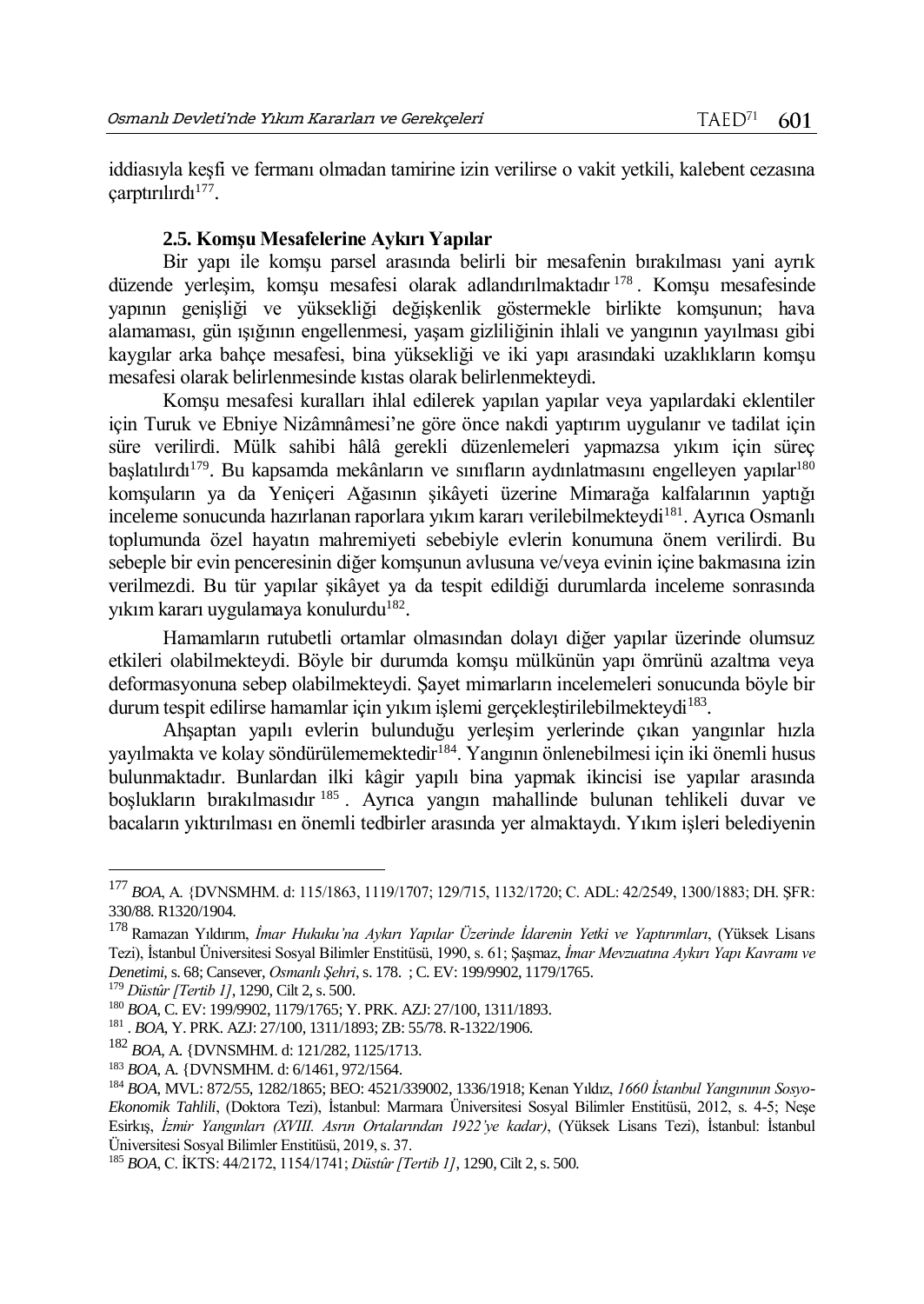vazifesi olmasına rağmen belediyenin bu işi yürütecek amale ve teçhizata sahip olmamasından bazen istihkâm bölükleri tehlikeyi ivedilikle ortadan kaldırmak için yıkım işlerini gerçekleştirmekteydi<sup>186</sup>.

## **2.6. Komşu Parsele ve Kamu Hizmet Tesisleri İçin Ayrılan Alanlara Tecavüz Eden Yapılar**

Hassa Mimarları Ocağı ve sonrasında Nafia Nezaretinin yetkili personelinin marifetiyle veya mağduriyet yaşayanların şikâyetleriyle gündeme gelen komşu parsele ve kamu hizmet tesisleri için ayrılan alanlara tecavüz eden yapılar inşa edilmekteydi. Bu tür durumlarda yetkililerce hazırlanan tutanakta<sup>187</sup> idarenin kararı veya yargının verdiği hükme göre taşkın kısım ile ilgili yıkım kararları gerçekleştirilirdi<sup>188</sup>. Burada taşkın yapı ile kast edilen bir taşınmazın toprak altı, yüzeyi ve üzerindeki hava boşluğunun yatay düzlemde aşması<sup>189</sup> ya da komşuluk hakkının ihlal edilmesidir<sup>190</sup>. Taşkın yapı ile ilgili yetkililer, gerekli incelemeleri tamamlandıktan sonra düzenlenen rapor sonucuna göre yıkım karar işlemi gerçekleştirilebilirdi<sup>191</sup>. Kamu hizmet tesisleri için ayrılan alanlara tecavüz eden yapılara da imar izni verilmezdi. Bu alanlar içinde kale<sup>192</sup> ve ibadethane çevreleri<sup>193</sup>, yol, sosyal alanlar<sup>194</sup> ve yangın tedbir boşlukları<sup>195</sup> için bırakılan kamuya ait alanlar ve yıkım kararlarının uygulandığı yerlerdi.

## **2.7. Fen, Sağlık, Şehircilik, Estetik ve Trafik Kurallarına Aykırı Yapılar**

İmar işlerinin amacı yerleşim yerlerinin düzenli, fen, çevre ve sağlık şartlarına uygun olarak yapılaşmasını sağlamaktır. Böylece belirli bir düzende, sağlam malzemeden yapılan yapılarla çevre ve sağlığın önemsendiği bir yerleşim yeri kurulabilir. Osmanlı Devleti'nde yapılarda kullanılan malzemeler ve yerleşim yerleriyle ilgili hükümler zaman içinde gelişim gösterdi. Bu hükümler Tanzimat'a kadar dağınık olarak yer alsa da Tanzimat ile birlikte yeni düzenlemelerle ve dönemin ihtiyaçlarına cevap verecek biçimde güncellenerek nizâmnâmeler çatısı altında birleştirildi<sup>196</sup>. Böylece Osmanlı yerleşimlerinde çevre, sağlık, estetik, ulaşım ile ilgili düzenlemeler hayata geçirildi<sup>197</sup>.

<sup>186</sup> *BOA*, BEO: 4521/339002, 1336/1918.

<sup>187</sup> *BOA*, HR. TO: 550/22, 1289/1872.

<sup>188</sup> *BOA*, A. {DVNSMHM. d: 6/1121, 972/1565; HR. MKT: 666/39, 1286/1869; DH. MKT: 1815/19, 1308/1891.

<sup>189</sup> Şaşmaz, *İmar Mevzuatına Aykırı Yapı Kavramı ve Denetimi*, s. 68; Yıldırım, *İmar Hukuku'na Aykırı Yapılar Üzerinde İdarenin Yetki ve Yaptırımları*, s. 61-62.

<sup>190</sup> *BOA*, A. {DVNSMHM. d: 121/282, 1125/1713; İ. MVL: 265/10053, 1269/1853.

<sup>191</sup> *BOA*, İ. DH: 589/41010, 1285/1868.

<sup>192</sup> *BOA*, A. {DVNSMHM. d: 6/1121, 972/1564.

<sup>193</sup> *BOA*, Y. PRK. MF: 2/64, 1310/1892.

<sup>194</sup> *BOA*, A. {DVNSMHM. d: 26/696, 982/1574; DH. MKT: 1815/19, 1308/1890.

<sup>195</sup> *BOA*, AE. SAMD. III: 97/9648, 1134/1722; C. BLD: 116/5759.

<sup>196</sup> M. Yasin Taşkesenlioğlu, *Meclis-i Âlî-i Kanzîmât (1854-1861)*, Ankara: Türk Tarih Kurumu Yayınları, 2018, s. 184-92; *Düstûr [Tertib 1]*, 1290, Cilt 2, s. 814-17.

<sup>197</sup> *BOA*, MVL: 871/15, 1865; *Düstûr [Tertib 1]*, 1290, Cilt 2, s. 814-17.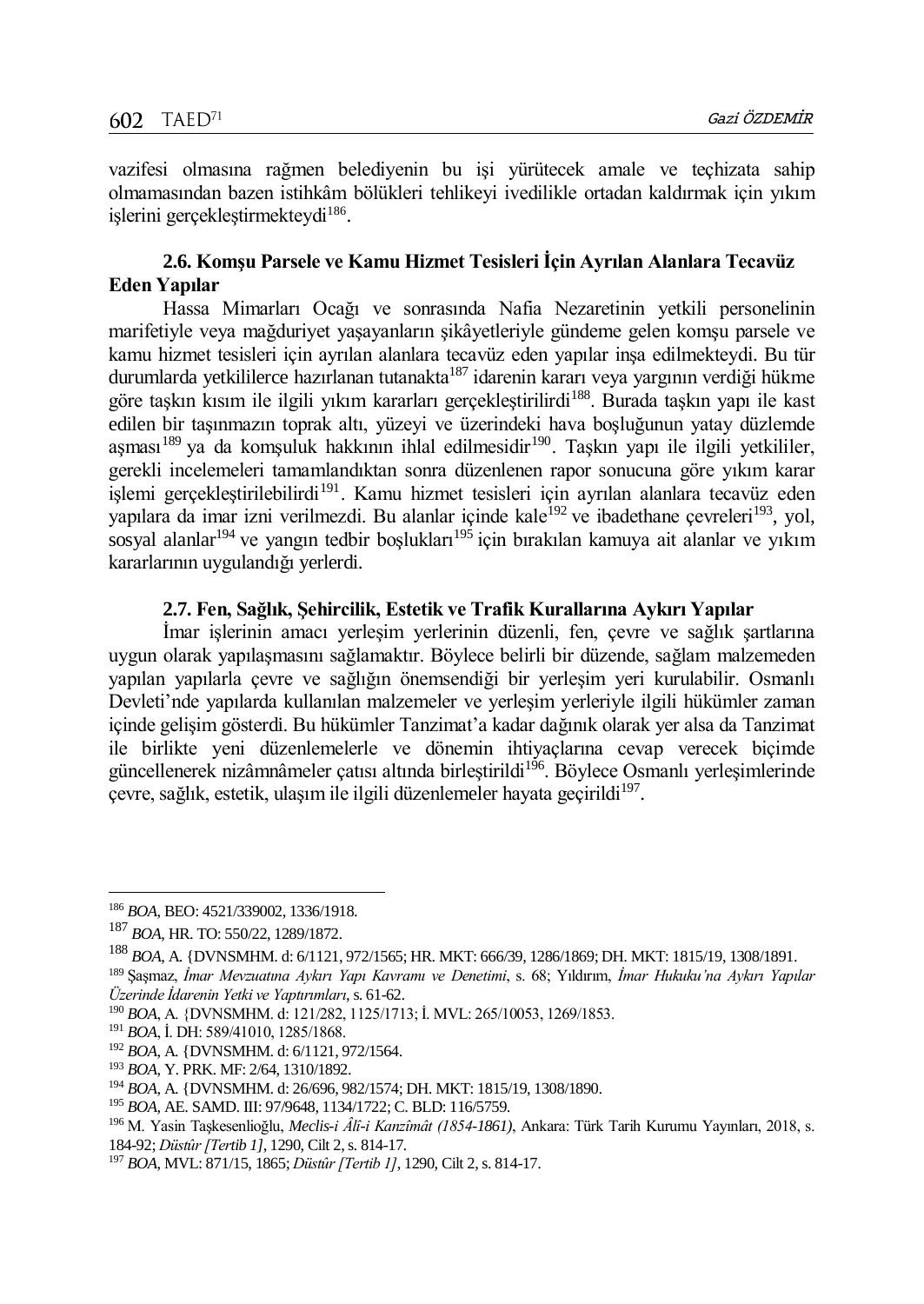#### **2.1.5. Fen Kuralları**

Yapı tekniğiyle ilgili kuralların bütünü fen kuralları kapsamındadır. Bu kurallar içinde yapının oturacağı yer, kullanılan malzeme ve kalitesi ile malzemelerin hammadde özellikleri bulunmaktadır. Fen kurallarına uyulmadığı durumlarda, yapı fen kurallarına aykırı yapı olarak adlandırılır ve bu kurallara aykırı yapılarla ilgili mevzuat hükümleri uygulanırdı<sup>198</sup>. Osmanlı yıkım kararları içinde yangın tehlikesine karşı bacaların belirli şartlarda yaptırılması, ahşap binaların yerleşim yerinin dışına yapılması, kanun ve nizâmnâmelerle belirtilmişti<sup>199</sup>. Yerleşim verlerinde bu kuralların dışına çıkıldığında idare yıkım kararlarını uygulamak durumunda kalırdı $^{200}$ .

#### **2.1.6. Sağlık Kuralları**

Osmanlı yerleşim yerlerinde salgın hastalıklarını önlemeye yönelik şehir planlaması ve çevre düzenlemesi yapmaktaydı<sup>201</sup>. Temizlik için en önemli temel ihtiyaç olan su, çeşme, suyolu ve sebiller vakıflar ile karşılanmaktaydı<sup>202</sup>. Osmanlı Devleti, değişen koşullar ve yaşanan tecrübelerden hareketle yerleşim alanlarının güvenli, tarım arazilerini yok etmeyen, genel sağlık şartları bakımından tehlikesiz ve şehir planlamalarına uygun yerler olması için reformlar yapmaktaydı. Bu kapsamda imar alanlarında meskûn mahal olarak belirtilen yerlerde, atık su giderleri çevre sağlığı dikkate alınarak gayrimenkul sahiplerince düzenlenmekteydi<sup>203</sup>. Bu kurallara uyulmadığı durumda ilgili idare tarafından yapı, onarıma tabi tutulur veya yıktırılırdı<sup>204</sup>. Nitekim Osmanlı Devleti'nin ehemmiyet verdiği <sup>205</sup> ve Müslümanların hac ibadetini yerine getirdiği Mekke'deki Harem-i Şerif dışındaki muslukların Zemzem kuyusunu ve namaz kılınacak mahalleri kirletmesinden dolayı çevre sorunu oluşturduğu gerekçesiyle yıktırması ve bunların yerine yeni musluklar yaptırması bu duruma isaret etmektedir<sup>206</sup>. Yine Maras sancağına bağlı Elbistan'da kanuna aykırı olarak nehir üstüne inşa edilen değirmen ve bendin bataklık oluşturduğu ve hastalık kaynağı olabileceği gerekçesiyle yıktırılması sağlığı korumaya yönelik atılan adımlardandı<sup>207</sup>.

<sup>198</sup> Afyoncu, *XVII. Yüzyılda Hassa Mimarları Ocağı*, s. 33-34; Orhonlu, *Osmanlı İmparatorluğunda Ulaşım*, s. 24; Turan, "Osmanlı Teşkilâtında Hassa Mimarları", s. 176.

<sup>199</sup> *Düstûr [Tertib 1]*, 1290, Cilt 2, s. 506-8; Ahmet Refik, *On Altıncı Asırda İstanbul Hayatı (1553-1591)*, s. 59-61.

<sup>200</sup> *BOA*, MVL: 872/55, 1282/1865; C. İKTS: 22/1093, 1129/1717; C. BLD: 116/5759, 1281/1865; BEO: 4521/339002, 1336/1918

<sup>201</sup> Tekeli, *Türkiye'nin Kent Planlama ve Kent Araştırmaları Tarihi Yazıları*, s. 51; Mesut Ayar, *Osmanlı Devleti'nde Kolera-İstanbul Örneği (1892-1895)*, İstanbul: Kitabevi Yayınları, 2015; Esat Aktaş, *Erzurum ve Trabzon Vilayetlerinde Salgın Hastalıklar (1838-1914)*, (Doktora Tezi), Erzurum: Atatürk Üniversitesi Sosyal Bilimler Enstitüsü, 2015.

<sup>202</sup> Osman Nuri Ergin, *Türkiyede Şehirciliğin Tarihî İnkîşafı*, İstanbul: İstanbul Hukuk Fakültesi İktisat ve İçtimaiyat Enstitüsü, 1936, s. 7-8; Ahmet Refik, *On Altıncı Asırda İstanbul Hayatı (1553-1591)*, s. 28.

<sup>203</sup> *Düstûr [Tertib 1]*, 1290, Cilt 2, s. 814-17.

<sup>204</sup> *BOA*, A. {DVNSMHM. d: 3/1089, 967/1560; A. } MKT. UM: 359/1276.

<sup>205</sup> Mustafa Güler, *Osmanlı Devleti'nde Haremeyn Vakıfları: 16. ve 17. Yüzyıllar*, İstanbul: Çamlıca Basım Yayın, 2018.

<sup>206</sup> *BOA*, A. {DVNSMHM. d: 3/1089, 967/1560.

<sup>207</sup> *BOA*, ŞD: 2967/9, 1312/1894.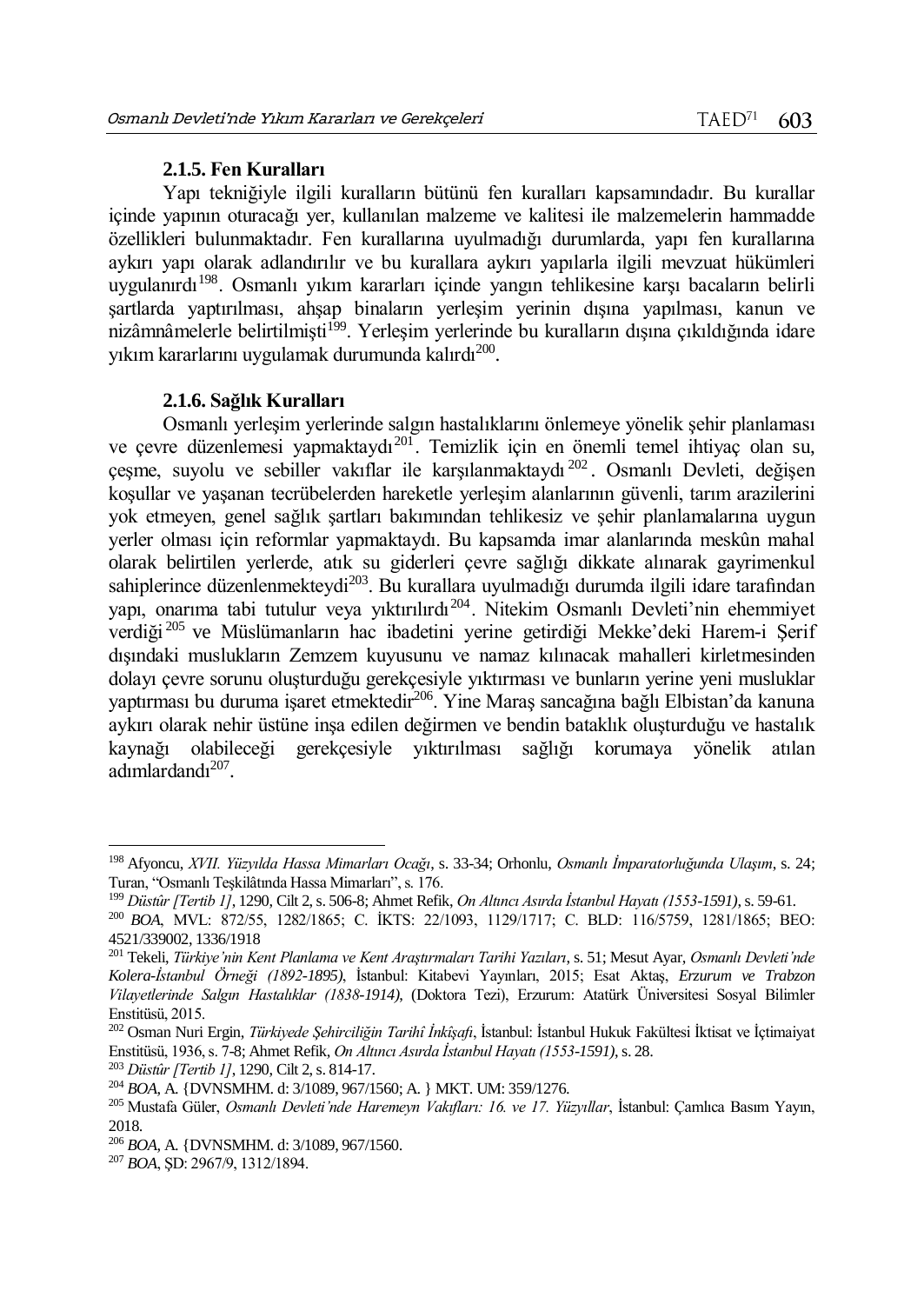## **2.1.7.Estetik Kuralları**

İmar işlerinden sorumlu olan yerel yöneticiler, mevzuatlar kapsamında estetik açıdan belirli esaslar doğrultusunda şehirleşmeden sorumlu makamlardı. Yerleşim yerlerindeki yapılaşma bir süreç dâhilinde gerçekleşmekteydi. Bu sebeple de imar ya da şehircilik yönünde atılan adımlar da mevcut yapılardan kaynaklı problem oluşturmaktaydı <sup>208</sup> . Böyle durumlarda yetkili makamlar, şehrin estetiğini iyileştirmeye yönelik ekonomik yük getiren kararları maliklere tebliğ ederlerdi. Ancak maliklerden yapıcı bir hamle gelmediği zaman gereğinin yapılması ve harcama giderleri malikten tahsil edilmesi idareye tanınmış yetkilerdendi<sup>209</sup>. Nitekim Eminönü Meydanı'nın sağ tarafında denize nazır bir konumdaki sebzeciler tarafından kullanılan barakaların yolun kullanımını engellemesi, sağlam olmaması ve estetik kirliliğe sebep olması gerekçesiyle yıktırılması, Osmanlı'daki estetik amaçla yapılan yıkımlara örnek teşkil etmektedir<sup>210</sup>. Aynı şekilde Bozöyük'teki ambarın<sup>211</sup>, Bahçekapısı'ndaki barakanın<sup>212</sup>, Üsküp'teki metruk evin<sup>213</sup>, Hadımköy'de metruk fırının<sup>214</sup>, Mekteb-i Bahriye bahçesindeki harap fırının ve evin estetik açıdan göz kirliliği oluşturması ve tehlikeli saçması sebebiyle yıktırılması estetik yıkım kararlarına örnek oluşturmaktadır<sup>215</sup> .

## **2.1.8. Ulaşım Kuralları**

Ulaşım araçlarının ve insanların yaşam biçimlerinin değişimi ve gelişimi yerleşim yerlerinin imar düzenlemelerinde yeniliklerin yapılmasını gerekli kılmaktaydı. Nitekim Osmanlı Devleti'nde at, eşek ve katır gibi binek hayvanları ile kağnı, at arabası ve fayton gibi yük araçlarına göre yapılan yollar zamanla günün ihtiyaçlarını karşılayamaz duruma geldi. Şimendiferler, yaya yolları ve alt yapı çalışmaları yeni düzenlemeleri beraberinde getirdi<sup>216</sup>. Bu ihtiyaçların karşılanması için yasal düzenlemeler hayata geçirildi<sup>217</sup>. Bu kapsamda taşıt ve yaya akışını engelleyen<sup>218</sup>, ayrıca insanlar veya ulaşım için tehlike oluşturan veya ihtimali olan yapılar Tanzimat'tan önce <sup>219</sup> olduğu gibi Tanzimat'tan sonra<sup>220</sup> da yıkıma tabi tutuldu. Bununla birlikte idarenin istimlak ile yıkım ya da islem kusurundan doğan yıkımlardan uğradıkları zararın karşılanması için yetkili kurullar

<sup>208</sup> Yerasimos, "Tanzimat'ın Kent Reformları Üzerine", s. 509.

<sup>209</sup> *BOA*, MVL: 871/15, 1281/1865.

<sup>210</sup> *BOA*, ŞD: 809/5, 1318/1894.

<sup>211</sup> *BOA*, MF. İBT: 428/29, 1331/1913.

<sup>212</sup> *BOA*, TS. MA. e: 1056/8, 1293/1876.

<sup>213</sup> *BOA*, YB. 021: 73/29. R1295/1879.

<sup>214</sup> *BOA*, ML. EEM: 1358/18. 1338/1920.

<sup>215</sup> *BOA*, ML. EEM: 963/21. R1328/1910.

<sup>216</sup> *BOA*, MF. MKT: 15/97, 1290/1873.

<sup>217</sup> *Düstûr [Tertib 1]*, 1290, Cilt 2, s. 478, 499, 537.

<sup>218</sup> *BOA*, A. {DVNSMHM. d: 6/1264, 972/1565; A. } MKT. MHM: 98/15, 1273/1857.

<sup>219</sup> *BOA*, ML. EEM: 1259/14. R-1334/1918; A. } MKT. MVL: 29/51, 1266/1850.

<sup>220</sup> *BOA*, MVL: 591/69, . 1276/1860.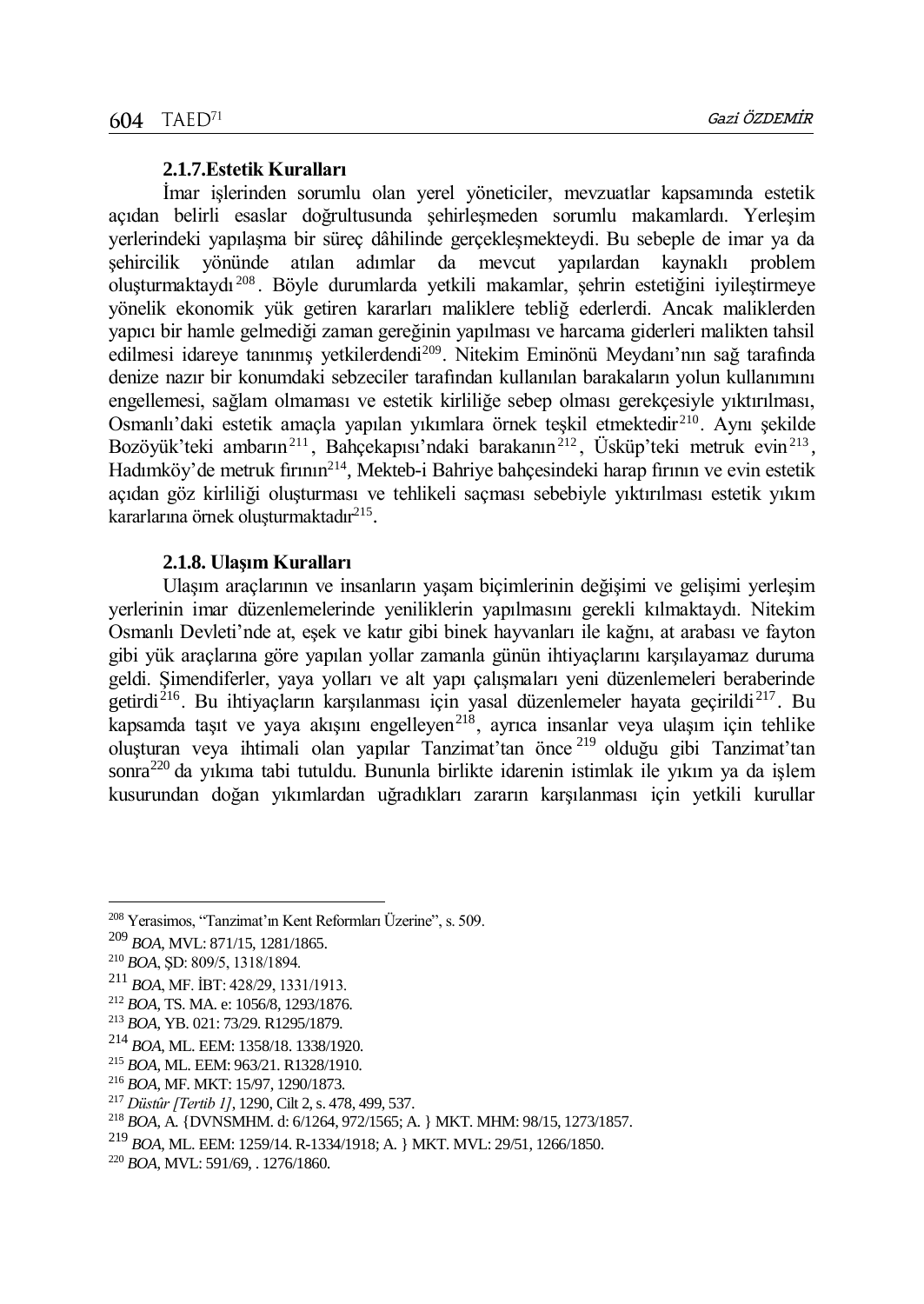oluşturuldu <sup>221</sup> . Böylece yolların kamuya kullanımının önündeki engeller ortadan kaldırılırdı<sup>222</sup>.

Ulaşımın engellenmesi durumu kıyılarda da sorun olmaktaydı<sup>223</sup>. Özellikle kazıklar dikilmek suretiyle inşa edilen baraka mendirekleri kıyı yollarını darlaştırmakta ve limana ulaşımı güçleştirmekteydi. Bu sebeple bu engellerin yıktırılması yönünde ilgili mevzuat hükümlerinden hareketle yıkımlar gerçekleştirildi<sup>224</sup>.

## **2.8. Taşkınlara Sebep Olan Yapılar**

Taşkın olayları doğada görülen hadiselerden biri olup dere yatağına ve/veya derenin akışına müdahaleler sonucunda nehir havzalarındaki doğal ortamın bozulmasına bağlı olarak nehirlerin taşması durumudur. Osmanlı Dönemi'nde yıkım kararlarının uygulandığı yapılar arasında taşkınlara sebep olan dalyanlar, bentler ve değirmenler yer almaktadır.

Osmanlı toplumunda akarsular üzerinde veya yanında kurulan dalyanlardan, bentlerden ve değirmenlerden geçimini sağlayan kesimler bulunmaktaydı. Bu meslek gruplarını yürüten kişiler arasında işleri ve kazançları ile akarsuların akış hızı, yükseltisi ve hinterlandı arasında ters orantı vardı <sup>225</sup> . Bu durum da çıkar çatışmalarına sebep olmaktaydı<sup>226</sup>. Mesela Gemlik'te ikamet eden ve zimmilerden olan Sotri'nin Gemlik'teki arazisine değirmen yapması, değirmenin işlemesi için bir de akarsuyun yatağını değiştirip yüksekçe bent yapması, yağışların fazla olduğu zamanlarda taşkınlara sebep olduğu için bu taşkın anında zarar gören bağ, bahçe, tarım arazisi ve yerleşkelerle karşı karşıya getirmekteydi. Zira bir taşkın anında 800. 000 dönümlük arazi ve üzerindeki canlı flora zarar görmekteydi<sup>227</sup>. Benzer bir durum da Mihaliç kasabasında İbrahim Fikri Efendi'nin Zifa deresi üzerine yaptığı bent yüzünden de yaşanmaktaydı. Zifa deresinde bu bentten kaynaklı taşkın oluştuğunda on yedi köyün tarım alanı zarar görmekte ve yaklaşık 70. 000- 85. 000 kile mahsul zayi olmaktaydı<sup>228</sup>. Bu tür taşkın hadisesine sebep olan değirmen ve bentlerin oluşturduğu zararlar gündeme geldiğinde mimar başkanlığında oluşturulan uzman ekipler inceleme yaparak ve kamu yararı da gözetilerek karar verilmesi için yetkili makamlara raporlarını sunarlardı<sup>229</sup>. Bent ve değirmen nehirler üzerine kurulan değirmen çarklarının ve setlerin tarım alanlarına ve bahçelere zarar vermesini önlemeye yönelik kanun hazırlanması için Nafia Nezareti 30 Mayıs 1912 tarihinde harekete geçti. Bu kanunda bent ve değirmelerin yer tespitlerinde risk analizlerinin yapılması, yapılaşma ile ilgili esasların belirlenmesi, yapıların denetimlerinin yapılması, değirmen ve setlerin yıkım

 $\overline{a}$ 

<sup>227</sup> *BOA*, MVL: 5/41, 1262/1846.

<sup>221</sup> *BOA*, DH. İD: 161/40, 1332/1914; OA, TFR. I. ŞKT: 128/12711, 1325/1907; ŞD: 3110/18, 1330/1912.

<sup>222</sup> *BOA*, Y. MTV: 51/44, 1308/1892.

<sup>223</sup> *Düstûr [Tertib 1]*, 1290, Cilt 2, s. 537-38.

<sup>224</sup> *BOA*, DH. MKT: 1261/71, 1326/1908.

<sup>225</sup> *BOA*, C. NF: 20/961, 1202; DH. İD: 43/34, 1329/1911.

<sup>226</sup> *BOA*, A. {DVNSMHM. d: 7/1656, 976/1568; C. NF: 20/961, 1202; ŞD: 1534/35, 1287/1870; DH. MKT: 2399/20, 1318/1894; DH. MUİ: 131/63, 1327; DH. İD: 99/18, 1331/1913.

<sup>228</sup> *BOA*, ŞD: 1534/35, 1287/1870.

<sup>229</sup> *BOA*, A. {DVNSMHM. d: 7/1656, 976/1568; DH. MKT: 1573/90, 1306/1889.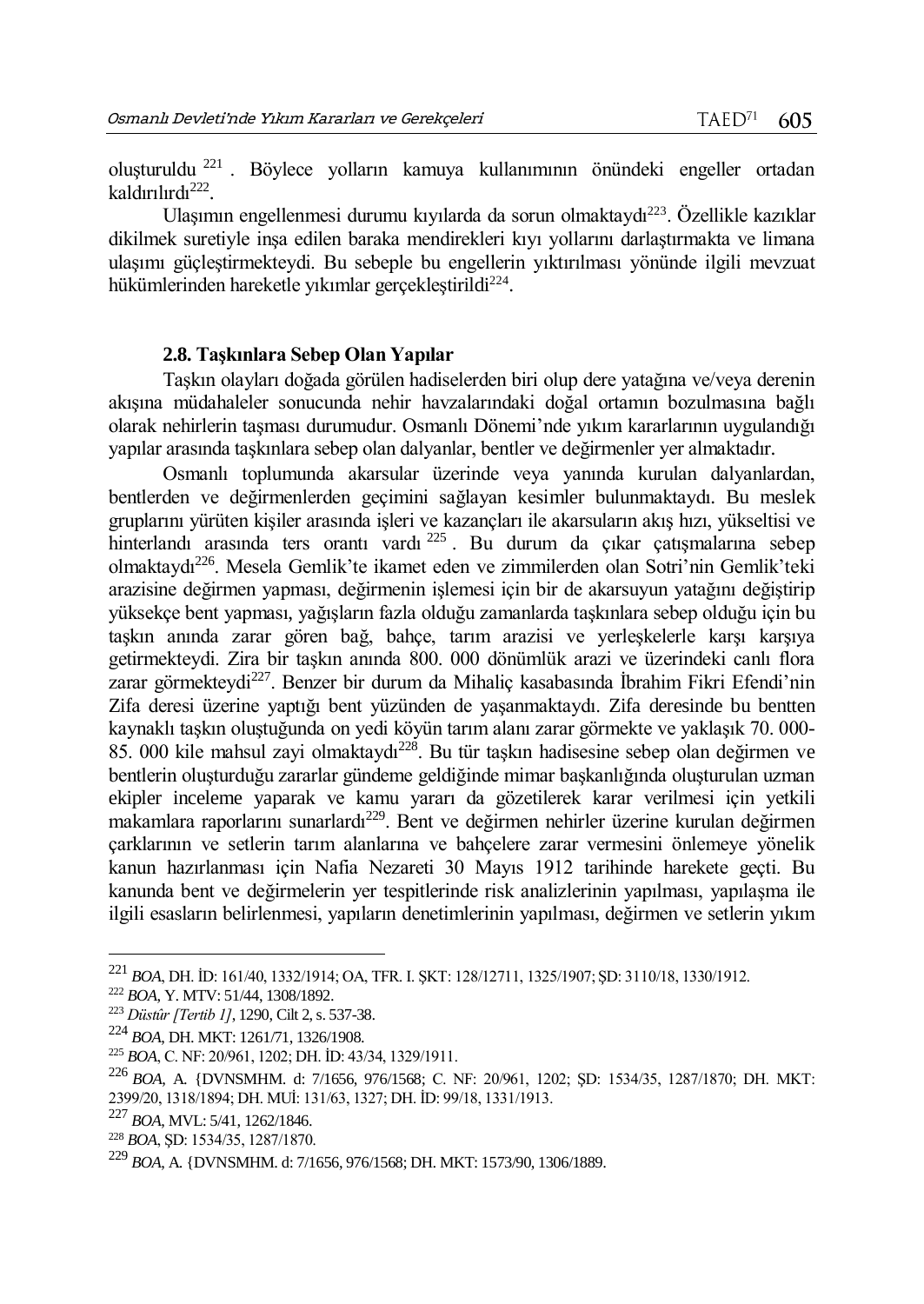kararlarının mahkemelerce hükme bağlanması kararlaştırıldı $^{230}\!.$ 

Dalyan, balık ve benzeri diğer canlıları avlamak üzere ağ ile örülen veya körfez ve dere ağzı gibi alanlarda üç tarafı kapalı bir tarafı açık bulunan yerlerdir. Bu dalyanlarda ağlar serpmek suretiyle balık ve benzeri ürünler avlanabilir. Osmanlı Devleti'nde dalyanların kullanımı ile ilgili kanunnâme, Fatih Sultan Mehmet zamanında Kanunnâme-i Dalyân-ı İstanbul adıyla çıkarıldı. Bu kanun ile İstanbul ölçeğinde dalyan kullanımının esasları, kimlerin balıkçılık yapabileceği ve devlete verecekleri vergiler belirlendi. Ülke genelinde Osmanlı balıkçılığını düzenleyen hükümler, 1882 tarihinde *Zabıta-i Saydiye Nizâmnâmesi* ile ortaya konuldu<sup>231</sup>.

Bu düzenlemelere rağmen Osmanlı'da dalyanlardan bazıları plansız, tedbirsiz ve taşkınlara sebep olacak şekilde yapıldı. Bunun sonucunda da çarşı, hane ve arazileri sular altında kaldı<sup>232</sup>. Bu taşkınlar ve sebep olduğu zararlar sebebiyle balıkçılar ile yerleşikler karşı karşıya geldiler. Taşkınlara sebep olan ve kaçak olarak yaptırılan dalyanlar hakkında gerekli yasal süreçler Fırka-i Islahiye Komisyonu tarafından yürütüldü. Bu kapsamda yıkımı gerçekleştirilen dalyanlar arasında Siroz kazası, Karasu nehrindeki <sup>233</sup> ; Struga kazasında Ohri Gölü'ne dökülen nehirdeki <sup>234</sup> ; Amik Gölü'nün ayağı olan Karasu nehrindeki<sup>235</sup>; Silistre karşısında Tuna kenarlarındaki ve Eflak ırmaklarındaki dalyanlar sayılabilir<sup>236</sup>. Ayrıca dalyanların yetkisiz kimselerce izinsiz kullanımına hiçbir zaman izin verilmedi. Dalyan yapılmak suretiyle göl ya da nehir yataklarının formunun bozulması durumunda mühendislerin görüşleri doğrultusunda nehir yatağının eski formuna kavuşturulması ve dalyanın yıkım işlemleri için gerekli harcamalar hazineden tarafından karşılandı <sup>237</sup> .

## **2.9. Bölgeleme Esaslarına Aykırı Yapılar**

Bölgeleme, yerleşim yerlerinin belirli amaç ve kullanım alanlarına göre düzenlenmesidir<sup>238</sup>. Osmanlı şehirleri merkezden çevreye doğru yerleşim tipine sahipti. Ulu Caminin veya bedestenin çevresinde başlayan yerleşim, mahalle ve işyerleri bağlamında yerleşim disiplinine yani karakter bölgelemesine göre şekillenmekteydi. Karakter bölgelemesinde yerleşim bölgesi, izin verilen yapılarla ana karakterini kazanır. Bu sebeple karakter bölgelemesi içine başka bir yapılaşmaya izin verilmezdi. Ancak karakter bölgelemesindeki ana unsuru tamamlayan ve bu bölgenin ana unsurlarıyla ters düşmeyen yerleşimlere izin verilirdi. Bu mahallere yerleşimde Osmanlı hukuku yanında merkez veya

<sup>230</sup> *BOA*, DH. İD: 99/18, 1331/1913.

<sup>231</sup> Rıfat Günalan, "İstanbul'da Balıkçılık: XVI. Yüzyılda Dalyan Mukataaları", *Tarih Dergisi*, Sayı 48, (2012), s. 18- 19.

<sup>232</sup> *BOA*, A. } MKT. MVL: 76/14, 1272; C. NF: 4/186, 1256/1717.

<sup>233</sup> *BOA*, C. NF: 4/186, 1256.

<sup>234</sup> *BOA*, A. } MKT. MVL: 76/14, 1272/1840.

<sup>235</sup> *BOA*, MVL: 712/68, 21/1865.

<sup>236</sup> *BOA*, C. HR: 9/420, 1178/1764.

<sup>237</sup> *BOA*, A. } MKT. MVL: 76/14, 1272/1856.

<sup>238</sup> Şaşmaz, *İmar Mevzuatına Aykırı Yapı Kavramı ve Denetimi*, s. 70.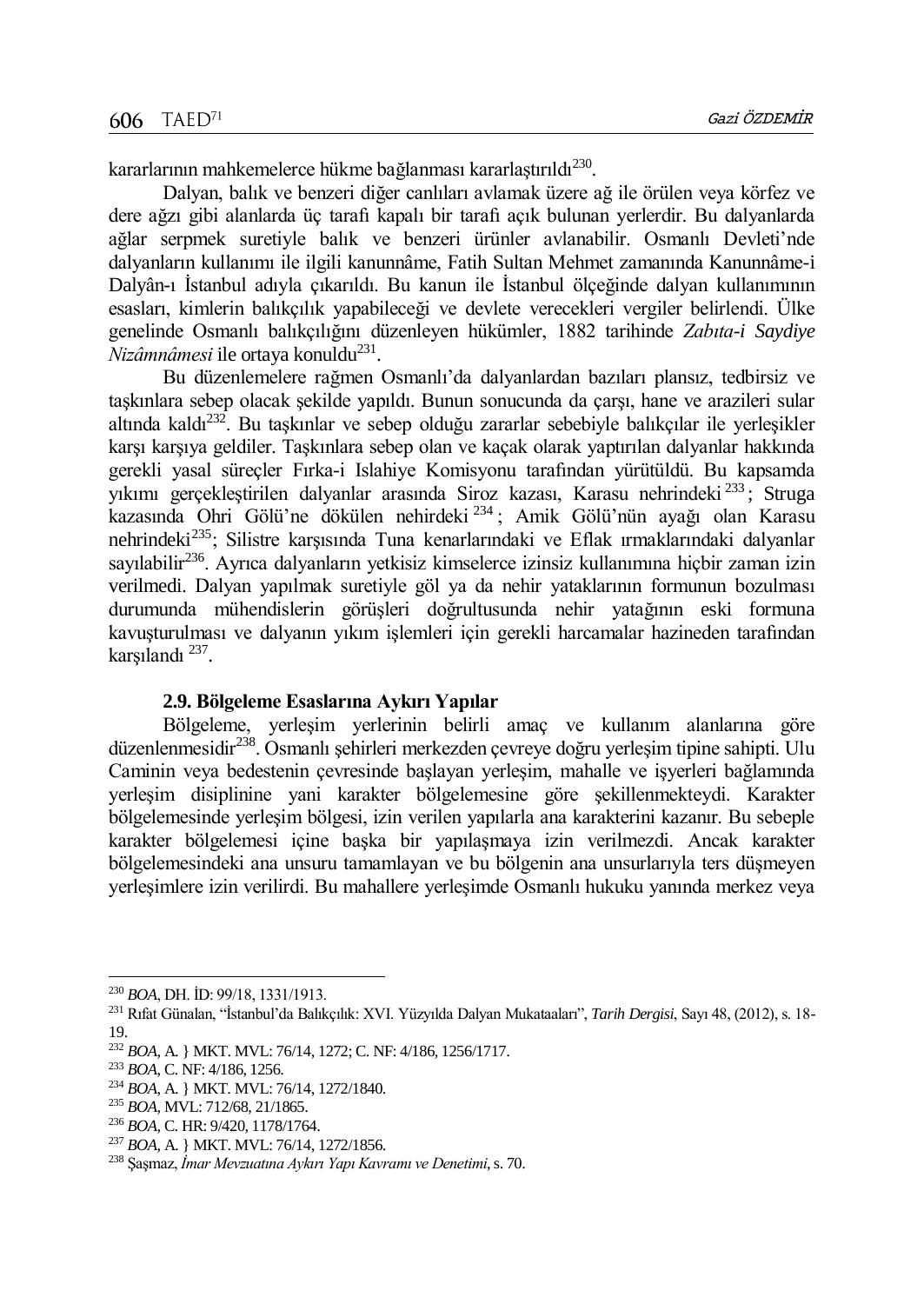yerel yöneticisinin koyduğu kurallar da bağlayıcıydı<sup>239</sup>. Bir bölgede sürekli yangın çıkması sebebiyle bu bölgenin yerleşime kapatılması, başka alanlara yönlendirilmesi ve bu alanlarda bazı yerlerin rayiç bedel üzerinden istimlak edilerek yıkılması bölgelemenin uygulamalarından biriydi<sup>240</sup>.

Kamu için ayrılan ve stratejik öneme sahip bölgelerin etrafındaki yerleşim yerlerinin kaldırılması bir başka bölgeleme uygulamasıydı. Örneğin Tophane Vapuru-Buharlı Fabrika Ebniyesi- için bina yapımına karar verildiğinde belirlenen mevkiinin etrafında bulunan dükkânların Hazine-i Amire tarafından 32.990 kuruş para ödenerek alınması ve yıktırılması bu tür bir uygulamadır<sup>241</sup>.

Osmanlı, ticari işletmelerini hizmetinin sürdürebilirliği bakımından belirli bir sayıda tutmaktaydı<sup>242</sup>. Bu amaçla da bazen isletmelerin varlıklarının devam edebilmesini veya kamu yararı gözetmek için ruhsatlı ya da ruhsatsız yapıları yıktırabilmekteydi. Mesela İstanbul'da koyun, keçi ve sığır gibi kesimlik hayvanlar, Ayasofya-i Kebîr Evkafı'na ait Yedikule ve Edirnekapı'da bulunan mezbahalarda kesilmekteydi. Bu kesimden elde edilen gelirden mezbahalarda çalışanlar ile vakıflar kaynak elde etmekteydiler. Ancak Eyüp Kapısı'ndaki Yeni İskele ve Topkapı'da kurulan mezbaha ve mumhaneler şehri olumsuz yönde etkilediler. Bu sebeple sonradan yaptırılan mezbahaların yıktırılması yönünde çıkan kararla hizmetlerin belirli bir yerden verilmesine olanak sağlandı<sup>243</sup>. Benzer bir durum da İzmit'teki Saraylı köyünde Hacı Paşa'nın kurduğu su hızarı tesisiyle gündeme geldi. Hacı Paşa'nın bu hızarla felenkleri keserek kereste imal etmesi, Donanma-yı Hümayun'un kalyon yapımı için hammadde temininde sıkıntılar yaşanmasına sebep olacağı öngörüldü. Bu sebeple tedbir alınmak suretiyle bu hızarın yıktırılmasını bundan sonra da gerek İzmit Kadısı ve gerek Asitane Emini tarafından bölgesel anlamda bu tür yapılaşmaya izin verilmemesi ve bu işlere kalkışanların Bozcaada'ya hapsedilmesi hükmü verildi<sup>244</sup>.

Osmanlı vergi kaynaklarının korunması bakımından da bölgesel imarın ehemmiyeti bulunmaktaydı<sup>245</sup>. Özellikle sahil kesimlerinde kurulan izinsiz kurulan iskeleler, gümrük vergisi kayıplarına sebep olmaktaydı. Bu sebeple belirlenen alanların dışına iskele kurulması durumunda ekonomiye zarar vereceği gerekçesiyle yıkım işlemi gerçekleşmekteydi<sup>246</sup>.

<sup>239</sup> Özer Ergenç, *Osmanlı Tarihi Yazıları: Şehir, Toplum, Devlet*, İstanbul: Tarih Vakfı Yurt Yayınları, 2013, s. 75-79; 85-87; Ahmet Köç, "Osmanlı Klasik Dönem Şehirciliğinde Çarşı Merkezinin Teşekkülünde Bedestenin Rolü: Ankara Örneği", *Çağdaş Yerel Yönetimler*, Cilt 18, Sayı 4, (2009), s. 21-22.

<sup>240</sup> *BOA*, C. BLD: 116/5759, 1865; C. İKTS: 22/1093, 1129/1717.

<sup>241</sup> *BOA*, C. AS: 925/40000, 1253/1837.

<sup>242</sup> *BOA*, C. AS: 1135/50438, 1191/1777; A. {DVNSMHM. d: 82/241; C. DRB: 5/239; C. BLD: 25/1237, 1216/1801.

<sup>243</sup> *BOA*, A. {DVNSMHM. d: 82/241, 1027/1618.

<sup>244</sup> *BOA*, C. BH: 62/2909, 1196/1782.

<sup>245</sup> *BOA*, DH. MUİ: 126/20, 1328/1910.

<sup>246</sup> *BOA*, AE. SSLM. III: 171/10199, 1215/1800; A. } MKT. MHM: 330/88, 1281/1865.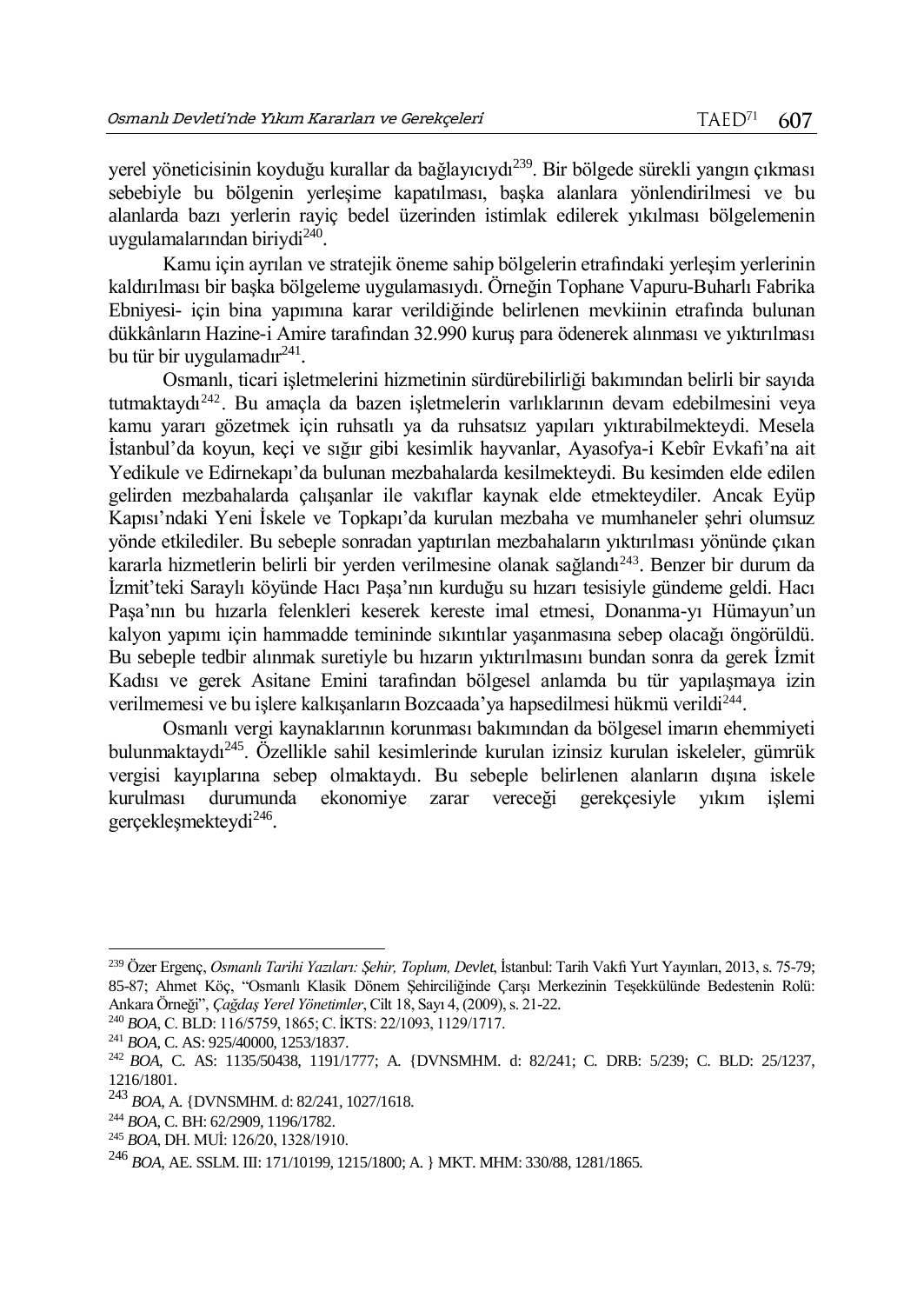## **Değerlendirme ve Sonuç**

Osmanlı Devleti, kurulduğu günden itibaren imar faaliyetleriyle ilgilendi. Şehirlerini, kasabalarını ve köylerini toplumun ihtiyaçlarını karşılayabilecek yapılarla donattı. Bu süreç imar faaliyetlerinin inşa tarafını oluşturdu. İtici gibi görünen ancak toplum ve yerleşim yerlerinin gelişim ve değişimi için imar faaliyetlerinde bir de yıkıma ihtiyaç vardı. Bu yıkım, ülke güvenliğinden şehirleşmeye kadar hemen her alanda yerine göre hayati öneme sahipti.

Yıkımlar ancak devletin egemenlik gücü ve hukukun idareye tanıdığı yetki ile mümkün olabilirdi. Çünkü yıkım eylemleri, sonuçları itibariyle mülk sahibi olan ya da mülk sahibi olmayan yerleşiklere maddi yükümlülükler getirmekteydi. Bu sebeple idarenin yıkım işlemlerini gerçekleştirebilmesi için yasal bir güce ve yetkiye ihtiyacı vardı. İdare yasaların ve yargının kendisine yüklediği sorumluluk kapsamında yıkım kararlarını fiiliyata dönüştürebilmekteydi.

Araştırmada Osmanlı Devleti'nde uygulanan 259 yıkım kararı dokuz kategoride incelendi. Bunlar içinde en yüksek payı, 99 yıkım ile %38'lik paya sahip olan idari kararların idare tarafından icrası (re'sen icra) yetkisiyle gerçekleştirdiği görüldü. Yıkım gerekçeleri incelendiğinde kamu güvenliğini ve kamu düzenini sağlama, yıkılacak düzeyde tehlikeli yapıların yıkımı ile idarenin re'sen icra yetkisiyle yıktığı yapılar yer almaktadır. İkinci kategoride başkasının mülkiyetine ait veya kesin inşaat yasağı olan yerlerde yapılaşma nedeniyle gerçekleştirilen yıkım eylemi bulunmaktadır. Bu kategoride 49 yıkım kararı olup %19 paya sahiptir. Bu kapsamda en yüksek orana sahip olan yıkım ise yerleşim yasağı olan yerlerdeki yapılaşmanın ihlaline bağlı olarak gerçekleştirilen yıkımlar yer almaktadır. Bu ihlalin temel sebebi olarak da Osmanlı toplumundaki bazı kişilerin arazi, malzeme, emek ve süreden kazanç elde etme arzusu olduğu düşünülmektedir. Bu sebeple başta kaleler olmak üzere kamu alanlarının ihlal edilmesine bağlı olarak ortaya çıkan yapılarda yıkımların gerçekleştirildiği görülmektedir. Üçüncü yıkım kararı ve gerekçesini ruhsatsız yapılar oluşturmaktadır. Bu yıkımlar genel dağılım içinde 31 olup %12 paya sahiptir. Bu tür yapılaşmada nüfus artışı, göçler, ekonomik zorluklar ve fırsatçılık gibi sebeplerin etkili olduğu ortaya çıkmaktadır. Her ne kadar toplum tarafından bu zorlukları aşmak için izinsiz ve ruhsatsız olarak çiftlik, ev, bent, baraka, dükkân ve benzeri yapıları inşa edilse de uygulamada Osmanlı hukukunu, kamu güvenliğini ve düzenini tehdit etmesi bakımından idare tarafından yıkım kararlarının alındığı tespit edilmektedir.

Ruhsat ve eklerine aykırı yapılar ile ilgili yıkım kararları genel dağılımda %7'lik payı oluşturmaktadır. Bu kapsamda incelene18 işlemde idare tarafından verilen ruhsatların uygulama süreçlerinin mimarlar ve uzman personel tarafından denetime tabi tutulduğu görüldü. Mevzuata veya ruhsata aykırı inşaat faaliyetinin uzman ekipçe tespiti durumunda ilgiliye önce idari para cezası kesildiği ve usulsüzlüğü düzeltmesi için süre verildiği; aksi durumda yıkım eyleminin yetkili idare tarafından gerçekleştirildiği tespit edildi.

Turuk ve Ebniye Nizâmnâmesi ile daha önceden de uygulanmakta olan yıkım süreçlerinde birlik sağlandı. Bu nizâmnâme sonrasında fen, sağlık, şehircilik, estetik ve ulaşım kurallarına aykırı yapılara yönelik yıkım kararları daha belirgin olarak izlenebilmektedir. Nitekim genel yıkım kararları içinde %9'luk paya sahip 23 yıkım gerekçesi içinde yangınlardan korunma, yolları genişletme, evlerin cephelerinin düzenlenmesi ve çevre sağlığı ile ilgili hususlar yer aldığı tespit edilmektedir. Yıkım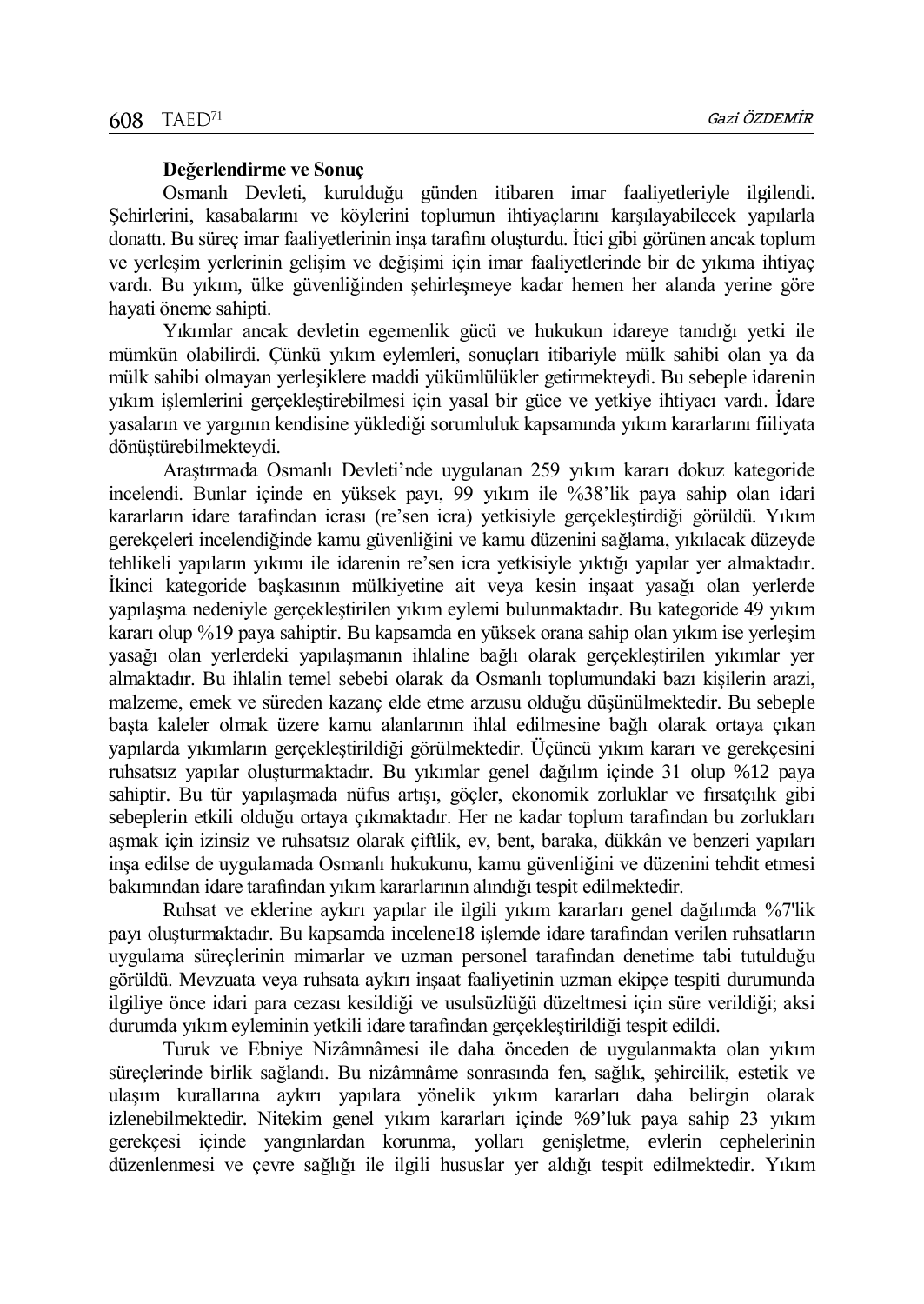uygulamaları arasında, %6'lık payı komşu hakların ihlali, halka tahsis edilen araziye el konulması veya arazinin kötüye kullanılması gerekçeleri oluşturdu. Bu kapsamda 16 yıkımın gerçekleştiği belirlendi.

Osmanlı Devleti'nde şehirleşmenin düzenli biçimde gerçekleşmesi ve belirli özelliklere sahip yapıların bir araya getirilmesine yönelik bölgeleme yöntemiyle yerleşim yerleri oluşturdukları görülmektedir. Bu duruma aykırı olarak inşa edilen 11 yıkım kararı bulunup genel yıkım kararları içinde %4'lük paya sahipti.

Osmanlı toplumunun ekonomik hayatına katkı sağlayan akarsuların aynı zamanda taşkınlarla da ekonomik zarar oluşturdukları görüldü. Bunun temel sebebi olarak da doğal ya da yapay yollardan işletmeler ya da çiftçilerin akarsuların yataklarına yaptıkları bent, dalyan ve değirmenlerden kaynaklandığı tespit edildi. Bu şekilde kamuyu zarara uğratan 12 yapı gerekli incelemeler sonucunda yıktırıldı.

Sonuç olarak Osmanlı Devleti'nde yıkım gerekçelerinin yukarıda dağılımları verildiği üzere dokuz kategoride gerçekleştiği tespit edilmektedir. Yıkım kararlarının ilk dönemlerde Hassa Mimarlığı tarafından, sonraki süreçte Sultan II. Mahmut ile başlayan değişim ve yenileşme sürecinde de Nafia Nezareti tarafından gerçekleştirildiği görülmektedir. Yıkım işlemleri ve eylemlerinin hukuki dayanaklarını fermanlar, fetvalar, mahkeme kararları, İlmühaber, Ebniye Nizâmnâmesi, Zokaklara (Sokaklara) Dâ'ir Nizâmnâme, Turuk ve Ebniye Nizâmnâmesi oluşturmaktadır. Özellikle nizâmnâmelerin ülke genelinde birliği sağladığı ve idareye yapılacak işlemlerde yol gösterici olduğu ortaya çıkmaktadır.

Osmanlı Devleti'nde yıkım kararlarında keyfiliğe rastlanmadığı, şikâyet veya denetim ile başlayan süreçte mimar başkanlığında oluşturulan ekiplerle yapıların keşiflerinin yapıldığı, kanuna ve ruhsata uygunluklarının kontrollerinin yapılarak raporlandığı görülmektedir. Bu raporların da mevzuat çerçevesinde ilgili komisyon, kurul ve makamlarca değerlendirildiği ve yıkım kararlarının hukuk çerçevesinde gerçekleştirildiği sonucuna ulaşılmaktadır. Yerel yöneticilerin ve kolluk kuvvetlerinin hem keşif hem de yıkım süreçlerinde devlet otoritesini temsilen yıkım eylemlerinde yer aldıkları anlaşılmaktadır. Osmanlı Devleti'nde yapıların yıkım kararları verilirken değişen dünyaya uyum sağlama, kamu yararı ve kamu düzenini sağlama amaçlanmaktadır.

Yıkıma konu olan yapılar, genellikle ekonomik zorlukları aşmak, idari boşluklardan yararlanmak ve yerel idarecilerin zamanında müdahale etmemeleriyle vücuda getirildiği ve zamanla kronik probleme dönüştüğü tespit edilmektedir. Bu durum da çarpık yerleşmenin ve kamu arazilerinin veya özel mülkün gasbının önünü açmaktadır.

Hukuka aykırı yapıların inşasına bilerek veya bilmeyerek izin verilmesi, toplumun ihtiyaçlarının giderilmesine belki geçici olarak çözüm oluşturmuştur ancak uzun vadede birçok sorunun da kaynağını teşkil etmiştir. Öyle ki bu yapılar daha sonraki yönetimlerin baş edemeyeceği bir sorun sarmalına dönüşmesine sebep olmuştur. Başka bir ifadeyle mevzuata uymayan ruhsatsız ve kaçak yapıların güvenlik ve asayiş gerekçeleri dışında sağlık, estetik, ulaşım ve imar açısından büyük problemler oluşturmuştur. Bu tür yerleşkelere yönelik yıkım kararlarının uygulanması devlet ve toplumu çeşitli zamanlarda karşı karşıya gelmektedir. Hukuksuz yapıların hem yıkım hem de kamulaştırma maliyetleri ülke kaynaklarının boşa gitmesine sebep olacaktır. Böyle bir durumda ya projeler ya da imar faaliyetlerinden vaz geçilmesi gündeme gelecektir. Bu yönüyle Osmanlı Devleti'ndeki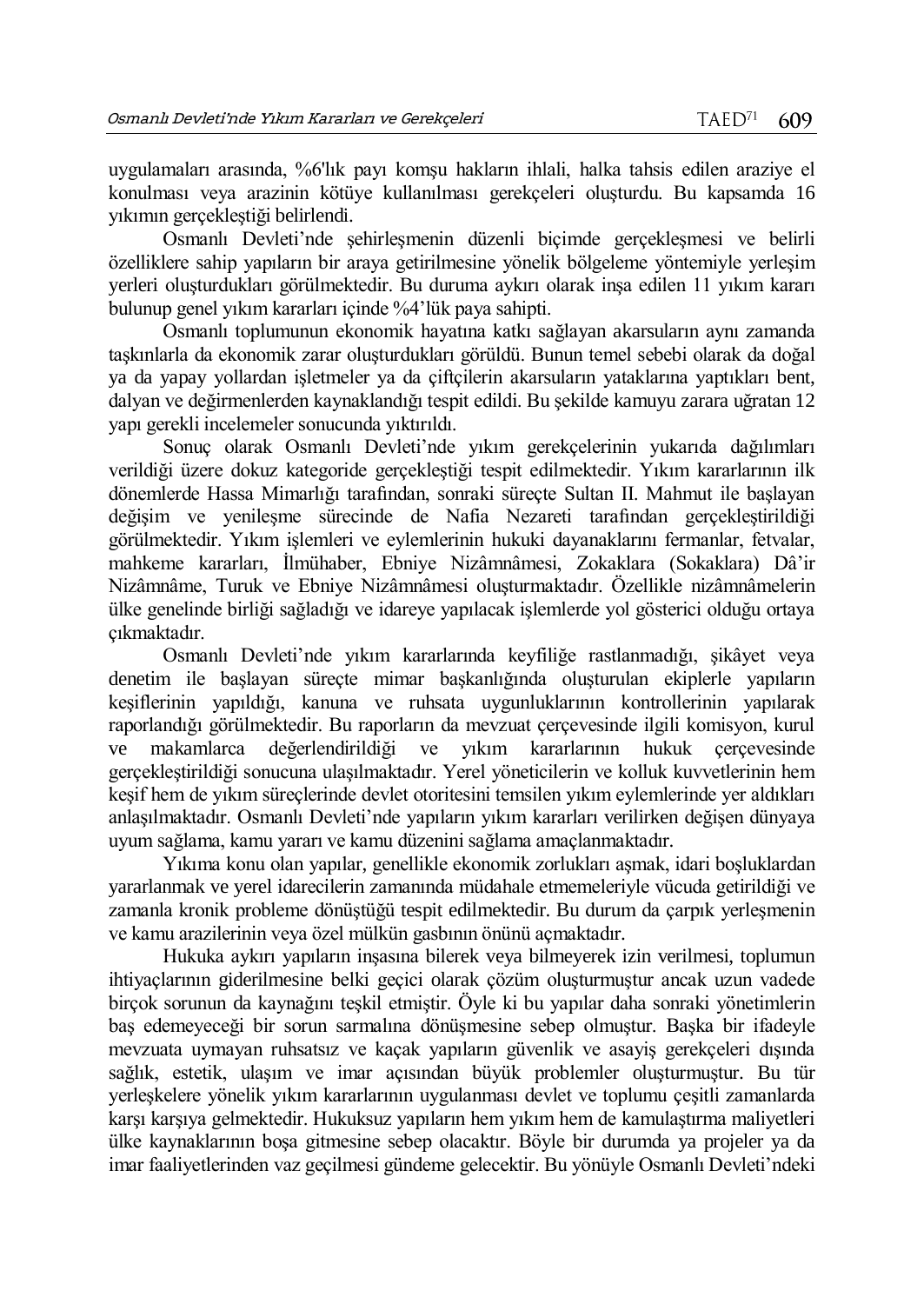yıkım gerekçeleri ve kararları, günümüz kanun koyucuları ve yöneticilerine önemli ipuçları vermektedir.

Yetkili kişiler ve kurumlar mevzuatları ve şehir planlamalarıyla ilgili ciddi araştırma ve geliştirme çalışmaları yürütmeleri gerektiği ortaya çıkmaktadır. Bu ar-ge çalışmaları tamamlandıktan sonra mevzuat ve şehir planlarının prototip uygulamasına geçilmelidir. Uygulamalar üzerinden değerlendirmeler yaşayanlar ve uzman ekiplerce yapılmalı ve aksayan yönlerle ilgili gerekli tedbirler alınmalıdır. Bu arada sürecin birbirinden bağımsız denetim mekanizmalarıyla takip edilmesi, uygulamaların geleceği açısından oldukça önem arz etmektedir. Böylece idareler, tehlikeli yapılar dışında yıkıma gerek duymadığı, orman arazilerinin, meraların, kamu ve özel arazilerin gasbının önlendiği, şehirleşme ve imar alanlarının daha düzenli uygulandığı ve kamu kaynaklarının daha isabetli harcandığı bir dönüşüm sağlayabilirler.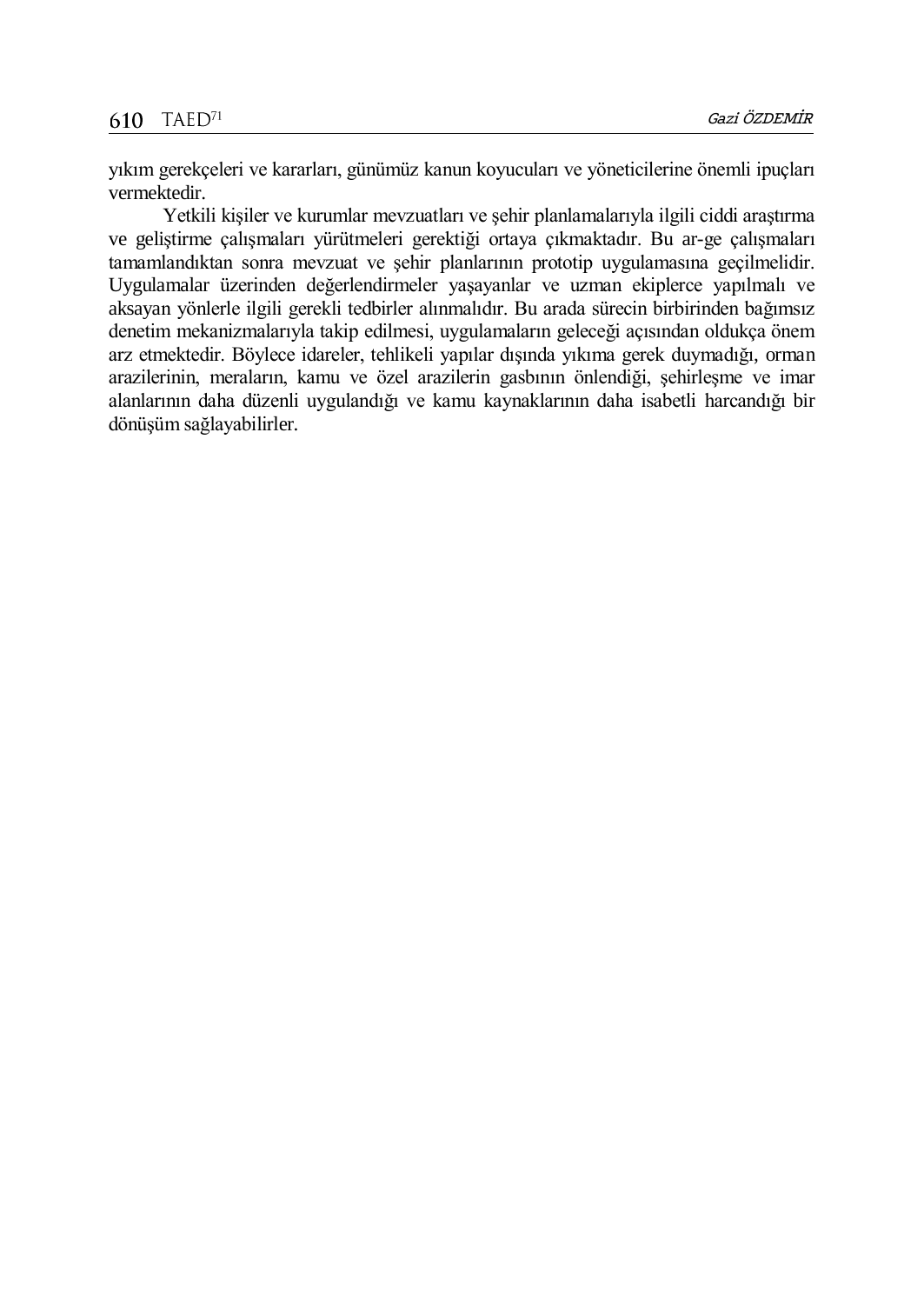#### **Kaynaklar**

## **Arşiv Kaynakları**

**T.C. Devlet Arşivleri Başkanlığı-Osmanlı Arşivi (BOA)**

- Ali Emirî (AE): Sultan Abdulhamid I (AE. SABH. I); Sultan Ahmed III (AE. SAMD. III); Sultan Selim III (AE. SSLM. III)
- Bab-ı Âli Evrak Odası (BEO)
- Cevdet (C): Adliye (C. ADL); Askeriye (C. AS); Bahriye (C. BH); Belediye (C. BLD); Dâhiliye (C. DH); Evkaf (C. EV); Hariciye (C. HR); Maliye (C. ML); Darphane (C. DRB); İktisat (C. İKTS); Eyalet-i Mümtaze (C. MTZ); Nafia (C. NF); Zabtiye (C. ZB)
- Dâhiliye (DH): Hukuk (DH. H); İdare (DH. İD); Mektubi Kalemi (DH. MKT); Muhaberatı Umumiye İdaresi (DH. MUİ); Şifre Kalemi (DH. ŞFR)
- Hariciye Nezâreti (HR): Hukuk Kısmı (HR. H); İstişare Odası (HR. HMŞ. İŞO); Mektubi Kalemi (HR. MKT); Sefaret (HR. SFR); Siyasi (HR. SYS); Tahrirat (HR. TH); Tercüme Odası (HR. TO)
- Hatt-ı Hümâyûn (HAT)
- İrâde (İ): Dahiliye (İ. DH); Hususi Evrak (İ. HUS); Meclis-i Vâlâ (İ. MVL)
- Maarif Nezâreti (MF); Tedrisat-ı İbtidaiye Kalemi (MF. İBT); Mektubi Kalemi (MF. MKT)
- Mabeyn Evrakı ve Saray Görevlileri Maruzatı (Y. PRK. SGE)
- Maliye Nezâreti Emlâk-ı Emiriyye Müdüriyeti (ML. EEM)
- Meclis-i Vâlâ (MV)/ MVL.
- Mühimme Defterleri: A. { Bâb-ı Asafî : A. {DVNSMHM. d. Sadaret A. } : Divan Kalemi Evrakı (A. } DVN); Mektûbi Kalemi Evrakı (A. } MKT); Deavi Evrakı (A. } MKT. DV); Mühimme Kalemi Evrakı (A. } MKT. MHM); Meclis-i Vâlâ Evrakı (A. } MKT. MVL); Nezaret ve Devair Evrakı (A. } MKT. NZD); Umum Vilayet Evrakı (A. } MKT. UM); Bulgaristan, Girit vd. (A. } MTZ)
- Şura-yı Devlet (ŞD)
- Taşra-Bosna Müfettişliği Evrakı (TŞRBNM)
- Tefrişât-ı Rumeli Evrakı (TFR): Arzuhaller (TFR. I. ŞKT); Selanik Evrakı (TFR. I. SL)
- Topkapı Sarayı Müzesi Arşivi Evrakı (TMA. e)
- Yabancı Arşivler (YB)
- Yıldız (Y): Hususi Maruzat (Y. A. HUS); Yıldız Esas Defterleri Evrakı (Y. EE); Mütenevvi Maruzat (Y. MTV); Arzuhal Jurnal (Y. PRK. AZJ); Maarif Nazereti Maruzatı (Y. PRK. MF)
- Zabtiye (ZB)

## **Kaynak Eserler, Araştırma ve İnceleme Yayınlar**

- Afyoncu, Erhan, (1999). "XVI. Yüzyılda Hassa Mimarları". *Prof. Dr. İsmail Aka Armağanı*. ed. N. Bilgi. İzmir: Beta Basım Yayın. 208-21.
- Afyoncu, Fatma, (2001). *XVII. Yüzyılda Hassa Mimarları Ocağı*. Ankara: Kültür Bakanlığı Yayınları.
- Ahmet Refik, (1935). *On Altıncı Asırda İstanbul Hayatı (1553-1591)*. 2. Baskı, İstanbul: Devlet Basımevi.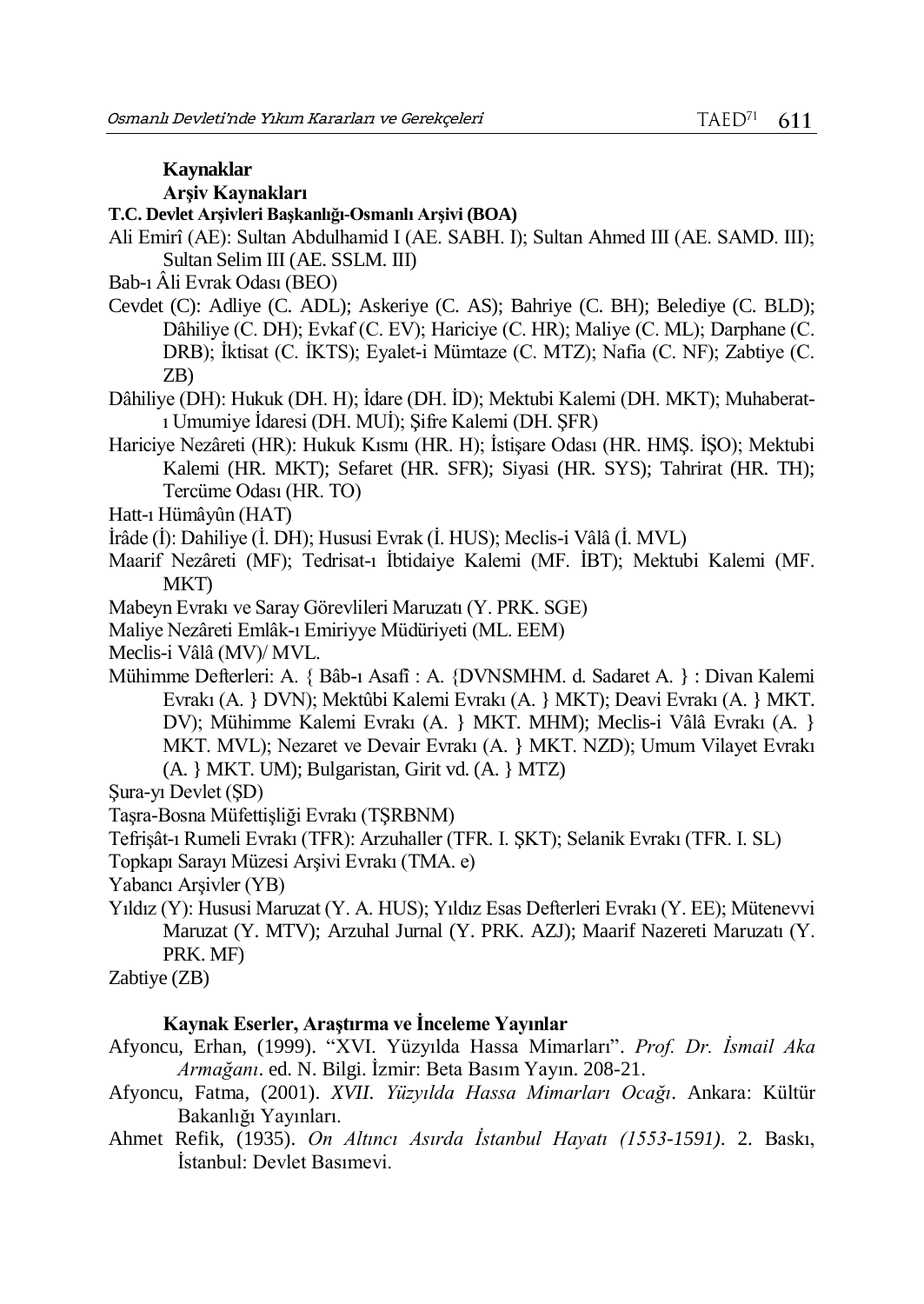- Akdağ, Mustafa, (1995). *Türk Halkının Dirlik ve Düzenlik Kavgası: "Celalî İsyanları"*. İstanbul: Cem Yayınevi.
- Aktaş, Esat, (2015). *Erzurum ve Trabzon Vilayetlerinde Salgın Hastalıklar (1838- 1914)*, (Doktora Tezi). Erzurum: Atatürk Üniversitesi Sosyal Bilimler Enstitüsü.
- Akyıldız, Ali, (2004). *Osmanlı Bürokrasisi ve Modernleşme*. İstanbul: İletişim Yayınları.
- Akyıldız, Ali, (1993). *Tanzimat Dönemi Osmanlı Merkez Teşkilâtında Reform: 1836- 1856*. İstanbul: Eren Yayıncılık.
- Atam, Şenay, (2015). *Osmanlı Devleti'nde Nafia Nezareti*, (Basılmamış Doktora Tezi). Niğde: Niğde Üniversitesi.
- Ayar, Mesut, (2015). *Osmanlı Devleti'nde Kolera-İstanbul Örneği (1892-1895)*. İstanbul: Kitabevi Yayınları.
- Aysevener, Kubilay, (2000). "Bir Tarih Yöntemi Olarak Soru ve Yanıt Mantığı". *Ankara Üniversitesi Dil ve Tarih-Coğrafya Fakültesi Dergisi*. 40 (3-4). 37-49.
- Baltacı, Ali, (2019). "Nitel Araştırma Süreci: Nitel Bir Araştırma Nasıl Yapılır?". *Ahi Evran Üniversitesi Sosyal Bilimler Enstitüsü Dergisi*. 5 (2). 426-38.
- Bloch, Marc, (2013). *Tarih Savunusu veya Tarihçilik Mesleği*, (çev. A. Berktay). İstanbul: İletişim Yayınları.
- Braudel, Fernand, (2004). *Maddi Uygarlık Gündelik Hayatın Yapıları*, (çev. M. A. Kılıçbay). 2. Baskı, İstanbul: İmge Kitapevi.
- Cansever, Turgut, (2005). *İslam'da Şehir ve Mimari*. İstanbul: Timaş Yayınları.
- Cansever, Turgut, (2010). *Osmanlı Şehri*. 2. Baskı, İstanbul: Timaş Yayınları.
- Cezar, Mustafa. (1977). *Anadolu Öncesi: Türklerde Şehir ve Mimarlık*. Türkiye İş Bankası.
- Collingwood, Robin George, (1196). *Tarih Tasarımı*, (çev. K. Dinçer). 2. Baskı, Ankara: Gündoğan Yayınları.
- Çebi Buğdaycı, Müge Özge, (2019). *İdarenin Re'sen İcra Yetkisi*, (Basılmamış Doktora Tezi). Ankara: Yıldırım Beyazıt Üniversitesi Sosyal Bilimler Enstitüsü.
- Çetin, Cemal, (2013). "Osmanlılarda Mesafe Ölçümü ve Tarihî Süreci". *Tarihçiliğe Adanmış Bir Ömür: Prof. Dr. Nejat Göyünç'e Armağan*. (ed. H. Bahar vd.) Konya: Selçuk Üniversitesi. 443-465.
- Çetin, Emrah, (2017). *Tanzimat'tan II. Meşrutiyet'e Anadolu'da Karayolu Yapım Çalışmaları*. Ankara: Türk Tarih Kurumu Yayınları.
- Dağ, Muhammed, (2020). *Annales Tarih Ekolü ve Türkiye'de Yerel Tarihyazımı (1939- 2000)*, (Basılmamış Doktora Tezi). Denizli: Pamukkale Üniversitesi Sosyal Bilimler Enstitüsü.
- Dursun, Hasan, (2007). "İdari İşlemlerin İdare Tarafından Re'sen İcrası". *Türkiye Barolar Birliği Dergisi*-72. 247-76.
- Dündar, Abdulkadir, (2002). "XVI. Yüzyıl Bazı Osmanlı Mimarları". *Ankara Üniversitesi Dil ve Tarih-Coğrafya Fakültesi Dergisi*. 43 (1). 231-62.
- *Düstûr [Tertib 1]*, (1290). Dersaadet: Matbaa-i Amire.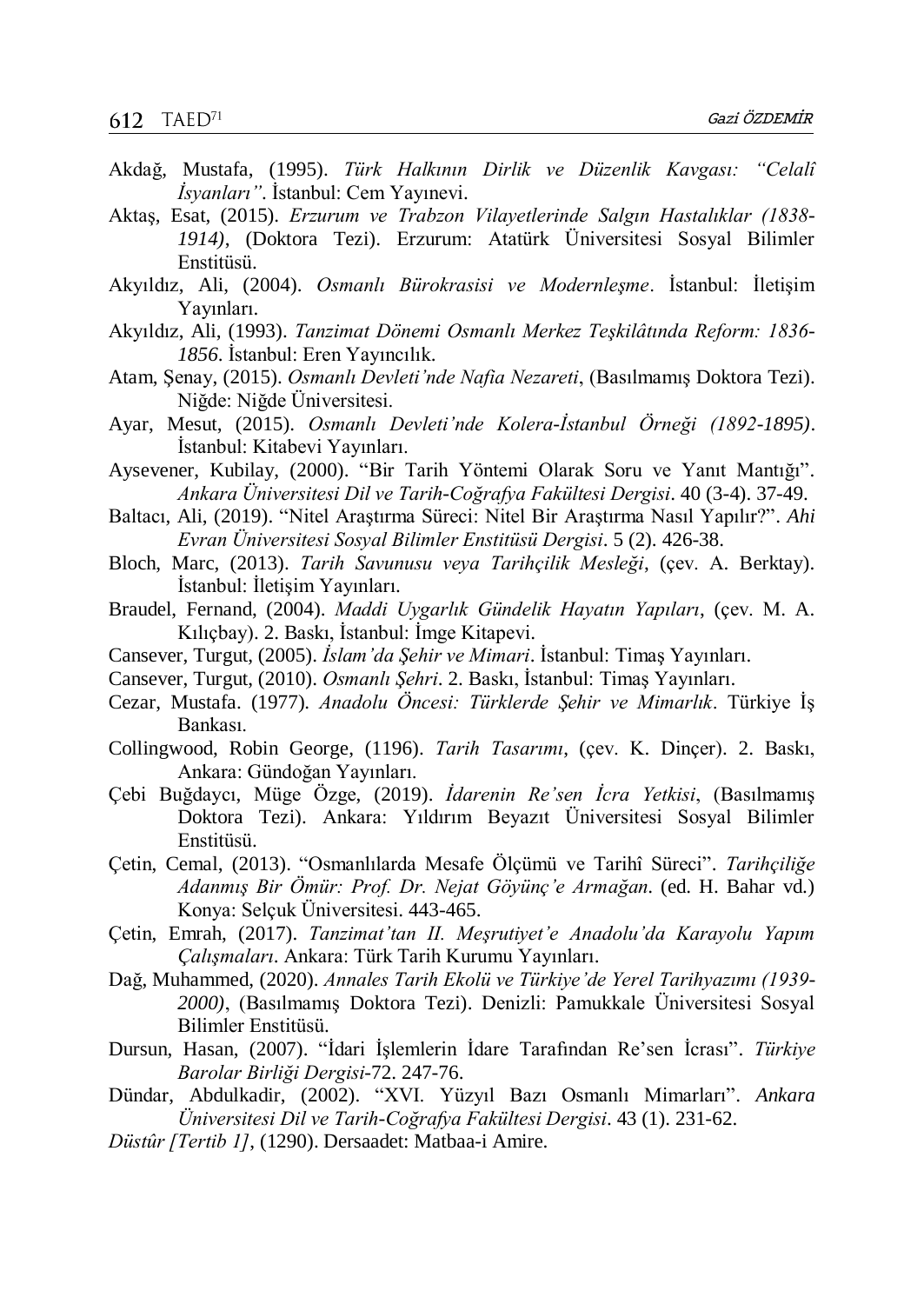- En-Nebhan, (1980). Muhammed Faruk. *İslâm Anayasa ve İdare Hukukunun Genel Esasları*, (çev. S. Armağan). İstanbul: Sönmez Neşriyat.
- Ergenç, Özer, (2013). *Osmanlı Tarihi Yazıları: Şehir. Toplum. Devlet*. İstanbul: Tarih Vakfı Yurt Yayınları.
- Ergı̇n, Koray, (2016). "Osmanlı Devleti'nde Kanunnamelerden Nizamnamelere Geçiş". *SDÜ Fen Edebiyat Fakültesi Sosyal Bilimler Dergisi*. 39. 1-26.
- Ergin, Osman Nuri, (1883). *Mecelle-i Umur-i Belediye*. İstanbul: Şehremaneti.
- Ergin, Osman Nuri, (1936). *Türkiye'de Şehirciliğin Tarihî İnkîşafı*. İstanbul: İstanbul Hukuk Fakültesi İktisat ve İçtimaiyat Enstitüsü.
- Ersöz, A. Kürşat, (2015). "Bir İdari İşlem Olarak Yıkım Kararı". *Ankara Hacı Bayram Veli Üniversitesi Hukuk Fakültesi Dergisi*. 19 (3). 103-50.
- Esirkış, Neşe, (2019). *İzmir Yangınları (XVIII. Asrın Ortalarından 1922'ye kadar)*, (Yüksek Lisans Tezi). İstanbul: İstanbul Üniversitesi Sosyal Bilimler Enstitüsü.
- Eyice, Semavi, (2001). "Kale". *Türkiye Diyanet Vakfı İslâm Ansiklopedisi*. Ankara: T. D. V. Yayınevi. 24. 234-42.
- Güler, Mustafa, (2018). *Osmanlı Devleti'nde Haremeyn Vakıfları: 16. ve 17. Yüzyıllar*. İstanbul: Çamlıca Basım Yayın.
- Günalan, Rıfat, (2012). "İstanbul'da Balıkçılık: XVI. Yüzyılda Dalyan Mukataaları". *Tarih Dergisi*. 48. 17-27.
- Gürses Söğüt, Sibel, (2016). "19. Yüzyıl İstanbul'unda Modern İmar Uygulamaları: Yangın Yeri Düzenlemeleri". *Toplumsal Tarih*. 271. 74-86.
- İnalcık, Halil, (2016). "Fransız Annales Ekolü ve Türk Tarihçiliği". *Doğu Batı Makaleler II*. 3. b. Ankara: Doğu Batı Yayınları. 292-304.
- İnalcık, Halil, (2017). *Halil İnalcık'ın Merceğinden Tarih Bilinci*. 2. Baskı, İstanbul: Profil Kitap.
- İpek, Nedim, (1999). *Rumeli'den Anadolu'ya Türk Göçleri*. Ankara: Türk Tarih Kurumu Yayınları.
- İsmail Hâmi Danişmend, (1972). *İzahlı Osmanlı Tarihi Kronolojisi*. İstanbul: Türkiye Yayınevi.
- Köç, Ahmet, (2009). "Osmanlı Klasik Dönem Şehirciliğinde Çarşı Merkezinin Teşekkülünde Bedestenin Rolü: Ankara Örneği". *Çağdaş Yerel Yönetimler*. 18 (4). 1-26.
- Maden, Fahri, (2013). *Bektaşi Tekkelerinin Kapatılması (1826) ve Bektaşiliğin Yasaklı Yılları*. Ankara: Türk Tarih Kurumu Yayınları.
- Mutlu, N. Yücel, (2012). "Osmanlı Devleti Nâfi'a Nezâreti'nin İlk Nizâmnâmesi". *Belgeler*. 33 (37). 117-29.
- Tekinsoy, Okay, (2011). Özge. *İdare Hukukunda Kamu Düzeni Kavramı*. İstanbul: On İki Levha Yayıncılık.
- Okur, Esra, (2013). *Galata Surlarının Yıkım Süreci*, (Basılmamış Yüksek Lisans Tezi). İstanbul: Fen Bilimleri Enstitüsü.
- Orhonlu, Cengiz, (1984). *Osmanlı İmparatorluğunda Şehircilik ve Ulaşım Üzerine Araştırmalar: Şehir Mimarları. Kaldırımcılık. Köprücülük. Su-yolculuk.*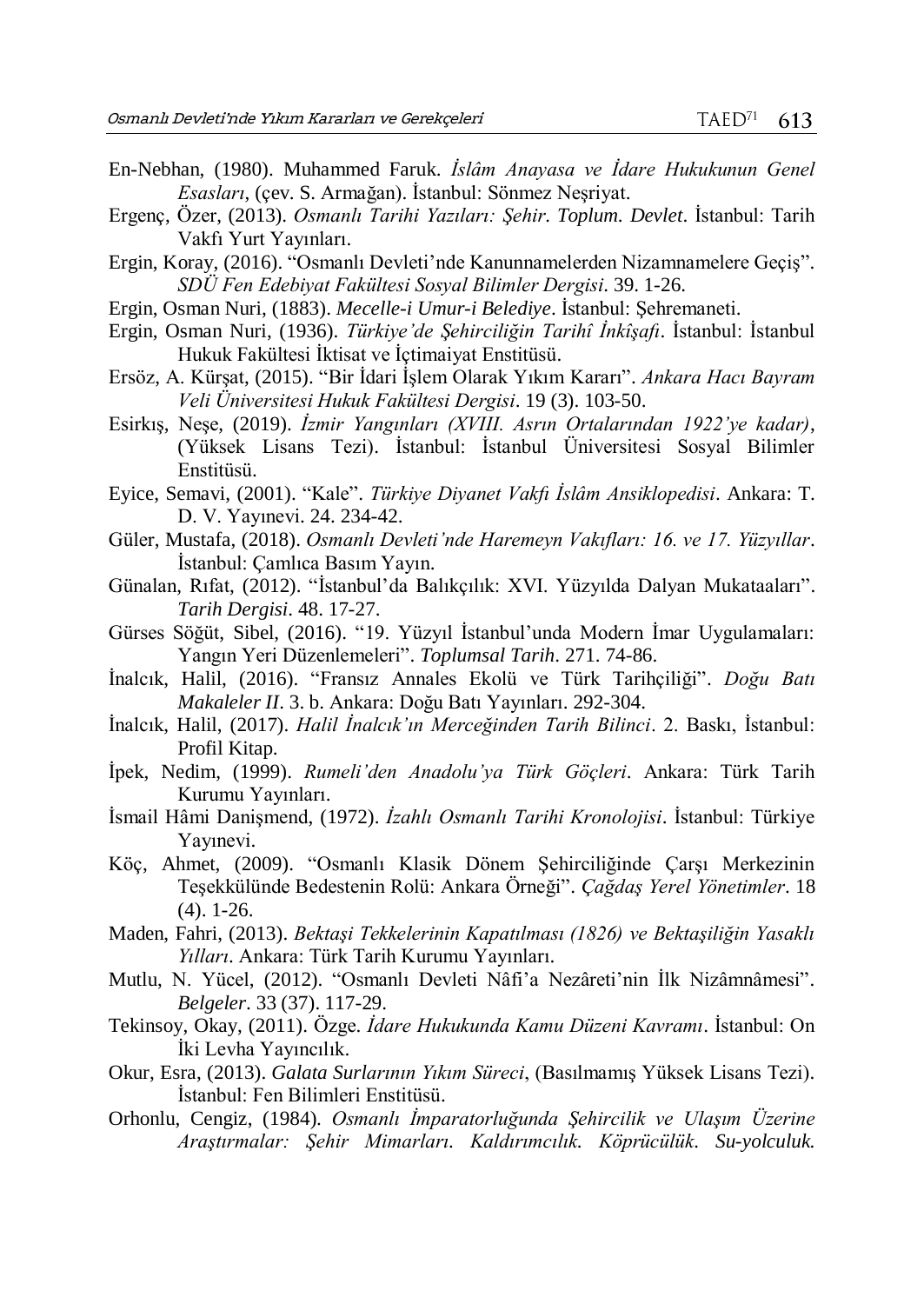*Kayıkçılık. Gemicilik. Nehir Nakliyatı. Kervan. Kervan Yolları*, (ed. S. Özbaran). Ege Üniversitesi.

- Özcan, Abdülkadir, (1999). "İâne". *Türkiye Diyanet Vakfı İslâm Ansiklopedisi*-19 Ankara: Türkiye Diyanet Vakfı Yayınları. 228-32.
- Özkılıç, Sema Küçükalioğlu, (2015). *1894 Depremi ve İstanbul*. İstanbul: İş Bankası Kültür Yayınları.
- Öztürk, Yücel, (2019). "Osmanlı Devleti'nde Beledi Hizmetlerde Kurumsallaşma Süreci: Erken Dönem ve Tanzimat Yılları". *Sosyal Bilimler Araştırma Dergisi*. 8 (1). 259-72.
- Seyı̇tdanlıoğlu, Mehmet, (1996). "Yerel Yönetim Metinleri II: Zokaklara Dair Nizâmnâme". *Çağdaş Yerel Yönetimler*. 5 (1). 59-70.
- Öztürk, Yücel, (1996). "Yerel Yönetim Metinleri V: Turuk ve Ebniye Nizamnamesi ve Getirdikleri". *Çağdaş Yerel Yönetimler*. 5 (4). 67-81.
- Öztürk, Yücel, (1998). "Yerel Yönetim Metinleri XIV: Her Nev'i Ebniyeden Alınacak Harç ve Rüsumat Nizamnamesi". *Çağdaş Yerel Yönetimler*. 7 (3). 130-35.
- Şaşmaz, Canbulut, (2010). *İmar Mevzuatına Aykırı Yapı Kavramı ve Denetimi*, (Basılmamış Yüksek Lisans Tezi). İstanbul: İstanbul Üniversitesi Sosyal Bilimler Enstitüsü.
- Şen, Murat, (1997). "İslam ve Osmanlı Hukukunda Kamulaştırma Müessesi". *Atatürk Üniversitesi Erzincan Hukuk Fakültesi Dergisi*. 1 (1). 171-85.
- Taşkesenlioğlu, M. Yasin, (2018. *Meclis-i Âlî-i Kanzîmât (1854-1861)*. Ankara: Türk Tarih Kurumu Yayınları.
- Tekdemı̇r, Aziz, (2011). "Tanzimat Dönemi Nafia Nezareti". *Trakya Üniversitesi Edebiyat Fakültesi Dergisi*. 1 (1). 121-44.
- Tekeli, İlhan, (2017). "19. Yüzyılda İstanbul Metropol Alanının Dönüşümü". *Tanzimat Değişim Sürecinde Osmanlı İmparatorluğu*. (ed. H. İnalcık. M. Seyitdanlıoğlu). İstanbul: Türkiye İş Bankası Kültür Yayınları. 525-41.
- Tekeli, İlhan, (1998). *Tarihyazımı Üzerine Düşünmek*. Ankara: Dost Kitabevi.
- Tekeli, İlhan, (2016). *Türkiye'nin Kent Planlama ve Kent Araştırmaları Tarihi Yazıları*. İstanbul: Tarih Vakfı Yurt Yayınları.
- Terzi, Arzu, (1998). "XIX. Yüzyıl Sonlarında Ebniye-i Seniyye İdaresi (Görevleri ve Teşkilatı)". *Tarih Enstitüsü Dergisi*.16. 109-19.
- Terzi, Arzu T, (2000). *Hazine-i Hassa Nezareti*. Ankara: Türk Tarih Kurumu Yayınları.
- Turan, Osman (1995). *Türk Cihân Hakimiyeti Mefkûresi*. 8. Baskı, İstanbul: Boğaziçi Yayınları.
- Turan, Şerafettin, (1963). "Osmanlı Teşkilâtında Hassa Mimarları". *Ankara Üniversitesi Dil ve Tarih-Coğrafya Fakültesi Tarih Bölümü Tarih Araştırmaları Dergisi*. 1 (1). 159-202.
- Uzunçarşılı. İsmail Hakkı, (1984). *Osmanlı Devleti'nin Saray Teşkilâtı*. Ankara: Türk Tarih Kurumu Basımevi.
- Uzunçarşılı. İsmail Hakkı, (1988). *Osmanlı Tarihi*. Ankara: TTK Yayınları.
- Ürekli, Fatma, (2000). *İstanbul'da 1894 Depremi*. 2. Baskı, İstanbul: İletişim Yayınları.